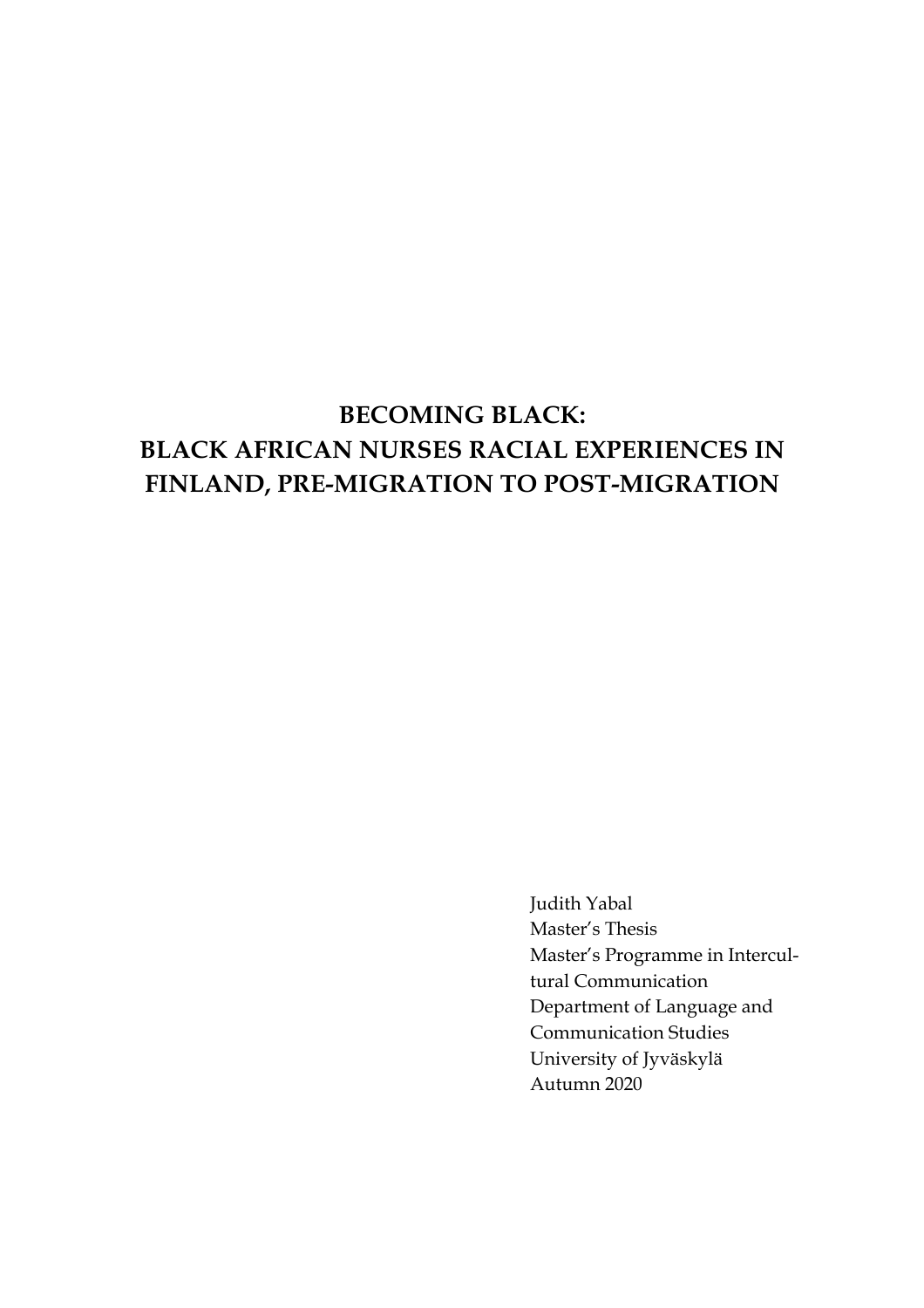# **UNIVERSITY OF JYVÄSKYLÄ**

| Faculty                                                                                                                 | Department                                       |  |  |  |  |
|-------------------------------------------------------------------------------------------------------------------------|--------------------------------------------------|--|--|--|--|
| Humanities and Social Sciences                                                                                          | Department of Language and Communication Studies |  |  |  |  |
| <b>Author</b><br>Judith Yabal                                                                                           |                                                  |  |  |  |  |
| <b>Title</b><br>Becoming Black: Black African Nurses Racial Experiences in Finland, Pre-migration to Post-<br>migration |                                                  |  |  |  |  |
| <b>Subject</b><br>Master's Programme in Intercultural Communication                                                     | Level<br>Master's Thesis                         |  |  |  |  |
| Month and year<br>October 2020                                                                                          | <b>Number of pages</b><br>59                     |  |  |  |  |
| Abstract<br>The aim of this study is to contribute to the process of Nursing student mentorship, to better              |                                                  |  |  |  |  |
| assist Black African nurses/students alongside other minority nurses, in their integration into the                     |                                                  |  |  |  |  |
| Finnish nursing workplace/work practice environment. In this exploratory study, through inter-                          |                                                  |  |  |  |  |
| viewing, the subjective views and opinions on race of Black African nurses and nursing student                          |                                                  |  |  |  |  |
| participants are explored. This study seeks to better understand participants' views of their race                      |                                                  |  |  |  |  |
| and its relevance in their everyday interactions within the Finnish environment. Subjective                             |                                                  |  |  |  |  |
| views on race from participants are collected from a pre-migration to post migration period. The                        |                                                  |  |  |  |  |
| findings of this study highlight ways participants ( $n = 6$ ) have experienced negative changes in                     |                                                  |  |  |  |  |
| their transition from racial majorities to racial minorities; in terms of negative self image, poor                     |                                                  |  |  |  |  |
| integration, poor professional advancement opportunities, racism and negative stereotyping of                           |                                                  |  |  |  |  |
| Black Africans in Finland.                                                                                              |                                                  |  |  |  |  |
|                                                                                                                         |                                                  |  |  |  |  |
|                                                                                                                         |                                                  |  |  |  |  |

**Keywords** race, racism, Black African, black nurses, minority nurses,

**Depository** University of Jyväskylä

Additional information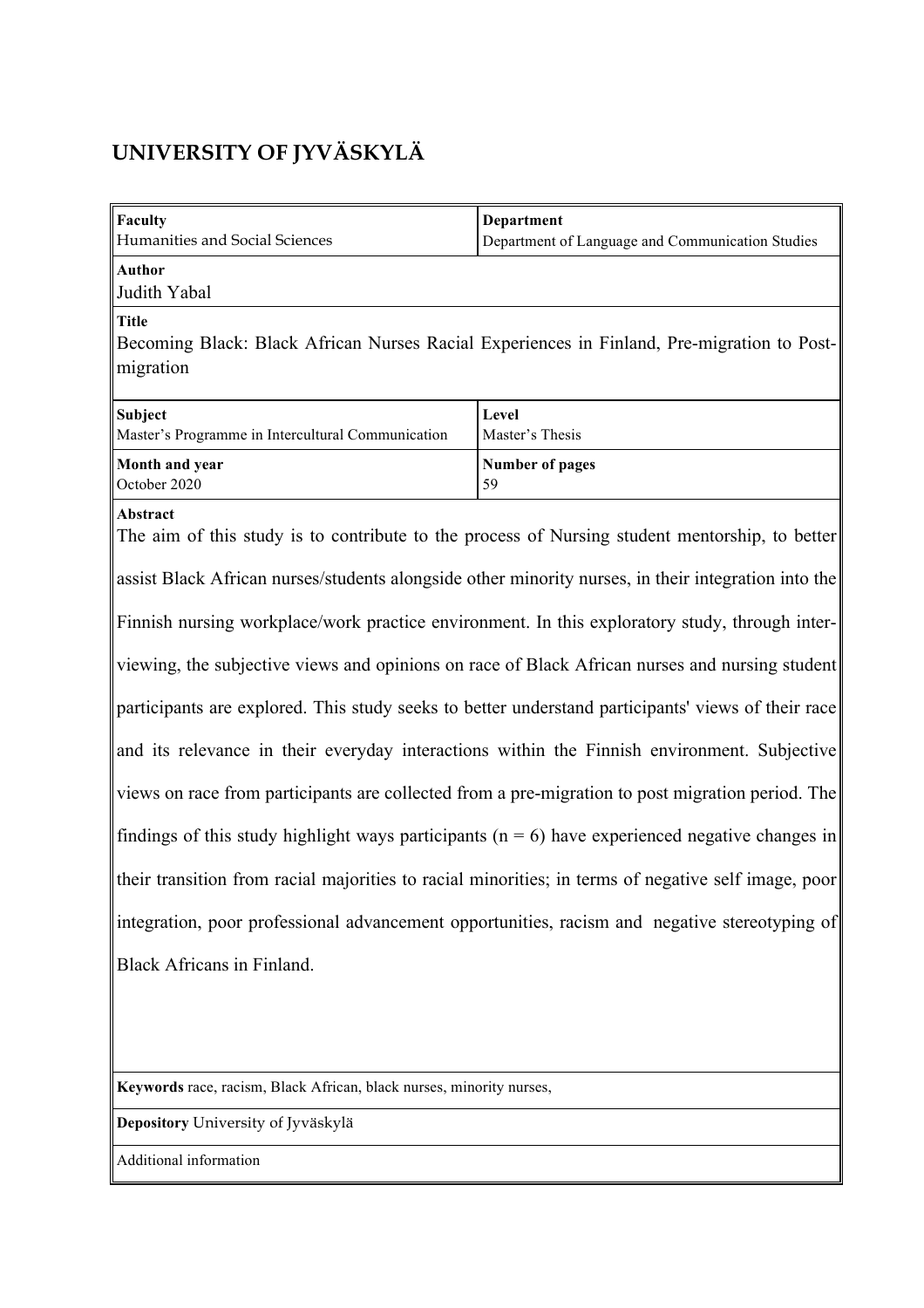Table of contents

| $\mathbf{1}$ |     |       |  |  |  |
|--------------|-----|-------|--|--|--|
|              | 1.1 |       |  |  |  |
|              |     | 1.1.1 |  |  |  |
|              | 1.2 |       |  |  |  |
|              |     | 1.2.1 |  |  |  |
|              |     | 1.2.2 |  |  |  |
|              |     | 1.2.3 |  |  |  |
|              |     | 1.2.4 |  |  |  |
| 2            |     |       |  |  |  |
|              | 2.1 |       |  |  |  |
|              |     | 2.11  |  |  |  |
|              |     | 2.1.2 |  |  |  |
|              |     | 2.1.3 |  |  |  |
|              |     | 2.1.4 |  |  |  |
|              |     | 2.1.5 |  |  |  |
| 3            |     |       |  |  |  |
|              | 3.1 |       |  |  |  |
|              | 3.2 |       |  |  |  |
|              | 3.3 |       |  |  |  |
|              | 3.4 |       |  |  |  |
|              | 3.5 |       |  |  |  |
|              | 3.6 |       |  |  |  |
| 4            |     |       |  |  |  |
| 5            |     |       |  |  |  |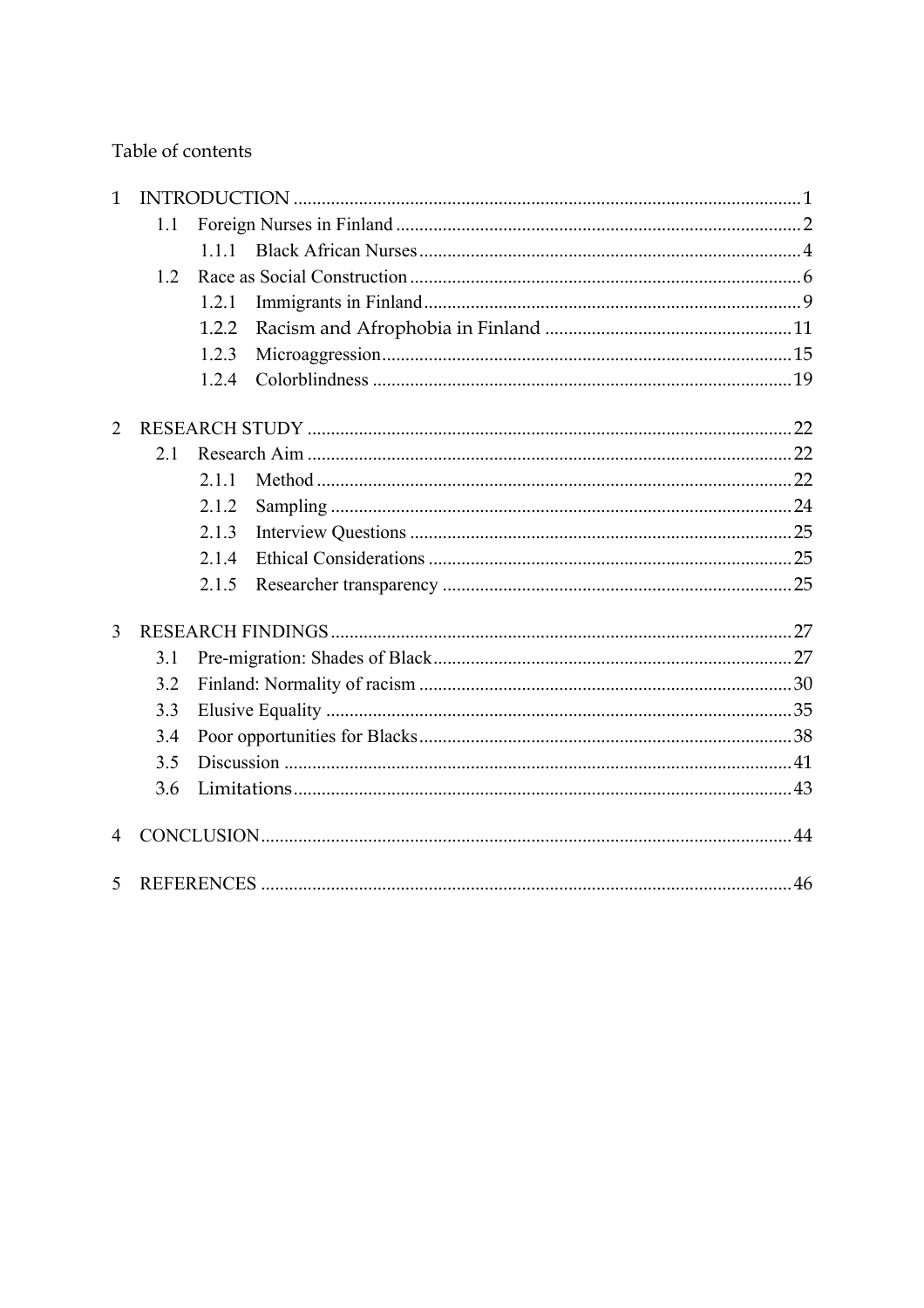## **1 INTRODUCTION**

This study is an exploratory attempt at understanding the changes in the participant's self image, and is approached with a spirit of curiosity, it aims to explore and contribute to the limited information promoting successful integration of international/minority nursing students into the Finnish nursing profession.

In my work as a registered nurse and international student mentor, I have the task of introducing and mentoring nursing students from all over the world to the Finnish nursing workplace. The task of learning the Finnish language and challenging clinical nursing skills is difficult regardless of nationality or race. However, there is an added challenge that has been recurrent in regards to African students, the issue of race and Blackness. Issues/events concerning not just racism, but also their subjective view of themselves as they compare their progress and capabilities in comparison with their foreign and Finnish peers alike. Black African students in my mentoring experience, have a tendency of increased low self esteem compared to any other group of students. While other international students e.g. Spanish, Japanese, Canadian, Chinese; all admit to finding the nursing practice challenging, they most often cite language difficulties for their frustrations in the nursing work environment during professional practice. This however tends to be slightly different in challenges faced by black African students. They have an added stress of being extremely visibly racially different, and therefore have different challenges to other international students, as well as their Finnish peers.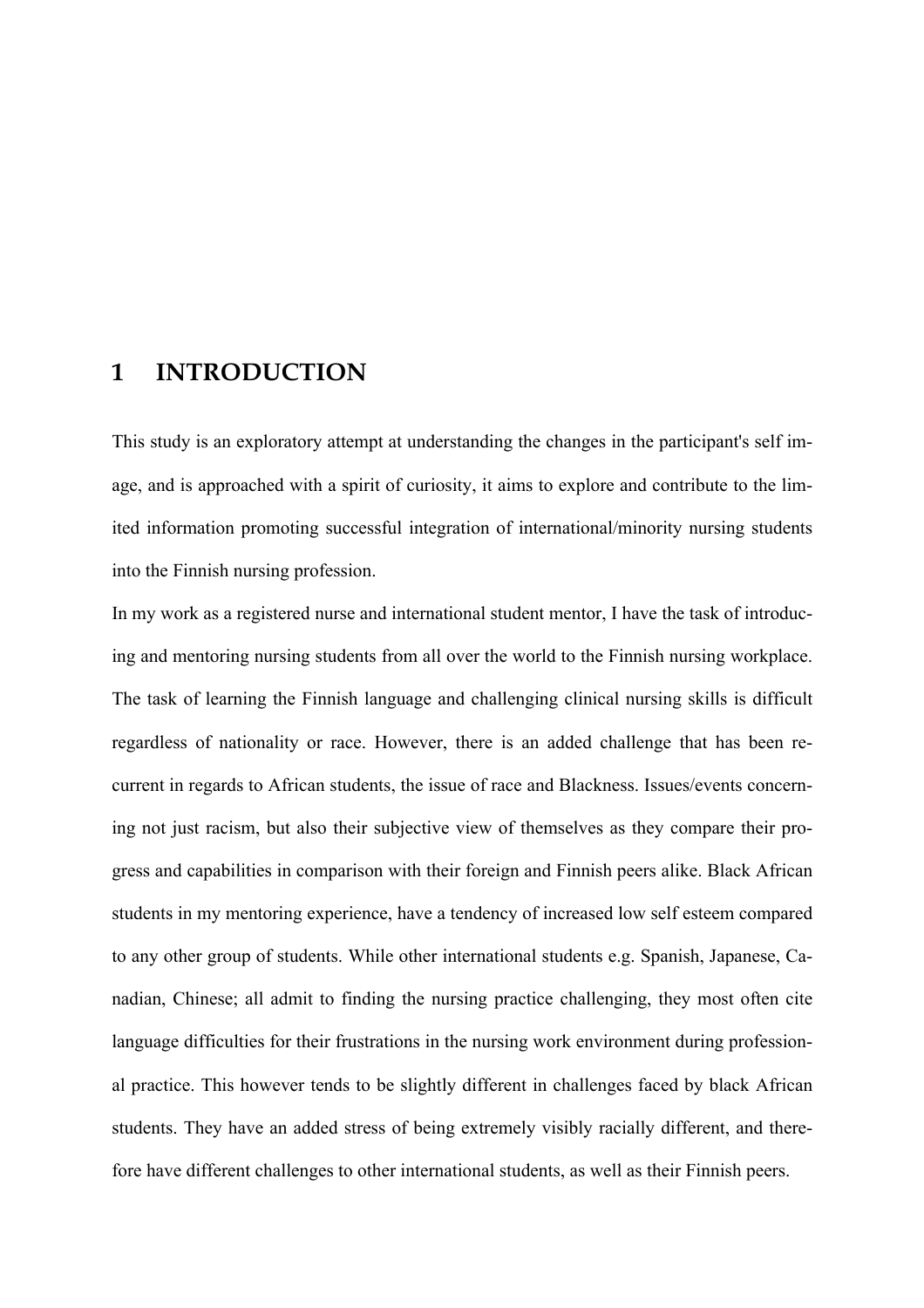I am curious as to what changes in the confidence and self-esteem of Black nursing students, as they shift from being Black in an all White Finland. If we take into consideration students' prior educational backgrounds and achievements before their enrolment in Finnish nursing institutes, most holding bachelor's degrees in varied fields; e.g. law, engineering, we should therefore be concerned with the dramatic changes seen in their performances in an all Finnish work environment.

While there are undoubtedly numerous factors that are relevant to the challenges faced by international nursing students in the workplace/practice experience, gender, age, ethnicity, culture differences, cultural care differences, and language. Few studies have concentrated on foreign nurses in Finland, and none of these studies have been done on solely Black minority nurses in Finland.

There are limited sources examining the lived experiences of Black nurses in Finland. This study hopes to add to the discourse of race and its implications on minorities' adjustment and integration in an all white Finland. As well as contribute to better understanding the challenges minority nurse students face during work practice, and ultimately improving the mentoring and guidance of all international nursing students in the Finnish nursing environment.

## **1.1 Foreign Nurses in Finland**

The percentage of foreign born nurses working in Finland in 2020 is estimated at 3,4%. (Sairaanhoitajat, 2020). In what few studies have been done on foreign nurses in Finland, none have concentrated on race as a matter of concern when they discussed challenges faced by foreign nurses in the Finnish work environment. The prominent issue discussed is usually language and cultural differences. The study by Calenda, Pitkänen & Sippola (2019), findings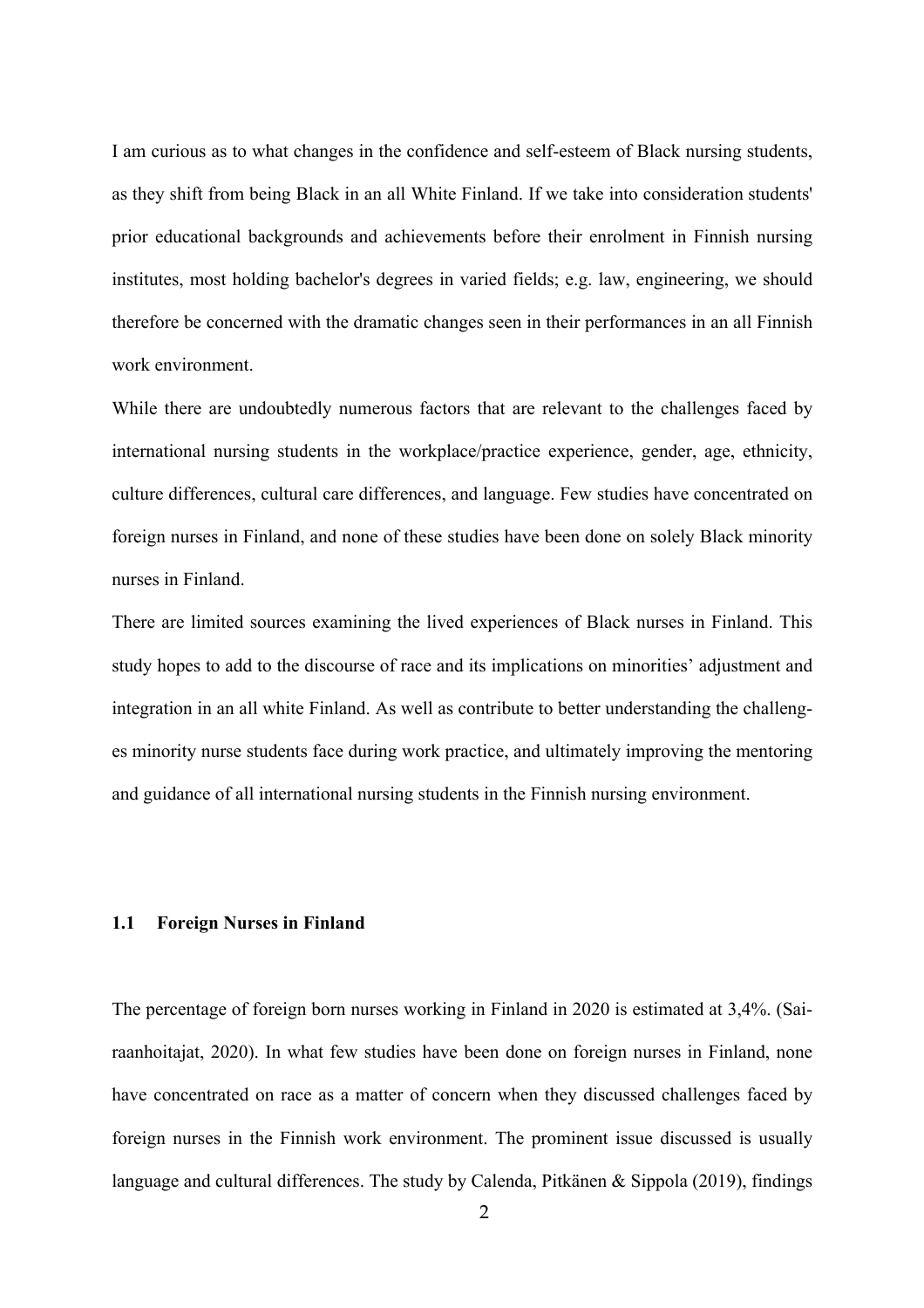reveal that integration into the Finnish work organizations is easier for Estonian nurses, than for nurses coming from other countries; nurses from especially Africa, Asia and Spain. In the case of Spanish and Filipino nurses in this study, the adaptation problems at the workplace originated firstly from insufficient language skills. The study also showed similarities between languages of Finland and Estonia, as well as proximity, facilitated better integration for Estonian nurses. Filipino and Spanish nurses were found to have lower status positions and had to start their careers in jobs for which they were overqualified (Calenda et al. 2019). Although African nurses were interviewed for this study, there was but a general and broad grouping of foreign nurses. In another study by Vartiainen, Alenius & Koskela (2017), language barriers were also shown in this study to be foremost in the cases of failed integration of foreign nurses. This view was supported by both Finnish and foreign nurses interviewed for this study. All nurses interviewed for this study held the opinion that Finnish language skills were the key to integration and the lack of language skills slowed down the process of integration. Apart from language, adjustment difficulties were also attributed to foreign nurses being sidelined in terms of them being given assistive roles in the workplace, where opportunities for advancement were limited (Vartiainen et al, 2017).

The biggest obstacle to gaining employment and participating in professional areas for foreign nurses in Finland has shown to be inadequate language proficiency, alongside the poor attitudes from employers and poor interaction with the mainstream population (TEHY, 2012). Research has also shown how foreign nurses have a more difficult task of negotiating the workplace, as their skills are always under scrutiny and not considered as advanced as their native Finnish peers (TTL, 2013).

In comparison to their Finnish counterparts, international nursing students often feel less supported and perceive their work practice environment as unfriendly. There have also been shown to be marked differences between Finnish and international nursing students in de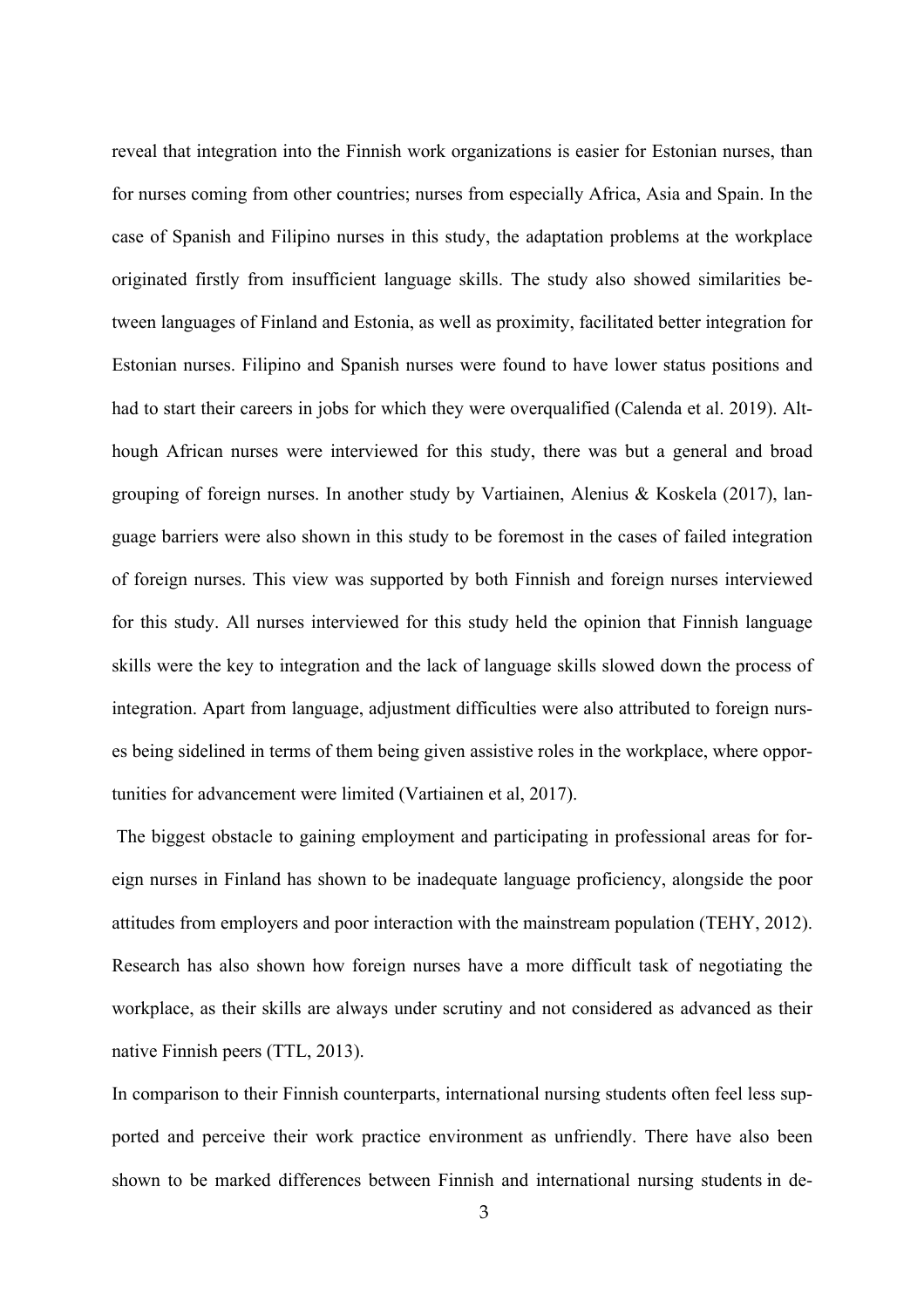pression, loneliness, being trusted and feeling like an outsider during their clinical placement. International nursing students experience great difficulties when in work practice, they find it challenging to continuously shift between English and Finnish during work placement (Pitkajärvi, Eriksson & Pitkälä, 2012).

There are implications for nurse educators according to Starr (2009), in realizing the differences in teaching students who have a different primary language. In addition to language, there are other differences that make these students stand out, differences in beliefs, values, and practices all need to be taken into account in education and appreciated when teaching in a diverse nursing student environment. In addition to educational challenges facing foreign and minority nursing students, students also had to learn an additional language, and the healthcare language simultaneously. Foreign nursing students also have the added challenges of learning to live in two new cultures, the mainstream culture and healthcare culture. In addition these students have to learn a new profession in a manner that is not familiar to them and mostly neglects their learning needs (Starr, 2009).

The lack of language skills amongst international nursing students, has lead some employers, and educators to assume that international students were less intelligent; with this perception often leading to problems with integration, job retention, employment, self-confidence and completion of nursing programmes (Starr, 2009; Davis & Nichols, 2002).

## **1.1.1 Black African Nurses**

No studies have been conducted specifically on Black African nurses in Finland, however, there are studies from the UK, United States and Australia. These studies while not in the Finnish context nonetheless introduce and frame lived experiences of Black African nurses in an all White environment.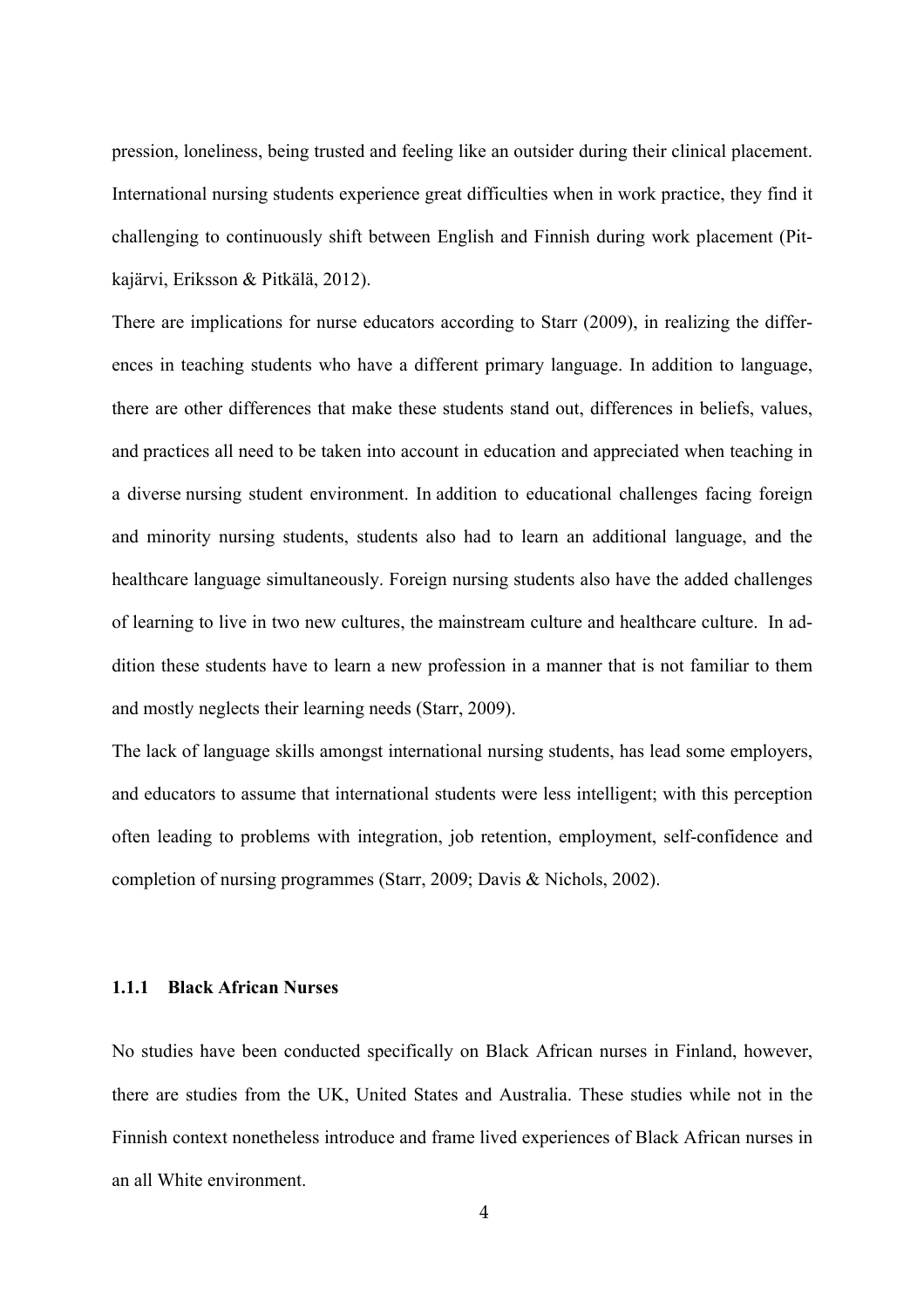Black African nurses in the UK experience greater job barriers and disadvantages than other overseas nurses (Henry, 2007; Likupe, 2015; Trueland, 2013), this being visible in being over-represented in disciplinary procedures and under-represented in the higher echelons of nursing (Trueland, 2013). Findings by Likupe (2015) show African nurses in the UK experience discrimination and racism from white colleagues, other overseas nurses, managers, patients and relatives. They also experienced lack of opportunity in the workplace. This was also viewed as a wasting of Black nurses skills and potential. Consistent findings were shown by Alexis (2015), in that African nurses were more likely to experience social isolation and had more difficulties in adapting to their new environments when compared to their international counterparts. In the United States, similar findings show the disadvantages of Black African nurses, studies showing their skills and competencies were devalued, their status as qualified professional nurses were discounted, and this leading them to feel untrusted and incapable as qualified nurses by their coworkers (Ideduru-Anderson, 2020).

Mapedzama, Rudge & West (2012) conducted a qualitative study on black African migrant nurses working in the Australian healthcare system on their post-migration adjustment processes and experiences. This study documented their experiences of nurse-to-nurse racism and racial prejudice in the Australian workplace. The most significant marker for the black African nurses in their post-migration experience was the process of racialisation, what the authors conceptualized as 'becoming black'. It was this meaning and black embodiment in a white dominated society, that the color of their black skin locates them into the racialised category 'black', along with all its implications for their professional identity as registered nurses. In addition to being racialised, black African nurses became aware of the predetermined racial scripts that black embodiment had in Australia. Racial stereotyping defined African nurses in this study in terms of the meaning attached to the region, as lacking the appropriate skills to practice nursing competently, and in need of the guidance of the white nurse.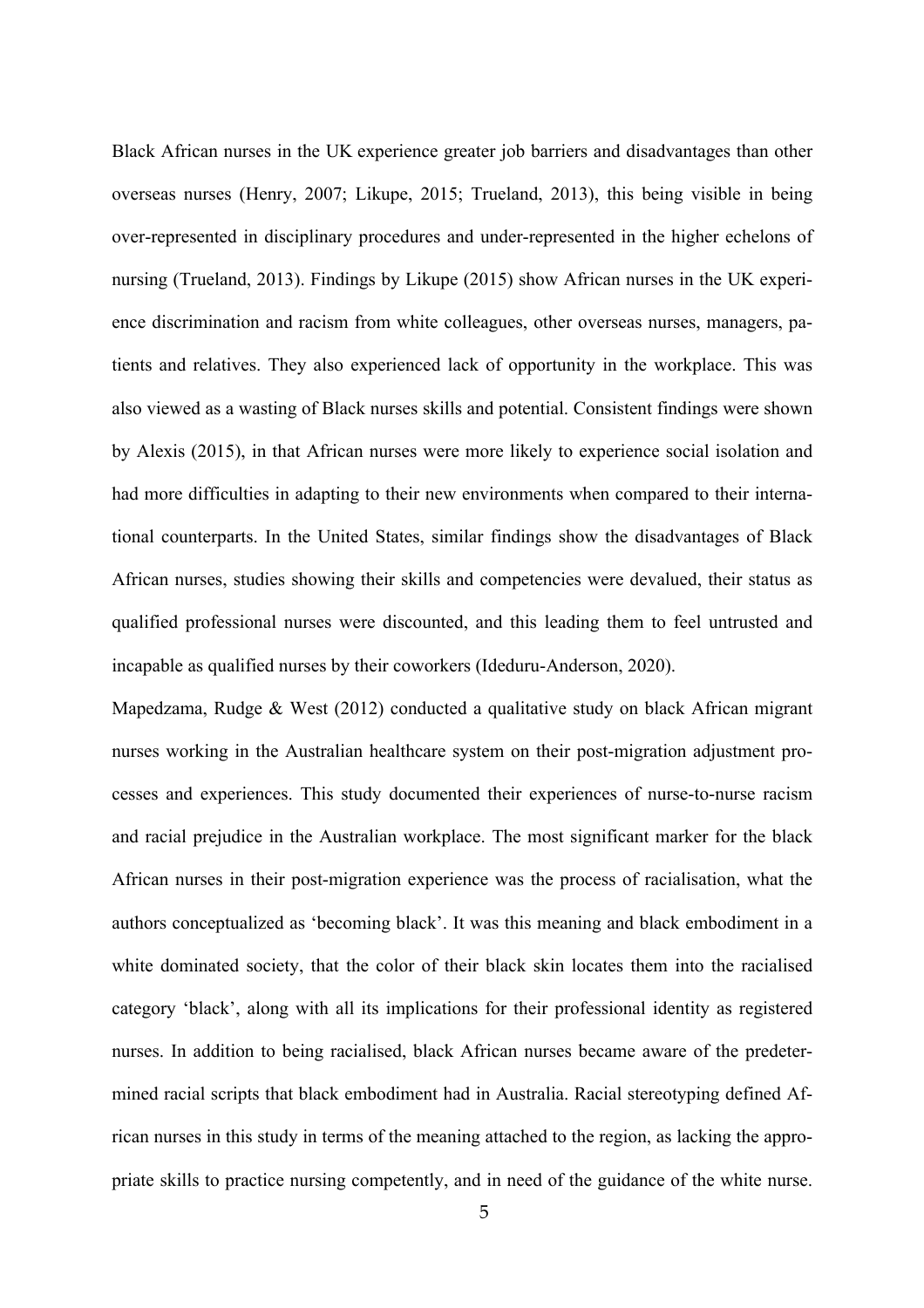This study showed the silence on racism in Australian nursing, this silence Mapedzama et al. states, creates the impression that racism is not relevant, or that race is no longer an issue. When racialised, these migrant nurses according to this study became 'the problem', through a focus on English language competency and ensuing communication barriers (Mapedzama et al. 2012).

As Robinson, suggests, nurses who subscribe to a color-blind perspective, and the issue of in-groups racism, contribute to the problem by not acknowledging that one's racial or ethnic group is relevant. This perspective adds to the discussion of not identifying race as a variable of conflict. Robinson also suggests that non-minority nurses move past the discomfort or embarrassment that exists when engaging in the topic of race (Robinson, 2014).

#### **1.2 Race as Social Construction**

Races do not exist among modern humans today, neither have they ever existed in the past, and given the clear scientific data that demonstrate the non-existence of biological races among humans, the concept of race is still however a reality. There are prevalent and persistent elements in our everyday lives, and generally accepted aspects of culture; the concept of races is not a biological reality, but a cultural one (Bonilla-Silva, 2014; Kivisto & Croll, 2012; Orbe & Allen, 2008; Sussman, 2014;).

Race matters, and across history, racial dynamics have been a source of conflict and division; while race was originally conceptualized as physical aspects of identity, race is now asserted as a social and historical construction (Bonilla-Silva, 2014; Orbe et al., 2008). Racial categories have a history and are subject to change (Bonilla-Silva, 2014). Race and ethnicity would not be controversial topics if all that was involved was categorization, but based on the histor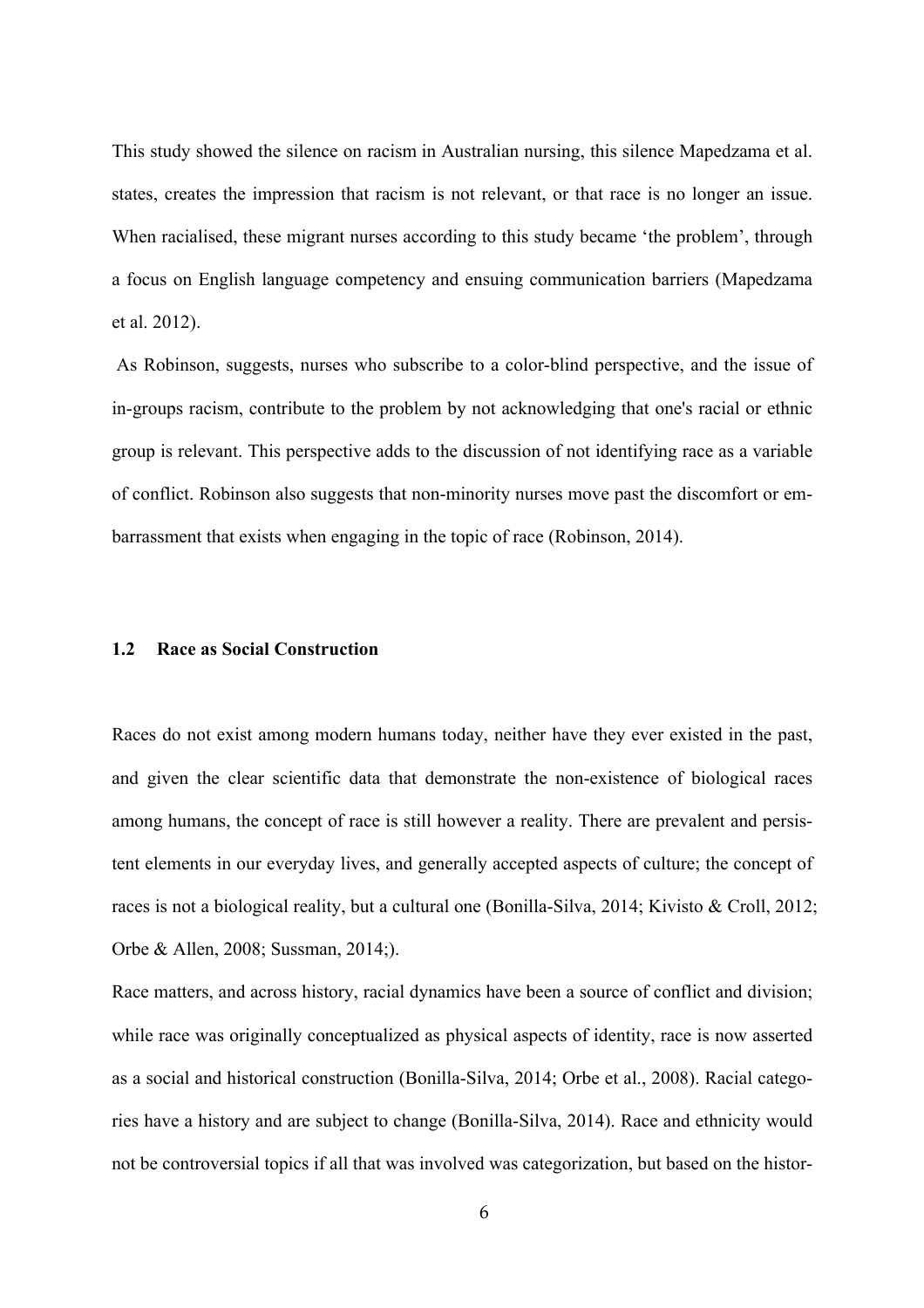ical use of these terms we understand that to categorize is to place people in a hierarchy that defines groups in certain terms, whether they be in favor or not, empowered or not, or economically advantaged or not. History has revealed how dividing people along racial and ethnic lines has generated forms of intra-group conflict, coercion and violence (Kivisto et al., 2012). Racial difference produces a particular relation of power and this influences the ways in which intercultural communication takes place. However, the notion of racial difference and its association with inequality, injustice, and discrimination is all too rarely discussed in relation to intercultural encounters (Kubota, 2014).

Race as a social construct has far reaching implications and has increasingly been known to be implicated in health and healthcare of racial, ethnic and cultural minorities (Johnstone et al, 2008). The notion of racial difference is a human creation and racial categories have a history, and are constantly subject to change; herein argues Bonilla-Silva (2014), begins the different variations of how social scientists approach this constructionist perspective on race. The first approach being popular amongst white social scientists is the idea that race is socially constructed, seeing race as not a fundamental category of analysis and praxis. Some go so far as to suggest that because race is a constructed category it is therefore not real and social scientists who use the category are the ones who make it real. The second approach relates to the social constructionist view; this approach looking at 'racial' differences in academic achievement, crime rates, SAT scores etc. This is usually the central way in which scholars contribute to the propaganda of racist interpretations of racial inequality, but this however fails to highlight the social dynamics that ultimately produce these racial differences. The third approach states Bonilla-Silva, acknowledges that race, as with other social categories such as class and gender are constructed, but are instead a social reality. Meaning, after race, gender, or class is created, it produces real effects on the actors racialised as black or white (Bonilla-Silva, 2014).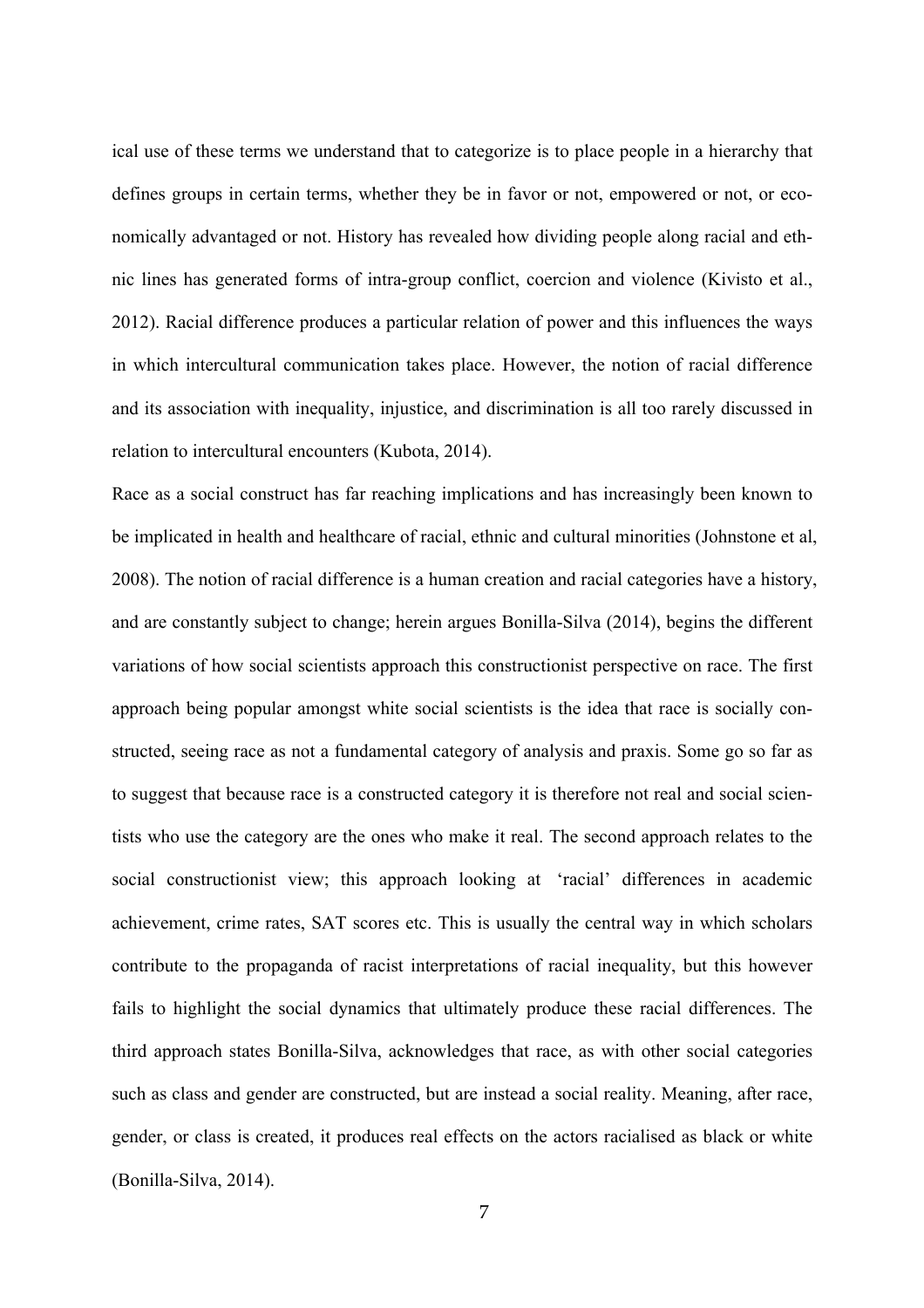Fitzgerald (2014) argues that race and ethnicity overlap, and the terminology that should be used to collectively refer to racial/ethnic minority groups that have been subjected to discrimination as people of color, rather than using the term non-white. The use of non-white, states Fitzgerald, reinforces white as the norm against which all groups are defined (Fitzgerald, 2014). Socially constructed categories produce real race effects, this comes in the notion of 'racial structure'. After the emergence of race in history, it formed a racialised social system, this system awarding systematic privileges to Europeans (whites) over non-Europeans (nonwhites). Society' racial structure is constantly reproduced, and regardless of the folly of racial thinking, racial structures remain in place and the modern existence of racial structures and racial inequality remains in order to benefit the members of the dominant race (Bonilla-Silva, 2014).

Speaking of ethnicity is a poor substitute for speaking of race states McEachrane (2014), and saying someone is Black, White or Asian is not the same as pointing out their ethnicity; on the whole it is confusing to speak of black or white people as ethnic groups, not only because their ethnic belonging may be undecided or diverse but because speaking of them as this supposes they have a culture in common. Ethnicity according to Katrak (2008) is understood generally indicating differences in culture, national origin, ancestry, language, and among other characteristics that distinguish people' of color within large racial groups such as blacks, Latinos, or Asians. There is no such thing as a race free or ethnicity free society. It is important to recognize the distinctions between race and ethnicity, and not use them interchangeably, as is often the case with race as a means of categorizing people in large groups based on biology and skin color as a concept that is heavily debated (Katrak,2008).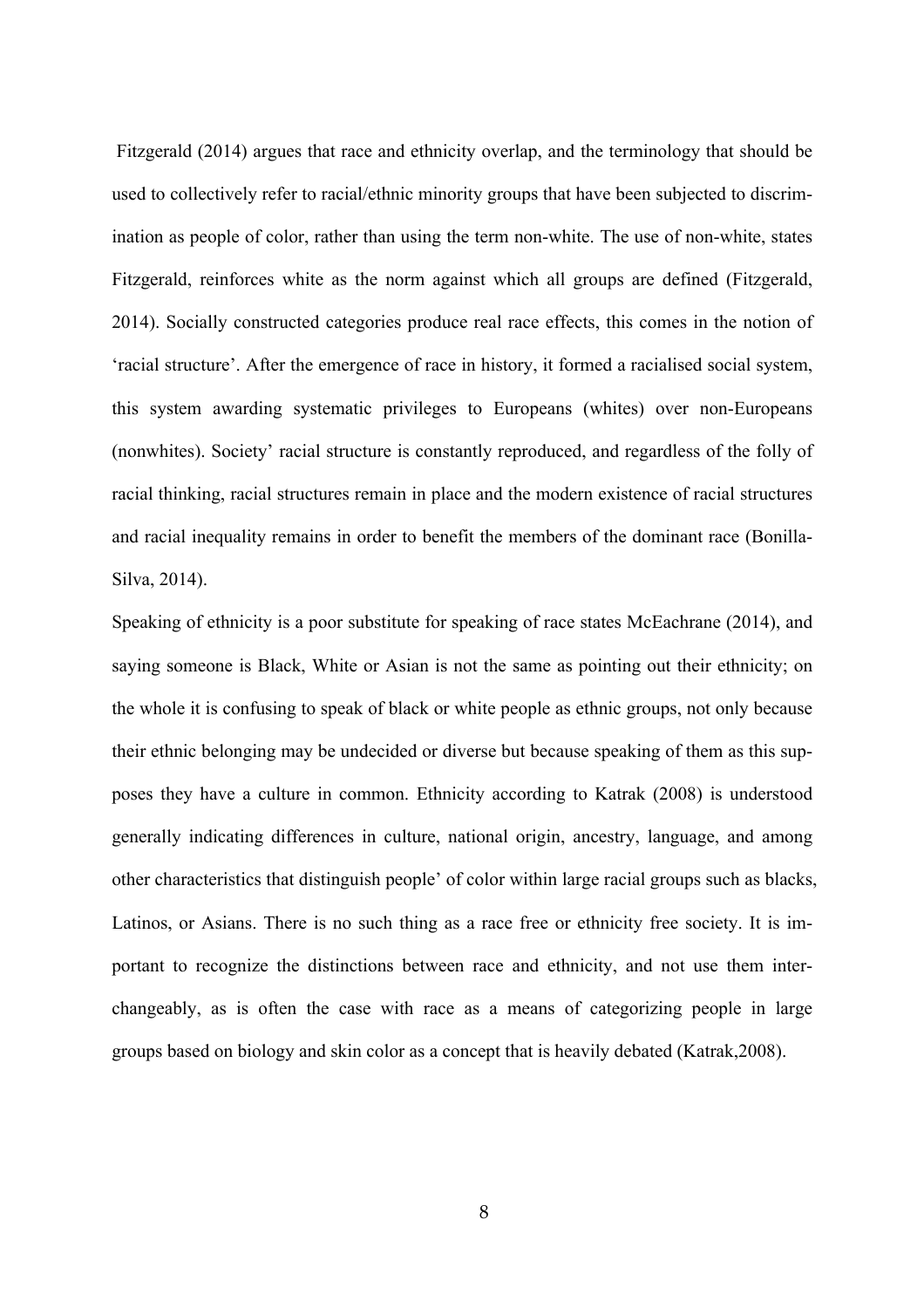Race and ethnicity have an important effect on the experiences and frequency of different types of racial and ethnic microaggression; and perceived discrimination is a significant issue for non-White adults, with many young people of color experiencing discrimination in the form of microaggression in their daily lives (Forrest-Bank et al, 2015).

In contemporary discourse, according to Kubota (2014), cultural difference has replaced the idea of racial difference in the conceptual dimension of intercultural discourse, thus making racism obscure. Discussions of cultural differences carry undertones that legitimate racial superiority and inferiority, this however does not deny the legitimacy of the field of intercultural communication or the concept of cultural difference as an academic inquiry. Rather, it suggests the need to critically reflect on taken-for-granted ideas about culture and language in order to uncover unequal relations of power, reveal the mechanism of domination, subordination, and recognize strategic essentialism for resistance (Kubota, 2012).

#### **1.2.1 Immigrants in Finland**

The discussion of racism and a shared understanding of race as a social construction are a relatively new phenomena in the Nordic countries. There has also been opposition from immigrants organizations because words referring to race have been considered imports from the United States and Britain and products of those societies' histories and political movements rather than accurate terms for immigrants racial identifications (Rastas, 2013). A commonplace image of the Nordic societies is that they have been bystanders to European colonialism, therefore untouched by notions of white superiority. In the case of Finland, alongside Sweden, and Norway, race is not given proper credence as grounds for discrimination. It would be misleading to call the Nordic states race neutral/ race–equal, they are better described as racial states that both in theory and practice privilege the humanity of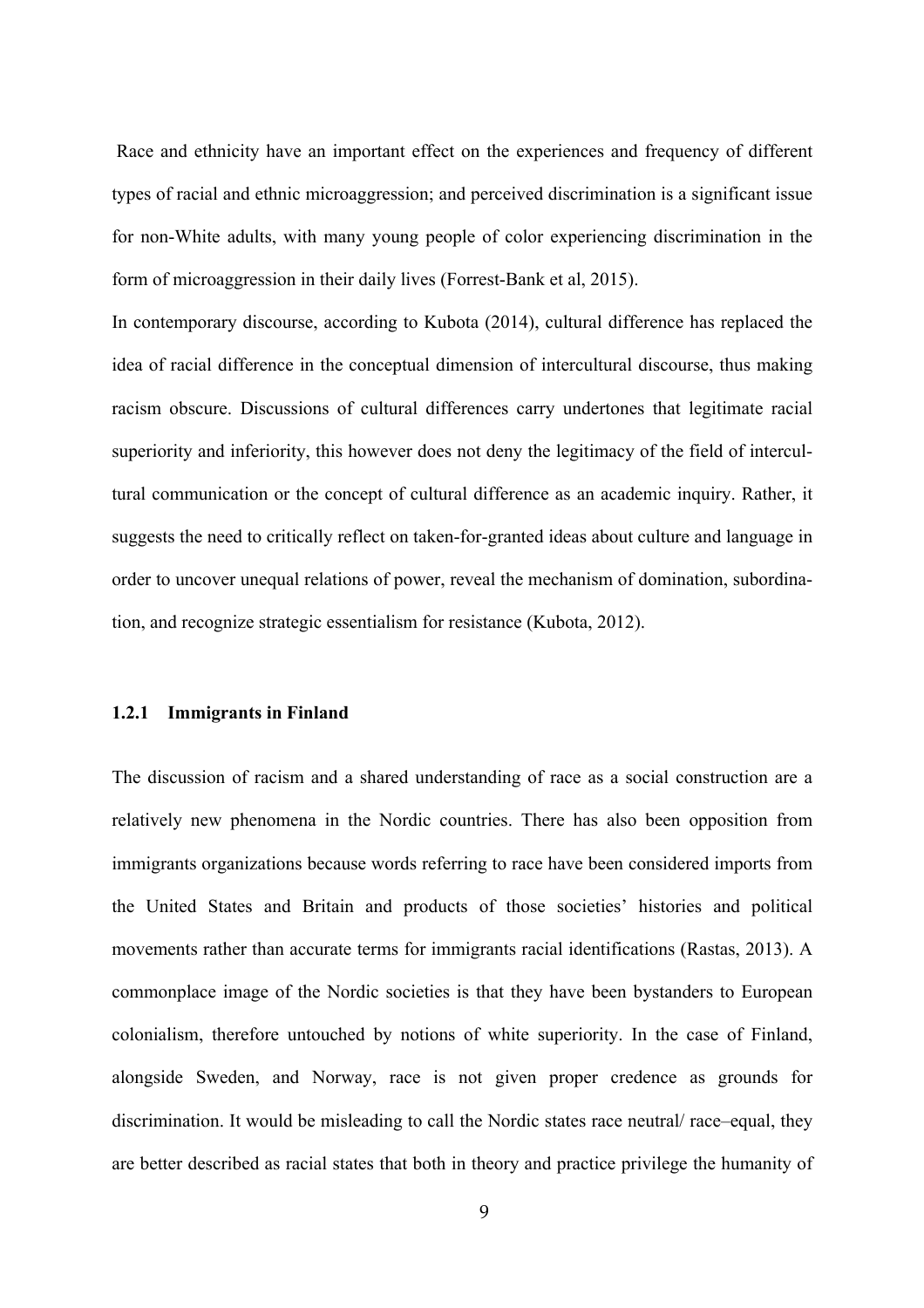white people. Perceptions of whiteness vary from societal contexts. What is static however is that the social order from society or context to another tends to value white people while devaluing people of color, black people in particular (McEachrane, 2014). Even though Finland was not at the heart of the colonial conquests, there are regardless links that connect Finland to the kind of knowledge that arose in the context and support of the colonial positions; consequently accepting colonial projects and taking on board the then 'universally' excepted regimes of truth (Vuorela, 2009). The idea that Finland is innocent in relation to colonialism is largely built on the fact that Finns never established any colonies themselves, they were historically part of Sweden and Russia and themselves gained independence at the turn of the century. Nevertheless, Finland gained economically from colonialism, and many Finns took part in the colonial enterprise (Rastas, 2012).

The term postcolonial does not imply that colonialism is by any means over and a new era has begun, according to Kubota (2012), rather; it signifies that colonial relations of power are sustained with new political, economic and cultural configurations of power and that a new history of resistance and transformation have begun.

Research by Jaakkola, showed marked differences in how different ethnic groups adjust in Finland. Research showing a more favorable attitude by Finns to cultures closer to their own and foreigners from nations of a higher standard of living. The attitude to immigrants from poorer nations, who have a more visual difference, and come from cultures more distant to the Finnish culture, are met with more caution and negative attitudes. This research results showed how nearly half of Finns agreed with the idea that some races were unsuitable for living in Western modern society (Jaakkola, 2009).

Finnish attitudes towards northern Europeans were more positive, as opposed to more negative attitudes towards other Europeans, Asians and African Immigrants (Jaakkola, 2009; Pitkänen, 2008). The most welcomed groups according to research are those who benefit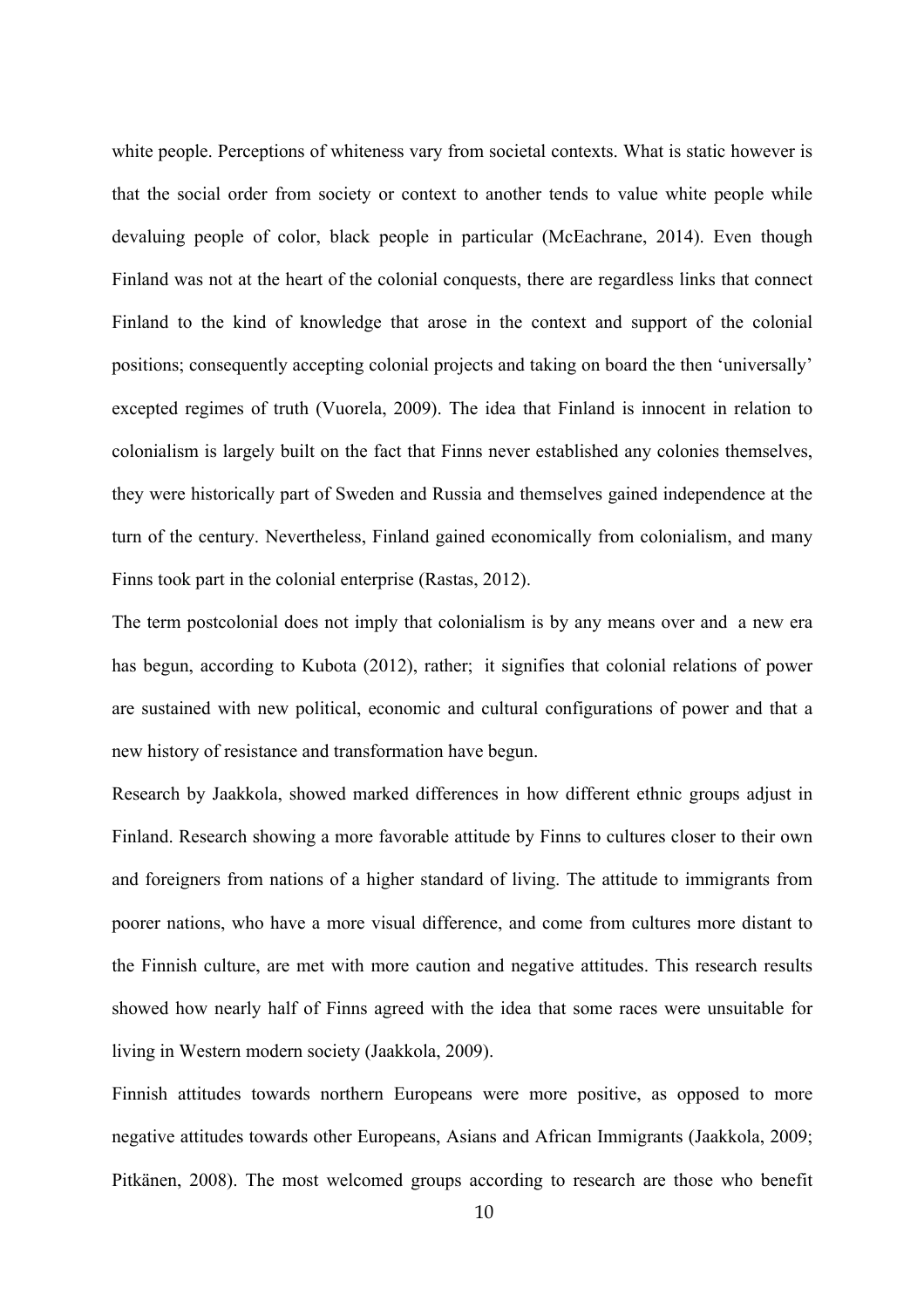Finnish society intellectually and who most resemble the native Finns (Pitkänen, 2008). During the last decade there has been a hardening of views towards immigration and multiculturalism in Nordic countries. New popularist parties aligned with anti-immigrant movements have gained support in all Nordic countries except Iceland. In Finland the populist party 'True Finns', have gained popularity, with their party being part of parliament, and this has shaped the political practices in Finland in many ways. This change has seen a shift in how imigration and multiculturalism are discussed and addressed in public (Nikunen, 2015).

#### **1.2.2 Racism and Afrophobia in Finland**

According to Statistics Finland (2019) in December 2019 the total number of people in Finland with a close African background was 54,450, which is 1% of the Finnish population. Around 40 percent of people of foreign background in Finland reported having experienced discrimination within the last year, however there are clear differences within these foreign background groups. In the African group, up to half of respondents reported having experienced name-calling, being marginalized, and left out of group activities. Discrimination experienced in this group was significantly higher than that experienced in other groups like Russian, Estonia, Asian or other foreign background groups (FinMonik, 2020).

In a new Report by the EU Agency for Fundamental Rights, the experiences of 6,000 people of African descent in EU countries were gathered, alongside 25,500 people of other immigrant background accross 28 EU countries. The findings show there are challenges faced by blacks in Europe from harrassment, race-related discrimination, and racially motivated violence. This report showed the normality of racial discrimination against blacks living in Eu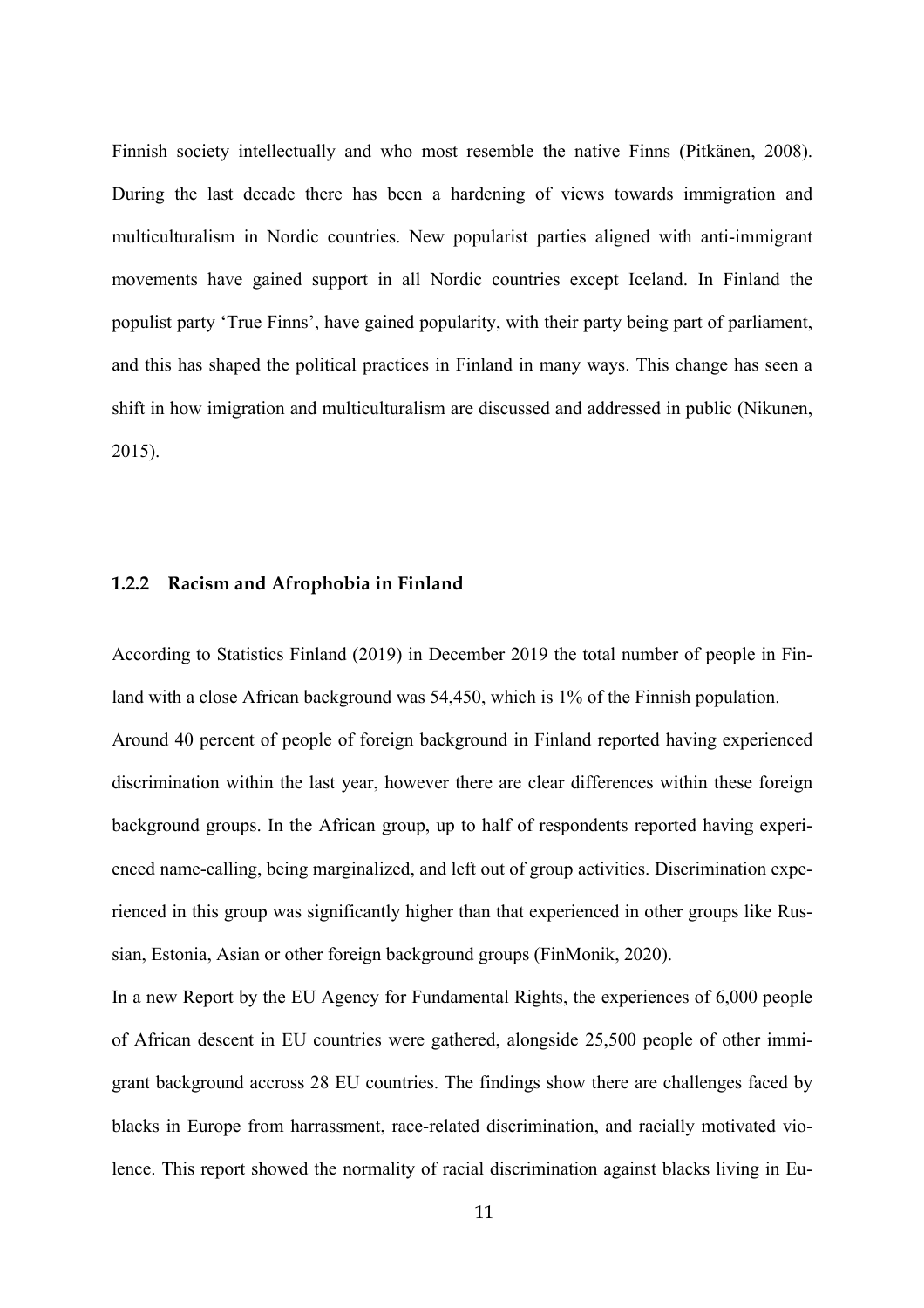ropean countries, and among these European countries Finland topped the list in regards to perceived racial discrimination, racial harrassment, and physical attacks (FRA, 2018). In a study by Heikkilä (2005), vulnerabilities faced by immigrants in the Finnish labour market were researched, and results showed the most successful immigrants in the Finnish labour market were so called Westerners. This was in contrast to immigrants from the developing world, who faced difficulties in accessing the labour market. There was evidence from this study of 'othering' in the Finnish labour-market, it appeared that recruiters felt closer to immigrants who had a closer cultural proximity to Finnish culture. Those immigrants who were labeled as most distant faced the most difficulty in finding employment. Finns, Ingrian Finns, Estonians and Russians were the best employed, while immigrants from outside Europe were difficult to place. The fear of 'difference' alongside language problems meant that migrants from developing countries faced particularly acute problems in entering the labour market. There showed a dualism in the labour market in Finland, where certain jobs went for natives and 'other' jobs for immigrants. Additionally Heikkilä argues; there also exists a dualism within the immigrant labour market- a double dualism. The immigrants who succeeded in finding jobs were usually college educated Westerners, while those who did not succeed usu-

ally came from the developing countries. Heikkilä further points out that there seems to thus be a hierarchisation in occupational integration on the basis of immigrants nationalities (Heikkilä, 2005).

According to Martikainen et al, Finland's official policy of social integration is a version of multiculturalism that is focused on labour market integration but gives space for linguistic and ethno-cultural diversity. However, in practice, more resources are dedicated to labour market integration than to other types of integration activities. There are mixed results as a consequence, with a large portion of immigrants remaining outside of the labour force or have remained unemployed. People of refugee background have had the most difficulties, and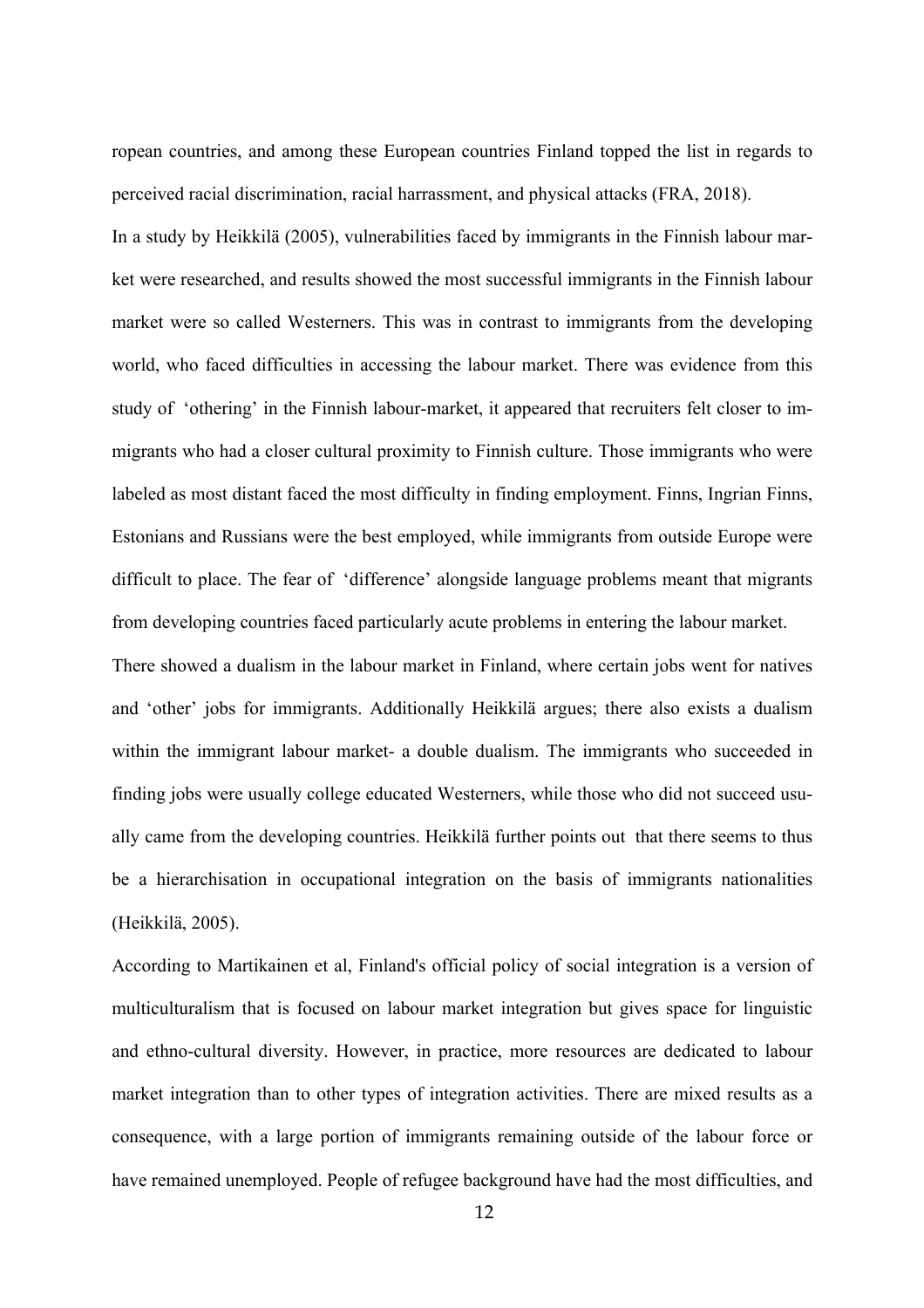there are also varied differences between individuals and groups. Despite the labour shortage that is predicted for the future in the Finnsih labour market, many immigrants already in the country find it difficult to get access to the labour market. There are indications that immigrants in Finland are discriminated against and that marginalization and exclusion experienced by immigrants in the general labour market are reflected in a relatively high rate of unemployment. Furthermore, the jobs available to immigrants in the Finnish labour market tend to be unskilled and insecure (Martikainen, Valtonen & Wahlbeck, 2012).

There were issues raised by the EU in a report published in 2010/11, were concerns were raised about the high cases of racism and discrimination experienced by Africans in Europe. Since that report according to ENAR (2015), there has been a lack of improvement; and in some instances, the situation for Blacks in Europe has actually worsened.

There is the need for improvement according to ENAR by EU member states, not only in their role in slavery and the violent colonization of parts of Africa and beyond, but also recognize the contribution Black people have made to the Europe of today, economically and culturally. There is great concern according to the ENAR report, in that discrimination, racist bullying, biased teaching materials and practice continue to be used to reinforce racist beliefs in children and maintain structural racism. Also seen is the staggering rate of discrimination in employment, and barriers to employment that are erected in every stage with the intent to prevent Black people from gaining employment that matches their skills and experience (ENAR, 2015).

In the survey carried out in 2019 by the Non-discrimination (ombudsman) up to 67% of respondents that had gone through the Finnish education system reported having experienced discrimination or harassment based on their skin color in education. The report showed the wide occurrence of racism in all areas of education. Racism was experienced by respondents by other students and teaching staff, as well as other staff members, social workers and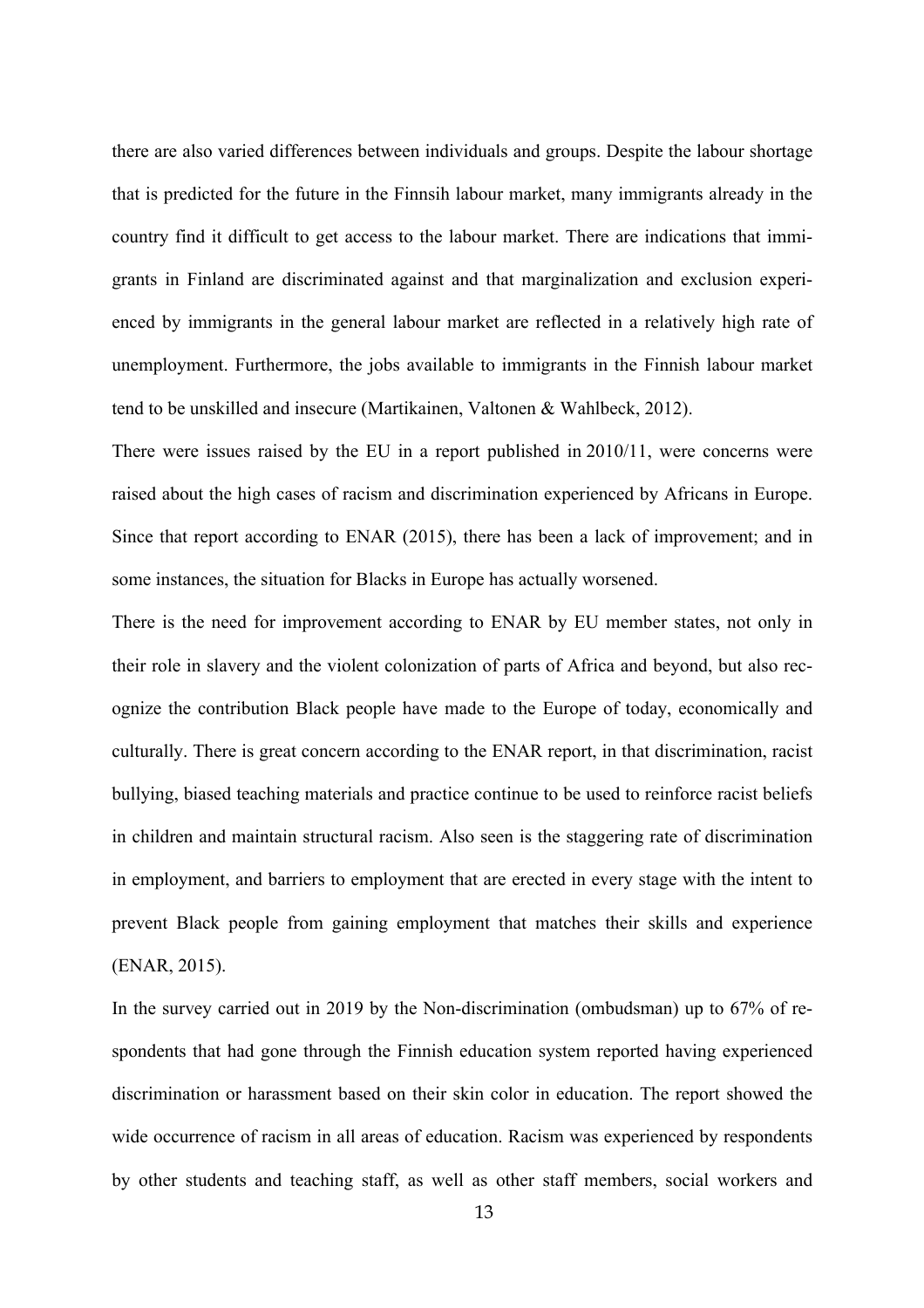school nurses. Also a fifth of the respondents reported having experienced discrimination before the school age in early childhood education (Syrjintä, 2019).

A majority of respondents reported facing discrimination on a monthly, weekly or daily basis. Their first experiences of racism were usually during the preschool years or in the first years of school. A fifth of respondents also reported experiences of racial profiling by security guards, police or other law enforcement authorities. Racial discrimination and harassment were most often experienced in public spaces and city areas, in work life or job seeking processes, as well as in education (Syrjintä, 2019).

Several studies have shown the presence of Afrophobia in Finland.

The definition of an African in Finland could be described as follows:

- A person recently moved/migrated from Africa
- A person born in Africa
- A person with one or both parents born in Africa
- A person with both parents born in Africa, but one or both having roots from Africa
- A person adopted from Africa
- A person with other roots from Africa (e.g. afro American afro German, afro Indian etc. (Syrjintä, 2019).

The term "Afrophobia" is not a universally agreed term within the anti-racist movement according to the European Commission. There is a division on preferences for other terms by scholars and organisations on other terms such as "anti-Black racism" or "Negrophobia". The term "Afrophobia" is presently used in official capacity by the Council of Europe High Commission for Human Rights and the United Nations Working Groups of experts on People of African descent (European Commision, 2018).

Afrophobia is a term that has been used to describe the racism that targets specifically people of African descent. While different terms may be used on the target person or collective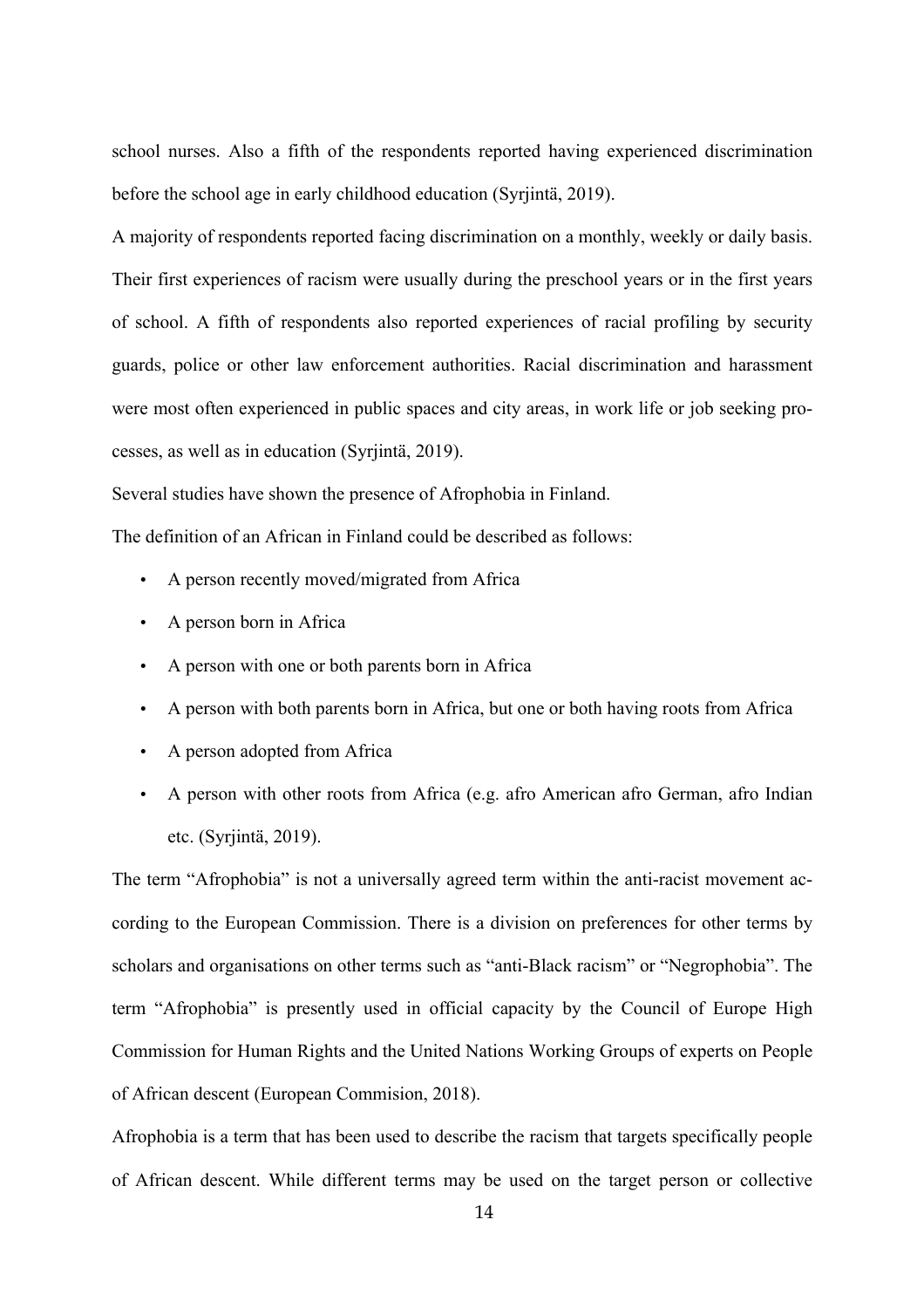group concerned, the term Afrophobia can also be generally understood as the manifestation of racism towards individuals, groups and communities that define themselves as 'Black' (European Commision, 2018).

Afrophobia according to the European Network Against Racism, is a term used to describe the specific racism that targets people of African descent. Much like homophobia, Islamophobia and other forms of hatred, Afrophobia aims to dehumanise and deny the dignity of a large group of people. Afrophobia is according to ENAR, based on the socially constructed ideas of 'race'. This is associated with understandings of racism as a concept and is in accordance with historically repressive structures of colonialism. Afrophobia takes many forms, such as dislike, personal antipathy, bias, bigotry, prejudice, oppression, racism, structural and institutional discrimination, xenophobia, enslavement, societal marginalization and exclusion, systematic violence, racial and ethnic profiling, hate speech and hate crime (ENAR, 2015). Afrophobia can be seen as the result of the social construction of race, hence, racialisation, which is deeply embedded in the collective European landscape and is present and continues to impact the lives of people of African descent (ENAR, 2015).

As Rastas argues, there is still a lack of knowledge and understanding of the meaning of race among the Nordic academia and among authorities, and consequently of racism (Rastas, 2020). Through the avoidance of the word 'race', people who are categorized as white, will continue to be racialised and face racism because of their skin color (Rastas,2020; Kubota (2014).

## **1.2.3 Microaggression**

It has been increasingly difficult to deny the existence of racism in the Nordic countries, yet attempts to discuss racism are often turned into questions of cultural difference or problems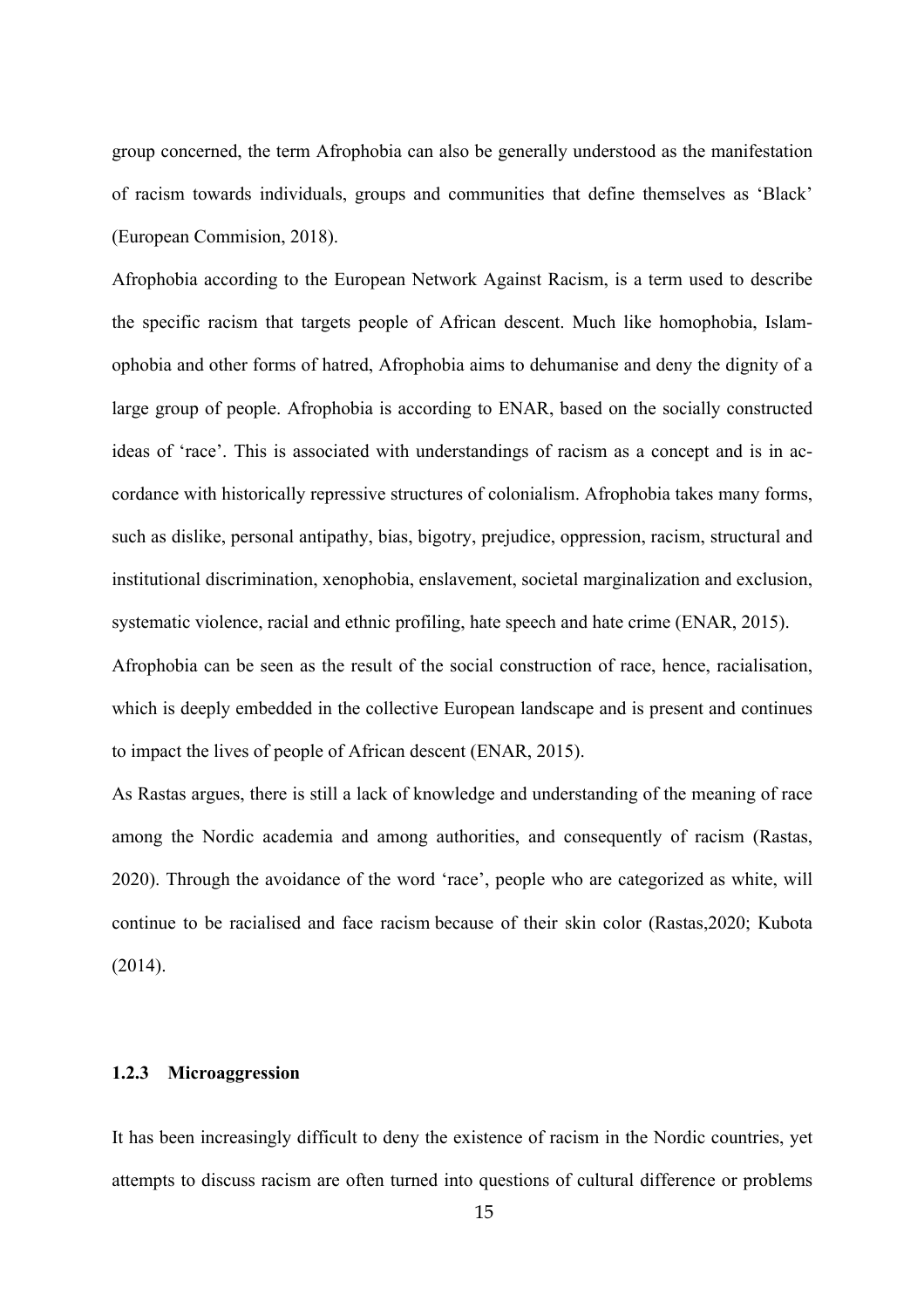related to immigrants integration (Rastas, 2019). And there is an agreeement amongst researchers in Nordic countries states Hervik (2018) that the discrimination of visibly different minorities has become subtler in the last 20years, which continues to have serious consiquencies for many of these minorities as well as contributing to an increasingly polarized society.

Through the constant questioning of their sense of belonging in everyday experiences states Pellander (2013), racially different minorities in Finland are subjected to regular questioning, gazes, and racist comments and practices; and these are a constant reminder to their difference from the average Finn, and that they are the other.

In her studies on children's experience of racism in Finland, the use of the N-word 'neekeri', in intentional racism directed towards young people, numerous such encounters showed how these young people were told by their peers and by grown ups that they 'should not mind'. Whereas these personal experiences of intentional and non-intentional racism were distressing towards these group of non-white Finns; they were however attempts by white Finns, from the majority background, to assure them of the innocence of the N-word 'neekeri', repeatedly referring to this word as neutral and not a racist term. The reasoning behind these statements by white Finns was that the n-word was not racist in Finland, but rather a term used to describe a black person (Rastas, 2012). References to races and accounts based on old ideas of hierarchies were still common in school books and media texts in all Nordic countries in the 1960s. And, although explicit ideas of racial hierarchies and races as biological´cal facts have disappeared from present day texts, school books and social discussions, they are still very part of the cultural memories of all Nordic countries (Rastas, 2014).

16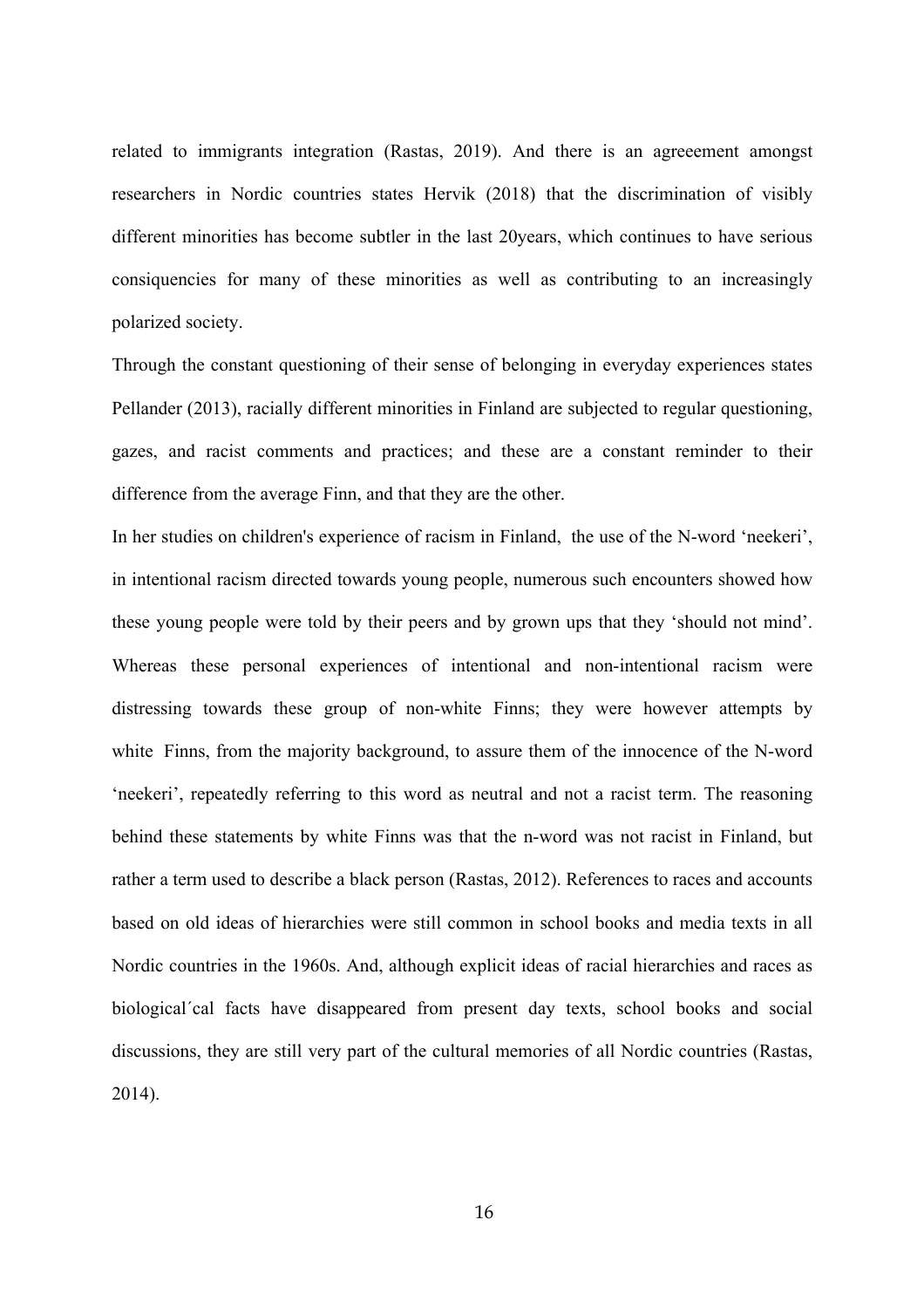The characteristics of Microinvalidations are that perpetrators are often minimally aware that they have engaged in a demeaning or denigrating manner towards people of color. According to Sue, (2010) because Whites are socialized into Eurocentric values, beliefs, standards, and norms, they become invisible to them and further become a default standard as how all other group norms and behaviors are consciously and unconsciously compared, contrasted and made visible (Sue, 2010). One strategy employed by Whites to regulate the appearance of prejudice during social interaction is to avoid talking about or acknowledging race (Apfelbaum, Sommers, & Norton, 2008).

According to Sue, Capodilupo, Nadal & Torino (2008) there are four psychological obstacles to honest self –examination as to reasons why many Whites pretend not to see race, and resist the notion that they hold racist attitudes, and find it disconcerting to conclude that they may be racist.

- 1. Fear of appearing racist
- 2. Realizing one's own racism
- 3. Acknowledging white privilege
- 4. Accepting the consequences of action or inaction

These four layers of self-awareness states Sue et al, pose unique challenges, when viewed from this perspective it becomes clear why denial, anger, defensiveness, guilt and helplessness represent unpleasant emotional roadblocks and prevent Whites from recognizing microinvalidation (Sue et al, 2008). Recognition of race and racism in Whites argues Sue (2010) changes self-concept and shatters the false racial reality that has been instrumental in shaping White identities and establishing their positions in life.

When differences in microaggression experiences by Asian, Latino/Hispanic, Black and White adults were examined by Forrest-Bank et al (2015)in the American context, non-White racial and ethnic groups experienced racial and ethnic micoraggressions significantly and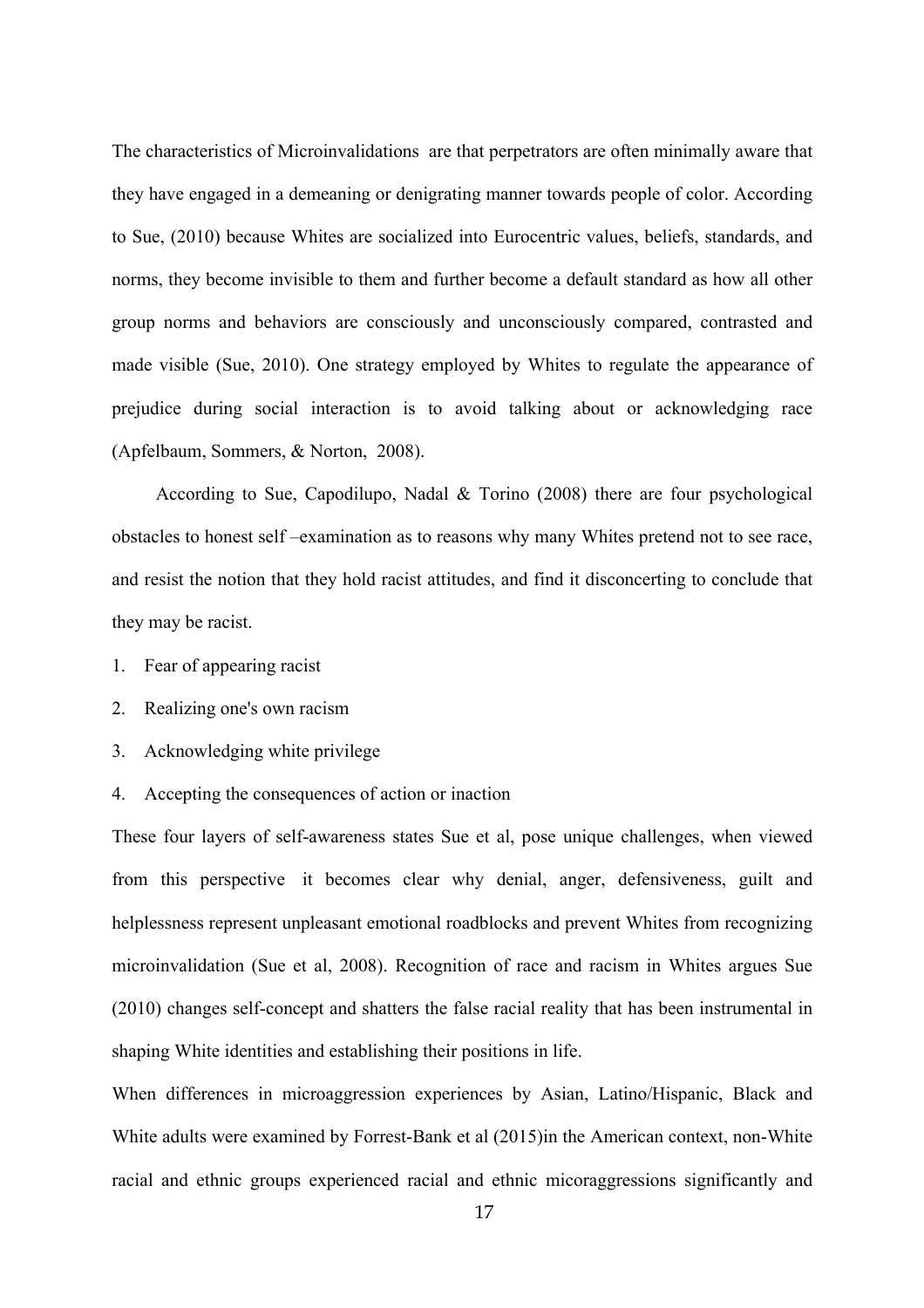more frequently than Whites according to Forrest et al (2015). Black participants experienced more interpersonal microaggressions and were also less likely to see positive images of their race in various forms in the media compared to other participant groups. Black participants reported significant scores on being considered a second-class citizens and assumption of criminality, which are consistent with negative stereotypes normally found for Blacks in the United States. Latino/Hispanic participants reported the next highest rates of microaggressions; followed by the Asians, with less frequent experiences of microaggressions. This finding was consistent with stereotypes who are often characterized by the model minority myth. Asians also reported frequently seeing people of their race being portrayed positively in general. Blacks in this study experienced the lowest rates of Exoticization and Assumption of Similarity. Findings in this study showed that Whites had significantly lower scores on the total microaggression scale when compared to other non-Whites groups (Forrest-Bank et al, 2015). The results of this study demonstrate how differently people perceive color according to Forrest-Bank et al (2015); Whites may perceive life in a way that places little value on color, and might hold the beliefs that not seeing color is equivalent to not being racist.

The meaning and perception of color may however be very different for Whites and non-Whites, which questions the intent versus the impact of microaggressions, in that well intentioned people might believe that we should be living in a post-racial society, while others might get offended by such a notion because differences in race and ethnicity tend to shape more than their own identities and lived experiences (Forrest-Bank et al, 2015). While the attainment of a truly colorblind society remains an objective for many, the insistence and attempt to avoid the mention of race can ultimately create more problems that it solves (Apfelbaum et al, 2008).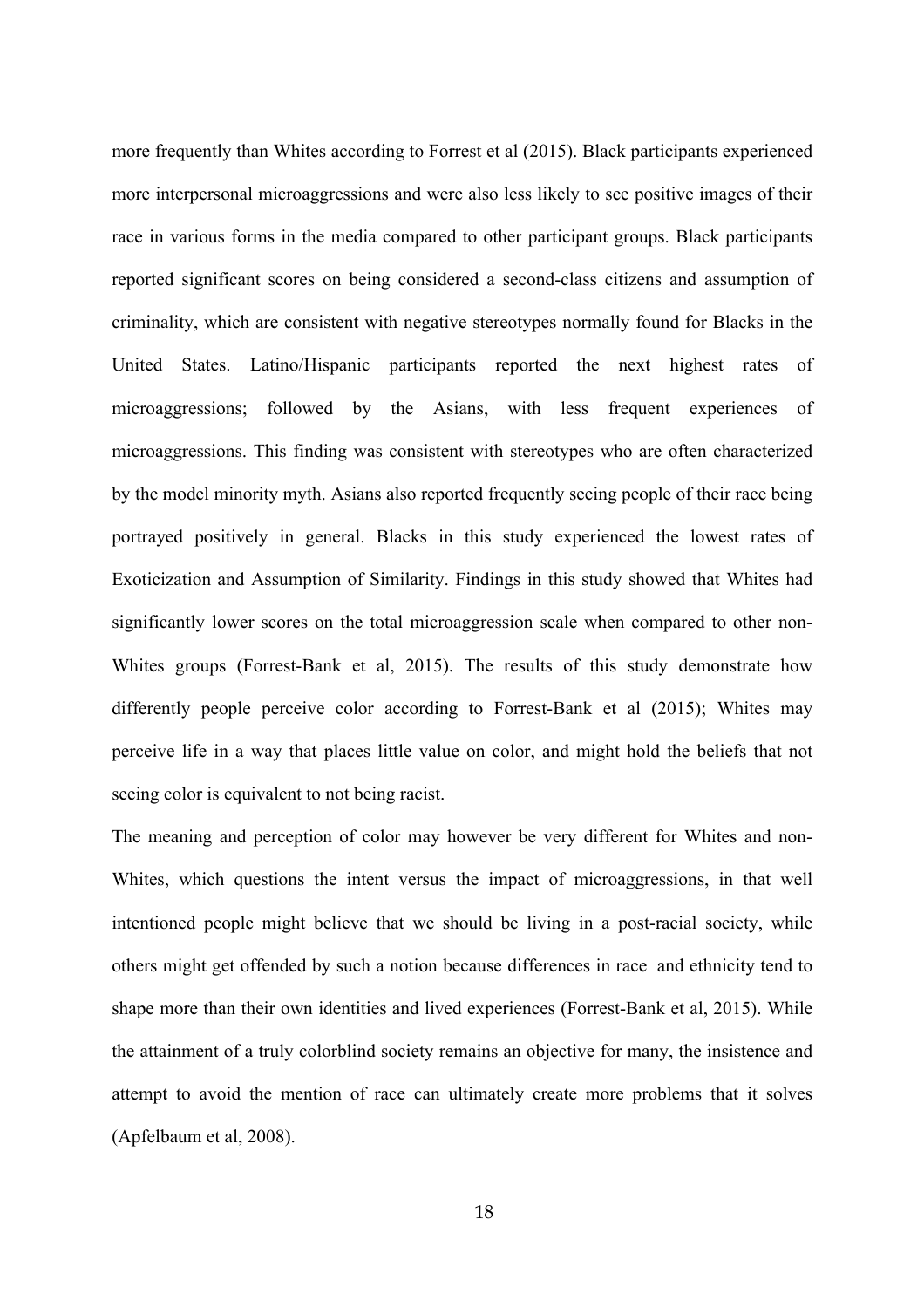## **1.2.4 Colorblindness**

There are several factors that impact both the practice and perception of a colorblind approach to social interaction according to Apfelbaum et al (2008), studies showing that the social consequences of Whites efforts to avoid talking about color differ, depending on who they interact with, how the interaction partner talks about race, and in what context the interaction takes place. Whites individuals' institutions concerning effective strategies for navigating the perceived minefield that is race-relevant interaction can sometimes be inaccurate and can even be counterproductive.

According to Crocker et al, collective representations are sometimes broadly known and shared by both stigmatized and non-stigmatized persons, and this may lead the same situation to have different meanings, and implications for self—worth for some stigmatized people but not others. Therefore, to better understand the effects of having a devalued identity on the self, one must first understand both the collective representation that stigmatized individuals bring to situations, and the features of the situation that make those collective representations relevant or irrelevant in that given situation (Crocker et al, 2000). One collective feature shared by members of stigmatized groups is the belief that others are prejudiced against them; and this belief has an effect on the meaning that positive and negative events have and implications for the self. Stigmatized individuals are constantly aware of the stereotypes against them, African Americans for example are likely to be very aware that stereotypes accuse them of being intellectually inferior and aggressive. Awareness of stereotypes tends to affect the meaning of performance in settings where the negative stereotypes apply (Crocker et al, 2000).

Self-esteem is constructed in the situation, argues Crocker et al, and the effects of stigma on the self is negotiated, created and acted upon in the situation. Self worth, or lack of it in

19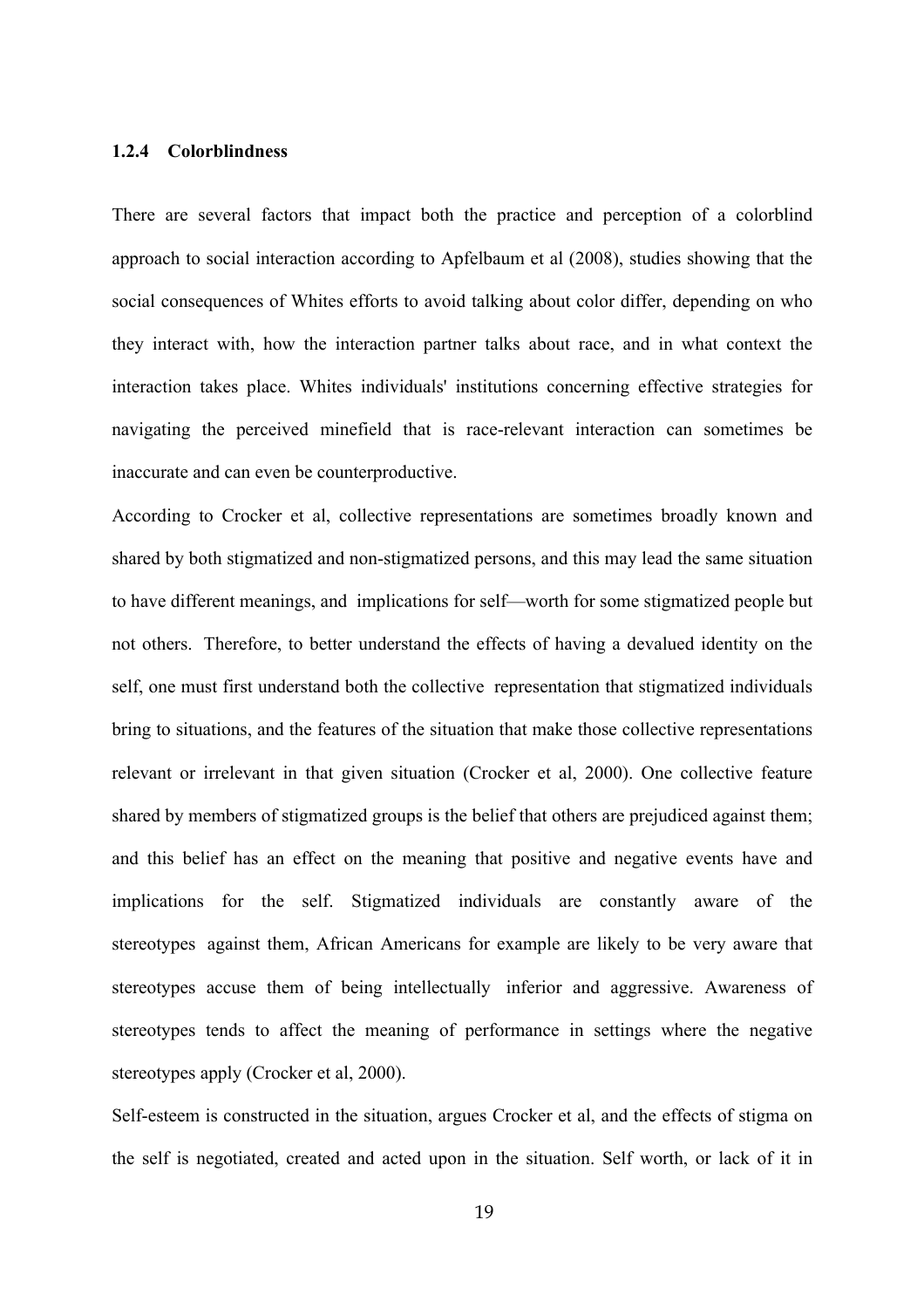stigmatized individuals is not stable, rather meaning is partly shaped by idiosyncratic meanings which stem from past personal experiences that shape individuals' construals of situations. Collective representations alongside shared beliefs and values and attitudes of stigmatized people). In order to understand the differences in self esteem between stigmatized and non-stigmatized people, it is important to first understand shared meanings, or collective representations that any lead to consistent differences between different groups (Crocker et al, 2000).

How is it possible to have a tremendous degree of racial inequality in a country where most whites claim that race is no longer relevant, questions Bonilla-Silva, in work on the enigma of race in contemporary America. How do whites explain the apparent contradiction between their professed color-blindness and the United states color-coded inequality. Bonilla-Silva refers to what he labels, color-blind racism (2014). The discourse on color blindness negates the importance of experience, with the persistence of a colorblind stance, the context for dialogue on race and racism will remain uneven and limit the potential 'radical encounters with otherness' (Simpson, 2008). The dismissal of differences in lived experiences of White people and people of color as irrelevant only upholds and affirms dominant ways of being, knowing, and of doing all at the expense of other alternatives (Simpson, 2008).

Color blindness is considered a recurrent microinvalidation directed towards people of color, as this promotes the unwillingness to admit seeing race in the belief that not seeing a person's color makes them biased and free of racism (Sue, 2010). The kinds of encounters that truly transcend our many common sense beliefs about ourselves and about others often occur in mundane exchanges and contexts; rather than in auditoriums, convocation or study groups (Simpson, 2008).

20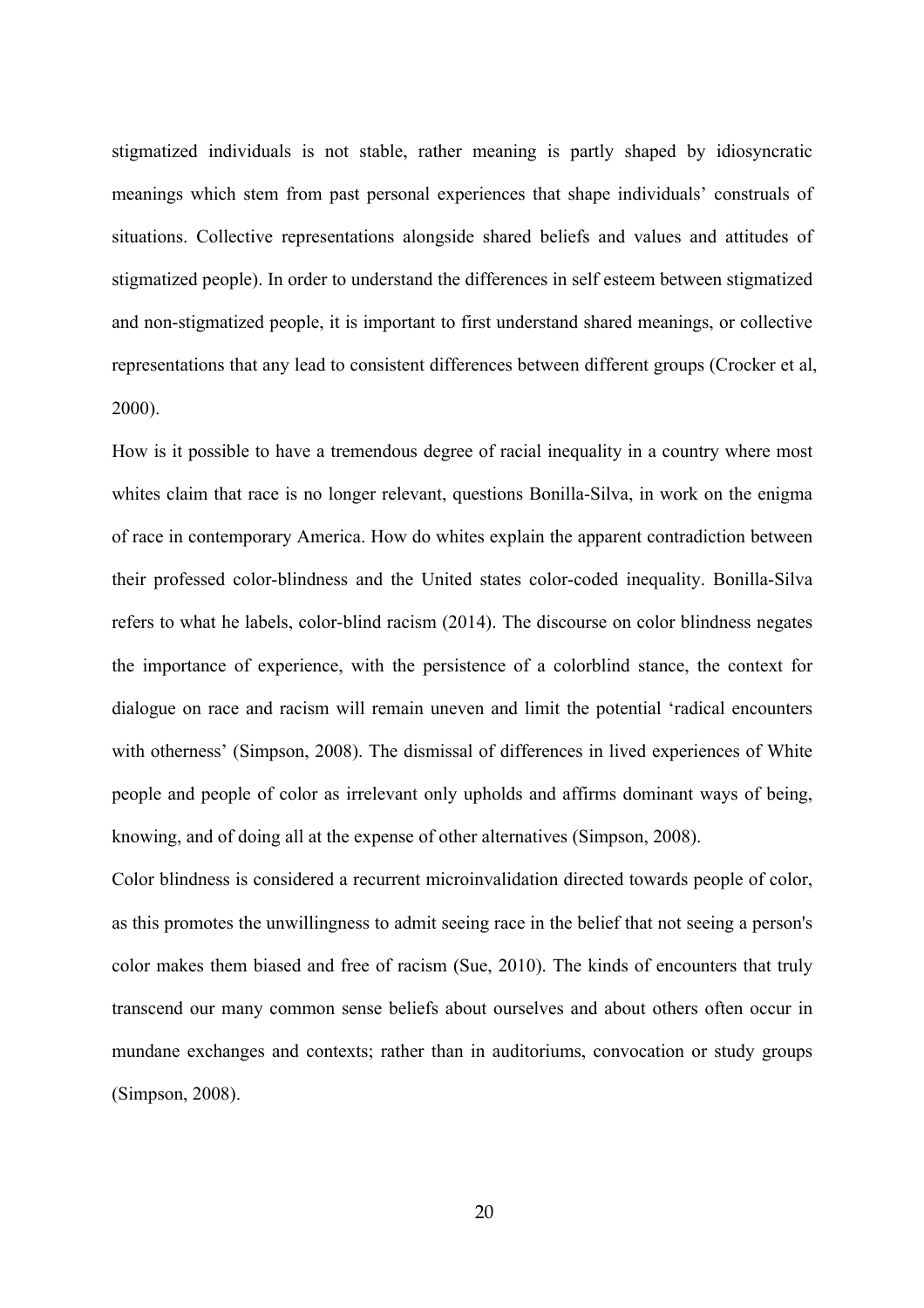There is the ironic twist according to Simpson (2008) how arguments against colorblindness are sometimes dismissed as racist, based on the emphasis being made on difference rather than similarities (Simpson, 2008).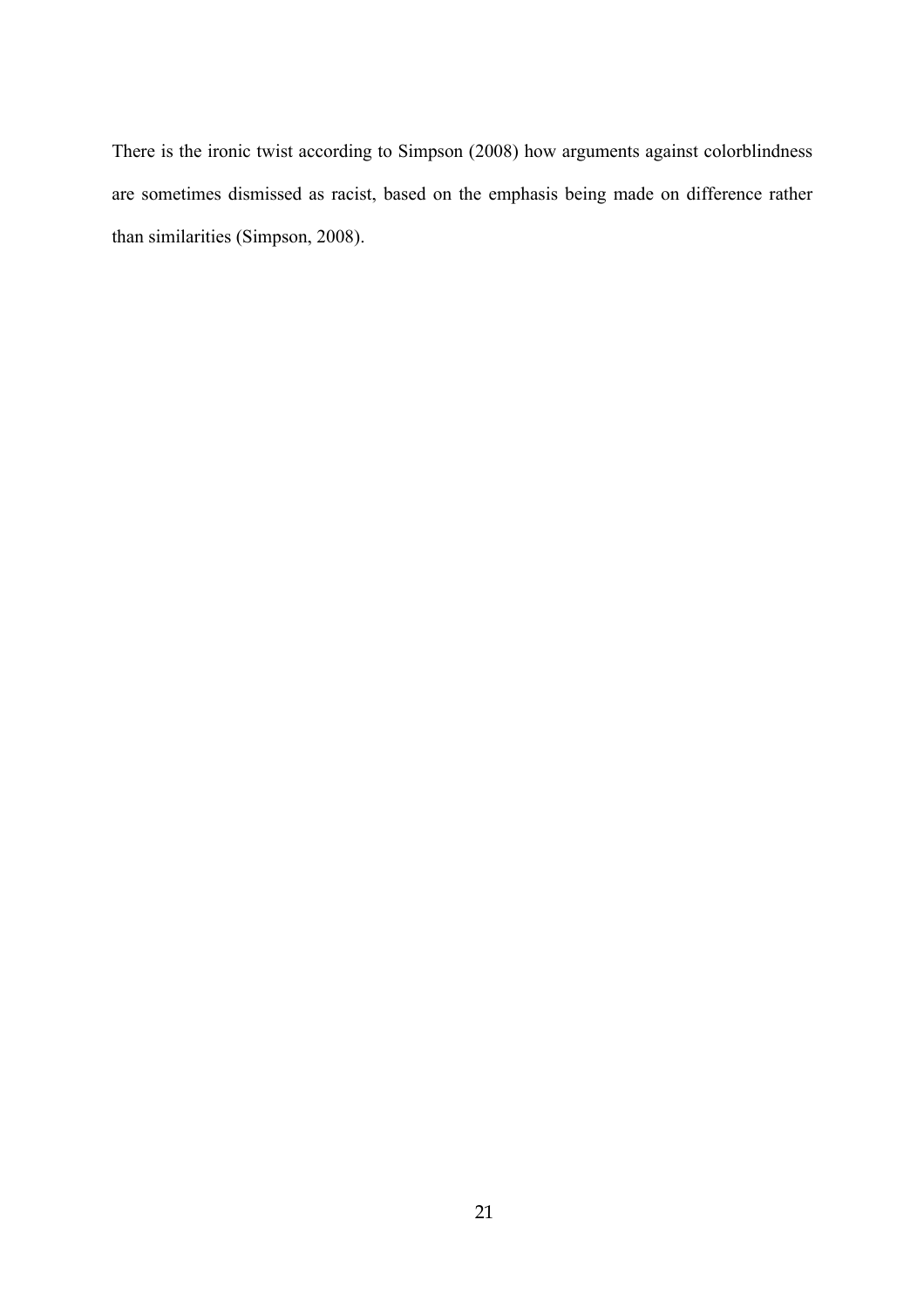#### **2 RESEARCH STUDY**

## **2.1 Research Aim**

The aim of the study was to explore Black African nurse participants' subjective ideas and expereinces race and of Blackness, from a pre-migration to post-migration period.

#### **2.1.1 Method**

A qualitative exploratory approach was used for this study, using in-depth interviewing as data collection. The use of an exploratory methodological approach for this study is based on limited examination of race from the subjective viewpoint of minorities in Finland. As Stebbins (2001) observed; the use of the exploratory approach in qualitative study is preferred under at least three conditions: when a group, process, activity or situation has received little or no systematic empirical scrutiny, has been largely examined using prediction and control rather than flexibility and open-mindedness. And thirdly; when(subject/ it)has grown to maturity, and changed so much along the way that it needs to be explored anew (Stebbins, 2001).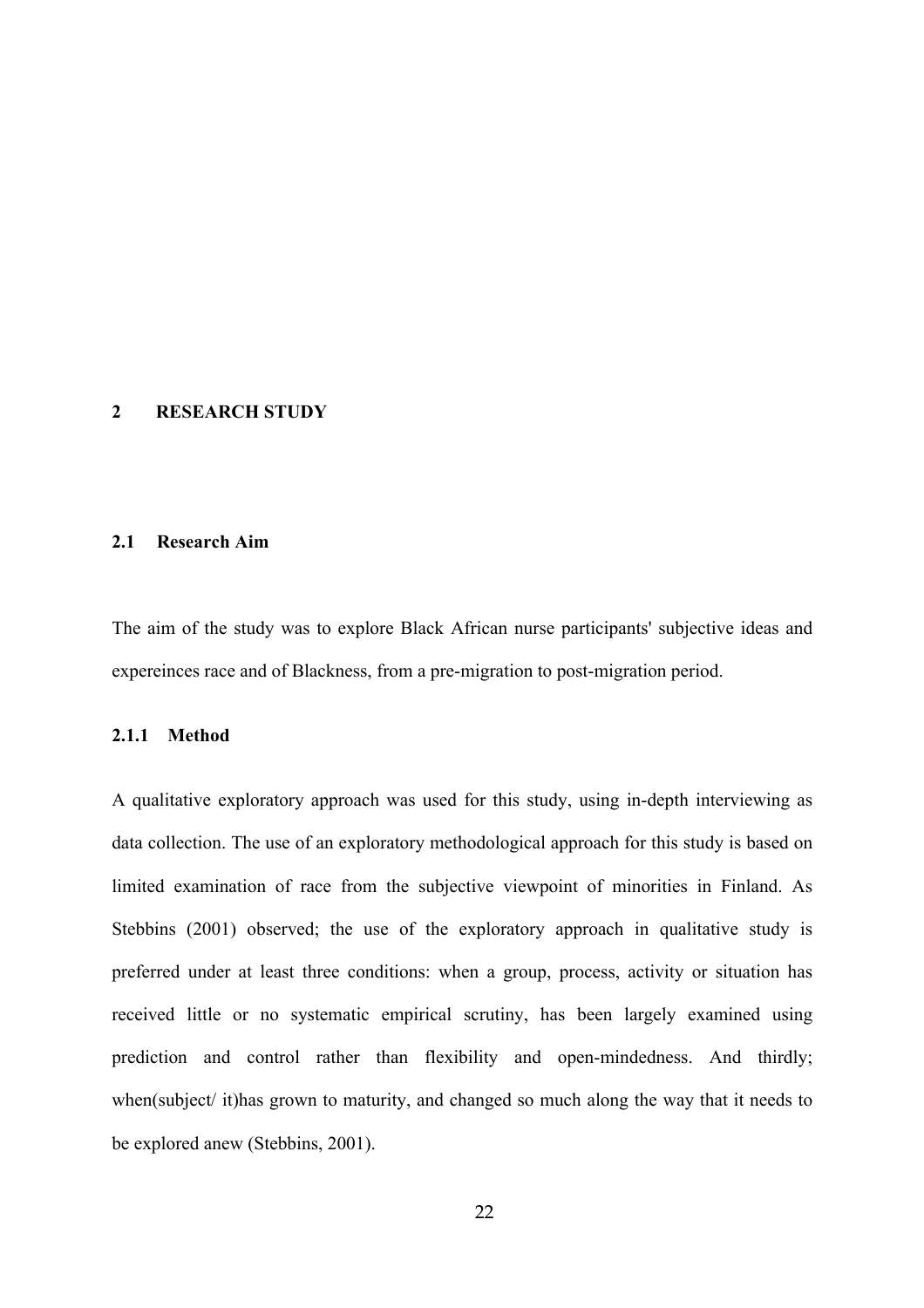The use of in-depth interviewing was used as the source of data collection to answer the research questions for this thesis. As Rastas argues, the victims of racism in the Finnish context lack words with which to talk about themselves and their experiences (Rastas, 2005, 2014). Stories serve as a powerful additional function for minority communities, as many victims of discrimination suffer in silence or blame themselves for their predicament. Stories there for can create awareness where a certain discrimination can be named, and once named can be combated. Through the idea that race is not real or objective, but rather constructed, racism and prejudice can therefore be deconstructed, as beliefs and categories are of our own making (Delgado et al, 2012). According to Quaraishi et al. the key considerations when researching race and racism in everyday life is a world consisting of not external immutable categories, classes, and correlations, but rather of experiences. What lies behind meaning, perspectives, discourses, affiliations, and dis-affiliations, institutional, institutionalized practices, identities and interactions must all be accessed when researching race and racism. With race and racism as a research topic in particular, qualitative rather than quantitative should be used in order to understand this aspect of the social (Quaraishi et al, 2015).

As Schostak (2006) describes, the interview as, 'individuals directing their attention towards each other with the sole purpose of opening up the possibility of gaining insight into experiences, concerns, interests, beliefs, values, knowledge and ways of seeing, thinking and acting of the other (Schostak, 2006). The interview can be seen not just as a tool, but as an encounter, an event amongst events in the lives of people. Where each encounter involves negotiations, calculations, and interpretations. At the heart of the interview there are essential discrepancies, differences between views. Each interview is a partial view of particular states of affairs or events, it involves the opportunity to enrich experience through increasing the field of difference, where new things to see, feel, and think about multiply (Schostak, 2006). .

23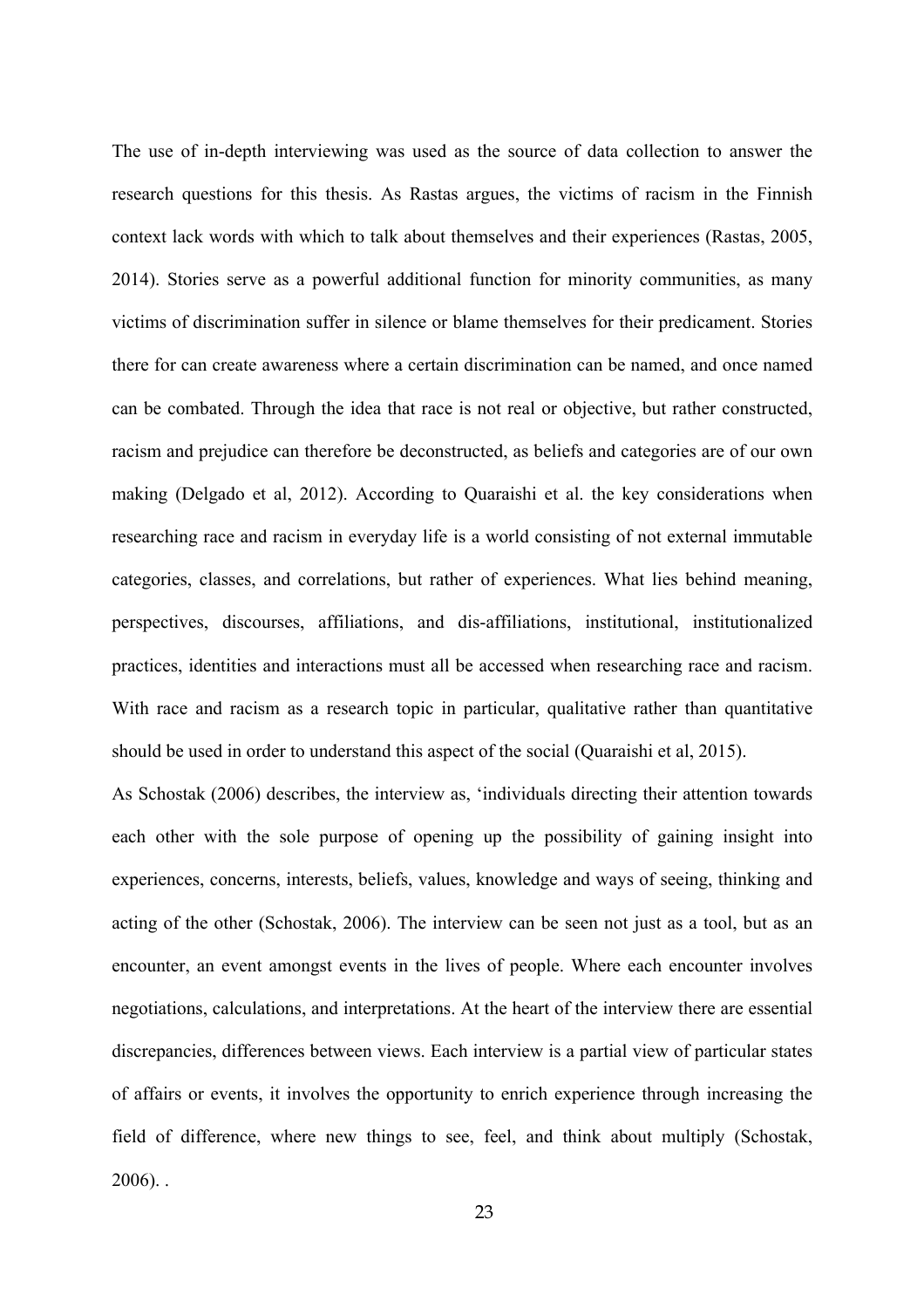Participants were audiotaped and transcribed verbatim. Thematic analysis was used to analyze collected data. Data was reduced to un-cover 'themes', in order to sort and classify into theme categories. The themes found in the data are supported by evidence from collected data through transcribed records of interviews. Findongs are presented as recurrent themees withen collected data amongst particpnats

#### **2.1.2 Sampling**

Recruitment for the study was done through personal networking, and consisted of six participants. Selection of research participants was based on their visual difference compared to the native Finnish person. Specifically 'Black' minorities were approached for this study and interviews. Participants came from three African countries, Kenya, Cameroon and Ghana. Also of importance in the sampling selection was the voluntary migration status of participants.

Average years spent in Finland from sample was 6,3 years. Average age of participants was 27,6 years, with 5 female participants and one male. Other important criteria for participant inclusion was adequate Finnish language proficiency, current employment status, and a sufficient length of stay in Finland. All participants were at the time of interviewing, in full time employment as nurses, having graduated from a Finnish nursing University of Applied Sciences, with a Bachelors Degree in Nurisng Scince; or in their final stages of their Nursing degree studies in Finland. Due to the small numbers of nurses matching the sample, participants will remain anonymous, and any identifying details will be removed from interview data.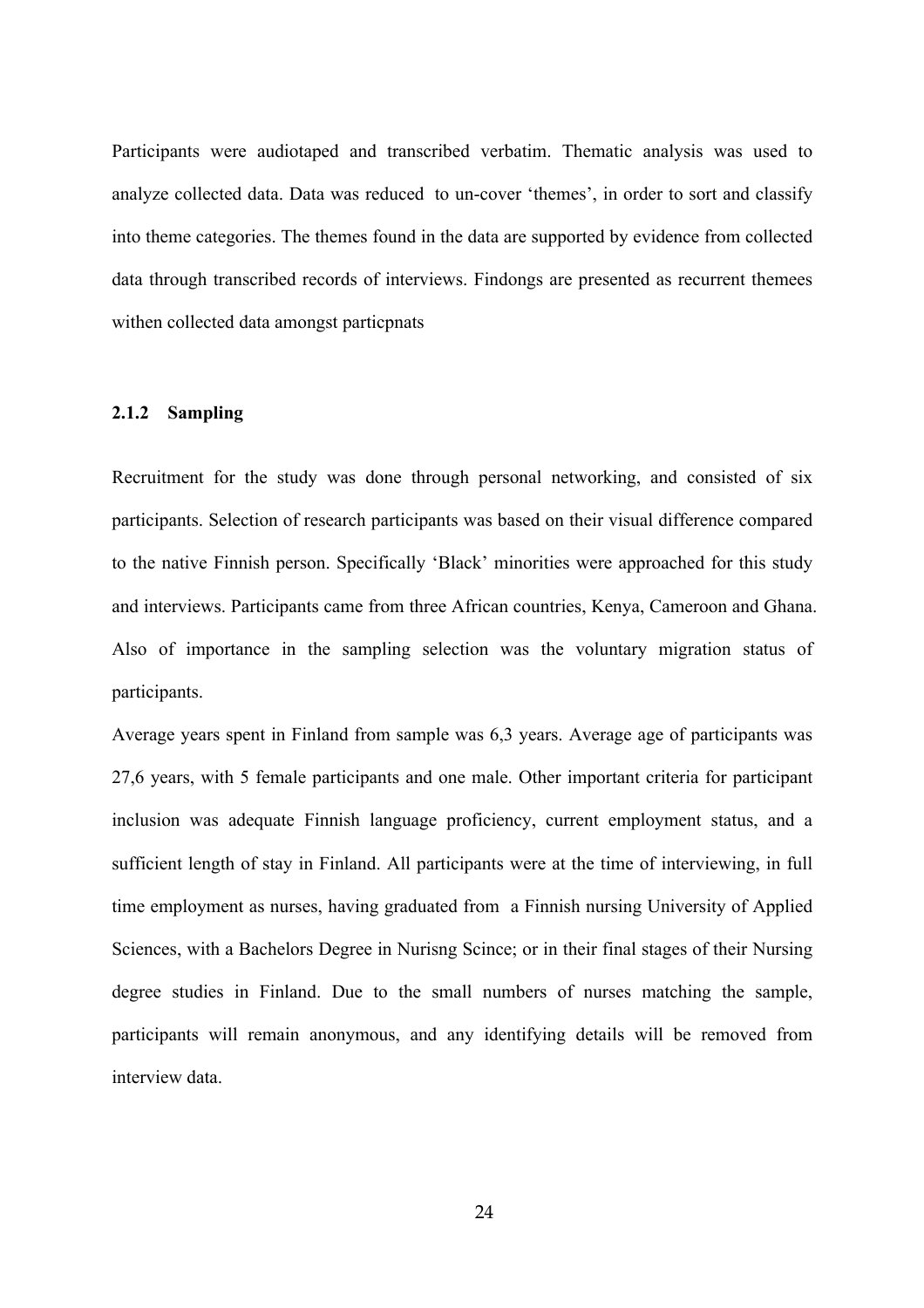## **2.1.3 Interview Questions**

The interview questions were divided into two sets:

1. Significance and meaning of skin color as majority, prior to migration

2. Significance and meaning of skin color after migration, as a minority in Finland

These questions were kept open, giving the participants the opportunity and freedom to talk about what was most important to their own experiences of their skin color and relevant changes during their migration.

## **2.1.4 Ethical Considerations**

All participants signed a consent form that was provided prior to the interview, and participants were informed about the purpose of the interview.

All participants were assured of their anonymity. Names and any recognizable information were excluded from the interviews transcripts to ensure the participants anonymity.

Informed consent was obtained and participant' confidentiality and anonymity was maintained throughout this study, with participants having the right to withdraw from the study at any time.

#### **2.1.5 Researcher transparency**

The researcher for this study is a minority of mixed African and Finnish background. The researcher is aware and takes into account the relevance of transparency of own racial background and its possible implications on the research.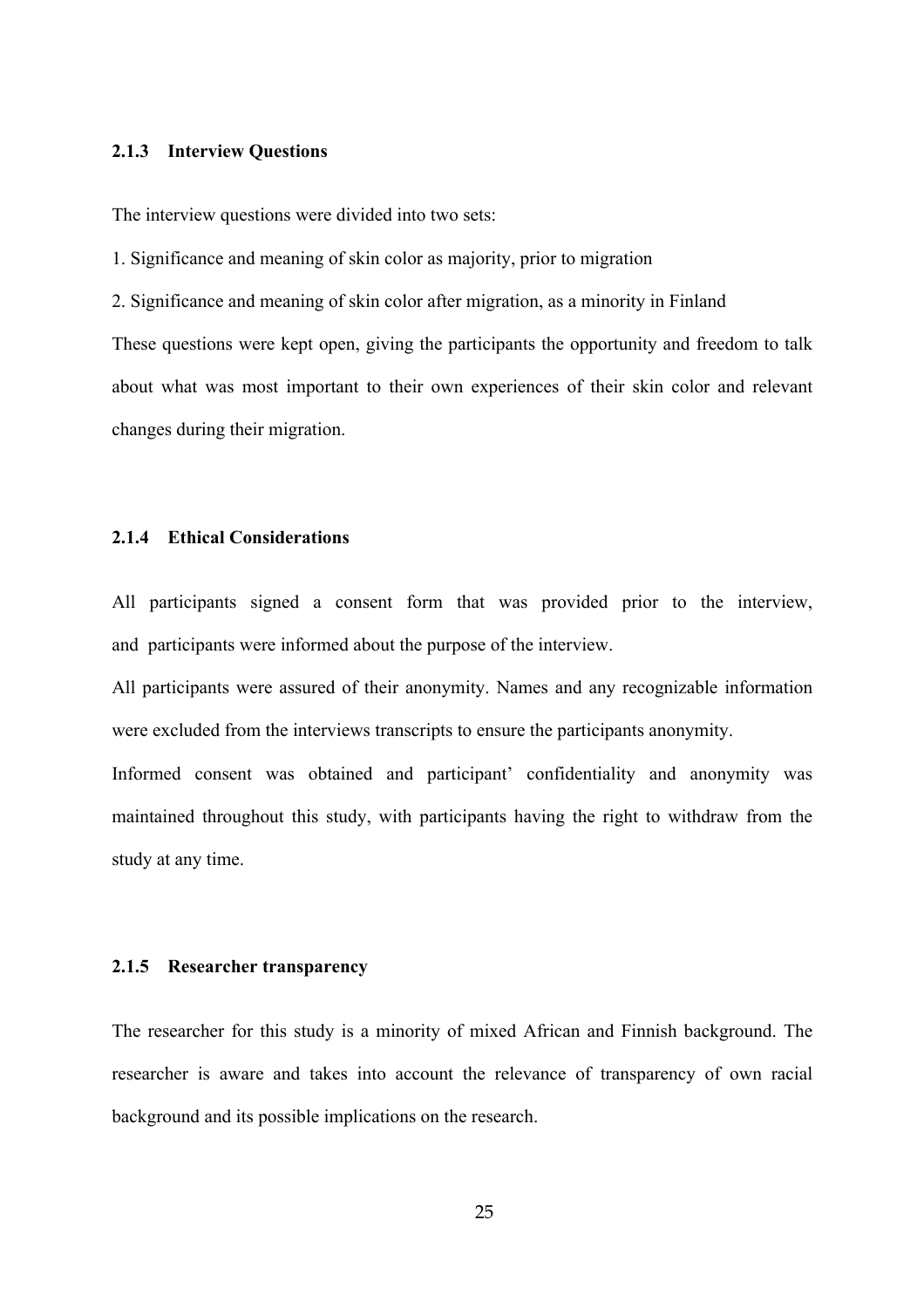The status of the researcher as an insider or outsider may influence those being interviewed in what they are prepared to say or do in the researcher's presence (Quaraishi, 2012). There is an advantage of a minority researcher with shared understanding to research participants according to Mizock, Harkins, Ray & Morant (2011), based on the race of a researcher, Black participants might be comfortable and trust sharing sensitive or traumatic experiences. However, while researchers' race might be an advantage in data collection, it however introduces the biases, feelings, values and prejudices of the researcher, and could possibly impact research results. The researcher must therefore honestly recognize and be aware of possible personal bias related to research (Quaraishi, 2012).

The researchers cultural and ethnic background in this study allowed the forming of a trusting relationship with the participants, allowing them to speak freely about their expereinces on a sensitive subject. Furthermore, the researcher made a conscious effort to decrease bias by asking participants to clarify statements, and to verify answers where there was a possibility of misunderstanding or misinterpretation on the researchers part. The researcher has also taken care to reduce the potential for bias in participants' responses, as they may feel obligated or pressured to produce answers to accommodate the interviewer.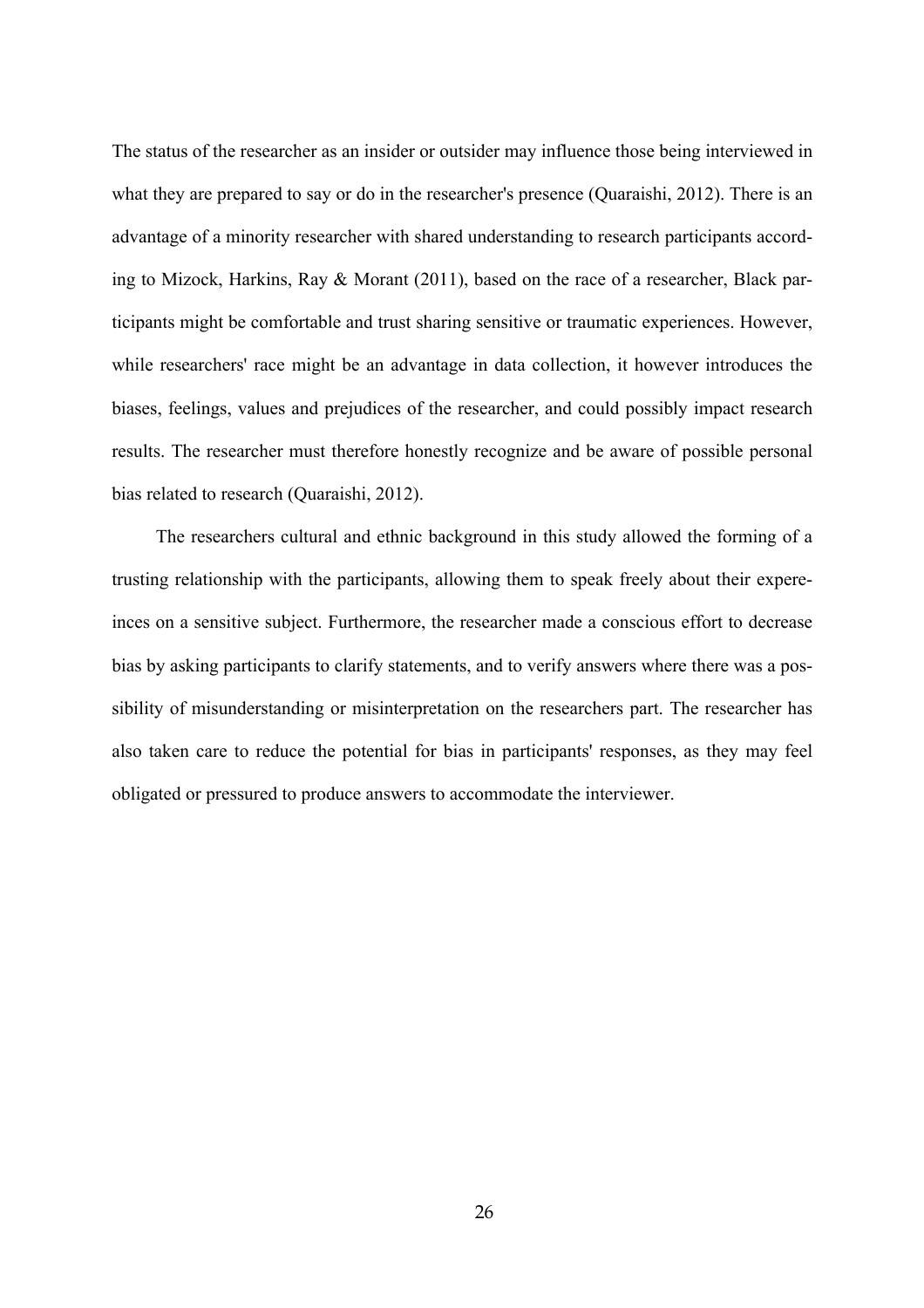#### **3 RESEARCH FINDINGS**

#### **3.1 Pre-migration: Shades of Black**

The interview for each participant began with questions that encouraged participants to reflect on their initial ideas, feelings or significance of their race from a pre-migratory stage. Questions invited participants to explore their racial identity from a majority mentality. Answers on the significance of race from this majority perspective were consistent amongst all participants; they viewed race as a reference to one's skin color, and without any social significance that appeared in their everyday lives. There was no meaning behind race, or being black. Being black was not an issue for contemplation in their culture, as everyone in their communities were black:

*Back home you really don't stand out, because everyone looks like me, doesn't really come to my mind. I don't really think about my skin color when I'm back home.*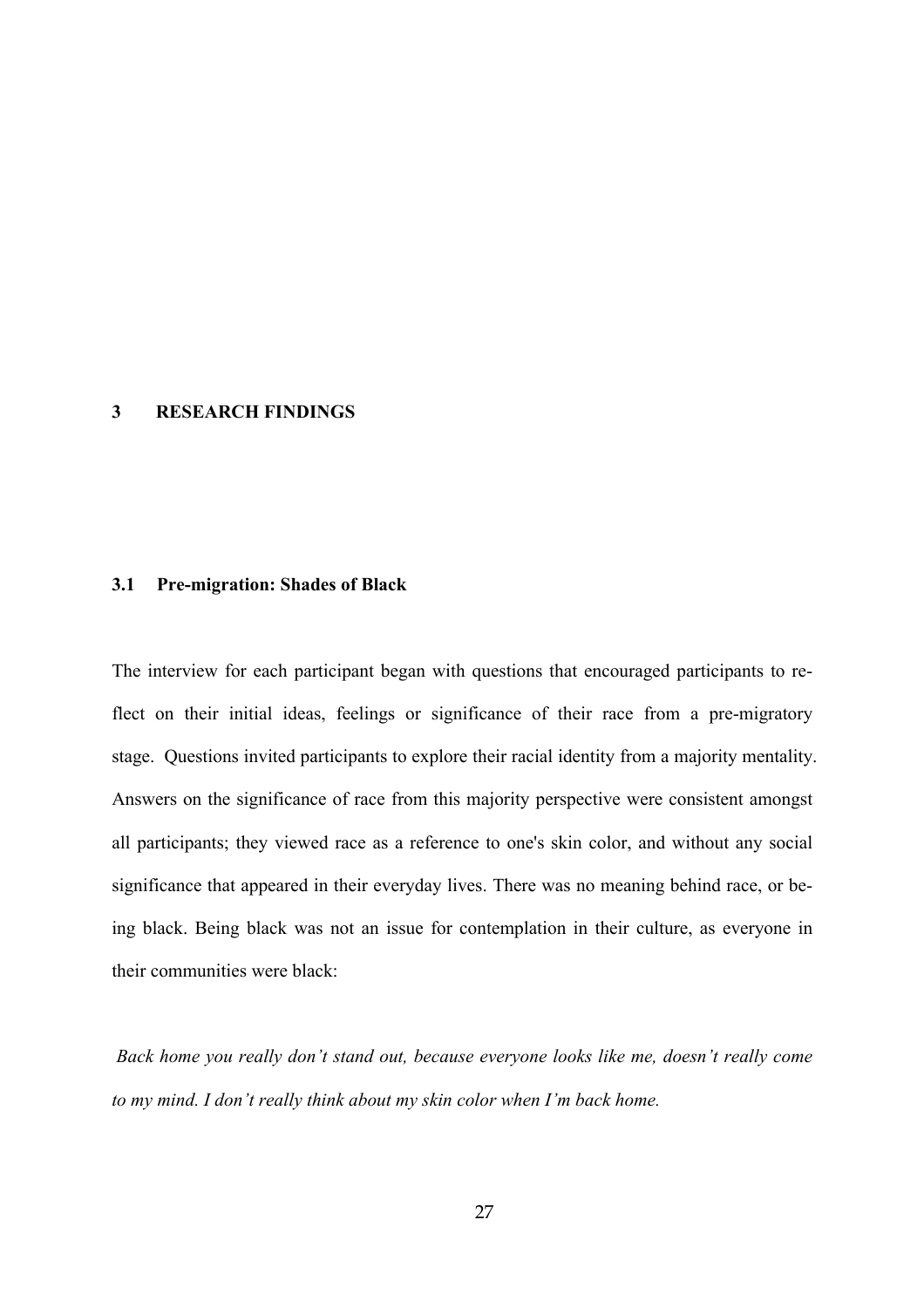According to all participants, being black had no meaning; however, they mentioned being light skinned, as opposed to being of a blacker skin tone as having a meaning in their communities and wider society. When asked to elaborate further about this concept of lighter and darker (Colorism), participants seemed uncomfortable and reluctant to further explain. Most initially having long uncomfortable silences before they formulated their answers. One participant however was very vocal about the differences in her experiences in what being 'a light skinned black' or 'dark skinned black' actually meant:

*That is there back home as well, if you have lighter skin, because it's rare, you get special treatment. For example in Europe you have blondies etc. back home we have light skinned equals, they get away with everything. The darker you are the harder you have to work.*

Another participant remarked about the preferential treatment given to lighter skinned people back home, stating they often received special treatment and in situations such as job interviews, a lighter skinned candidate most often gets selected over a darker skinned candidate for jobs.

#### *I think people with lighter skin are treated with preferential treatment.*

There were also gender differences mentioned by participants regarding the preference of having lighter skin in their home countries. The pressure and preference for having lighter skin was directed towards women according to participants, whilst men were exempt from any preferences of skin tone. There was also the general conviction that men preferred lighter skinned women, in their home countries.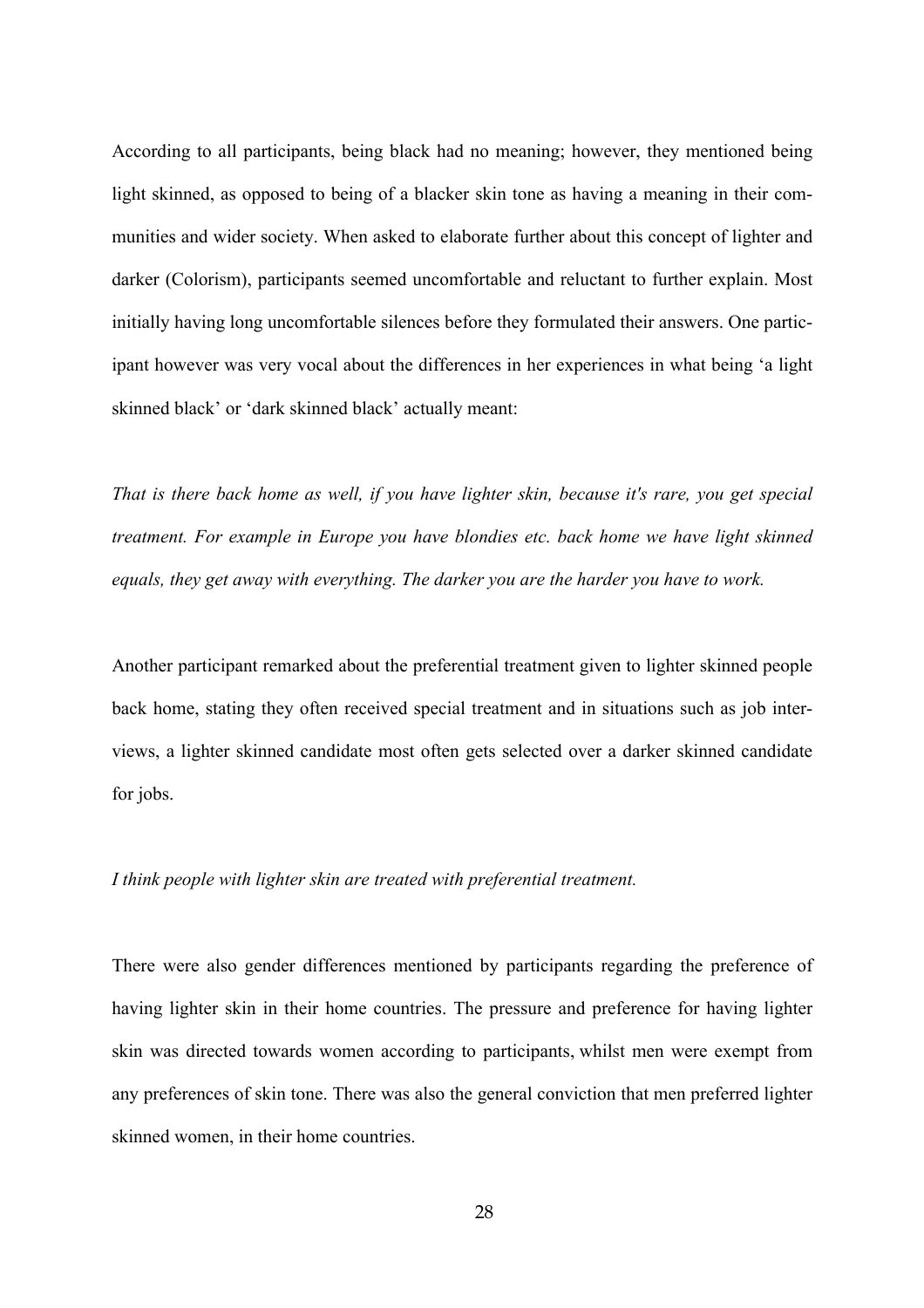The sole male participant in this study was uncomfortable when asked about the differences in skin tones, and how they differed in terms of gender:

*Well we do have some people with light skin, but….How can I put it… in our society men prefer women with light skin. I don't have any answer for that…(nervous laughter).*

Colorism whilst present and experienced by all participants in their home environment, was discussed in an almost hushed tone. Participants had a matter of fact attitude towards Colorism in their home cultures, in which lighter skinned people received preferential treatment compared to darker skin individuals. Amongst participants, those with darker skin were of the same opinion with those participants whose skin color was considerably lighter. Participants with lighter skin commented on how they had observed and experienced better treatment than their darker skinned peers, both back home in their home countries and also in Finland.

*It's because of the influence of the West. Yeah…we have a strong cultural influence from the West, from the TV and magazines, and most of the men and women are light skinned. So, beauty is portrayed in light skin, so it is very difficult to convince someone back home that they can be comfortable with their dark skin.*

Interestingly, all participants were adamant that they had a healthy confidence of their skin color being darker, and had ultimately accepted this societal preference. Using this acceptance of lighter skin preference, participants mentioned they were usually prepared for situations in which this occurred; these situations usually in their experience, meant they were expected to work harder than those of lighter skin tones, such as in cases of job employment.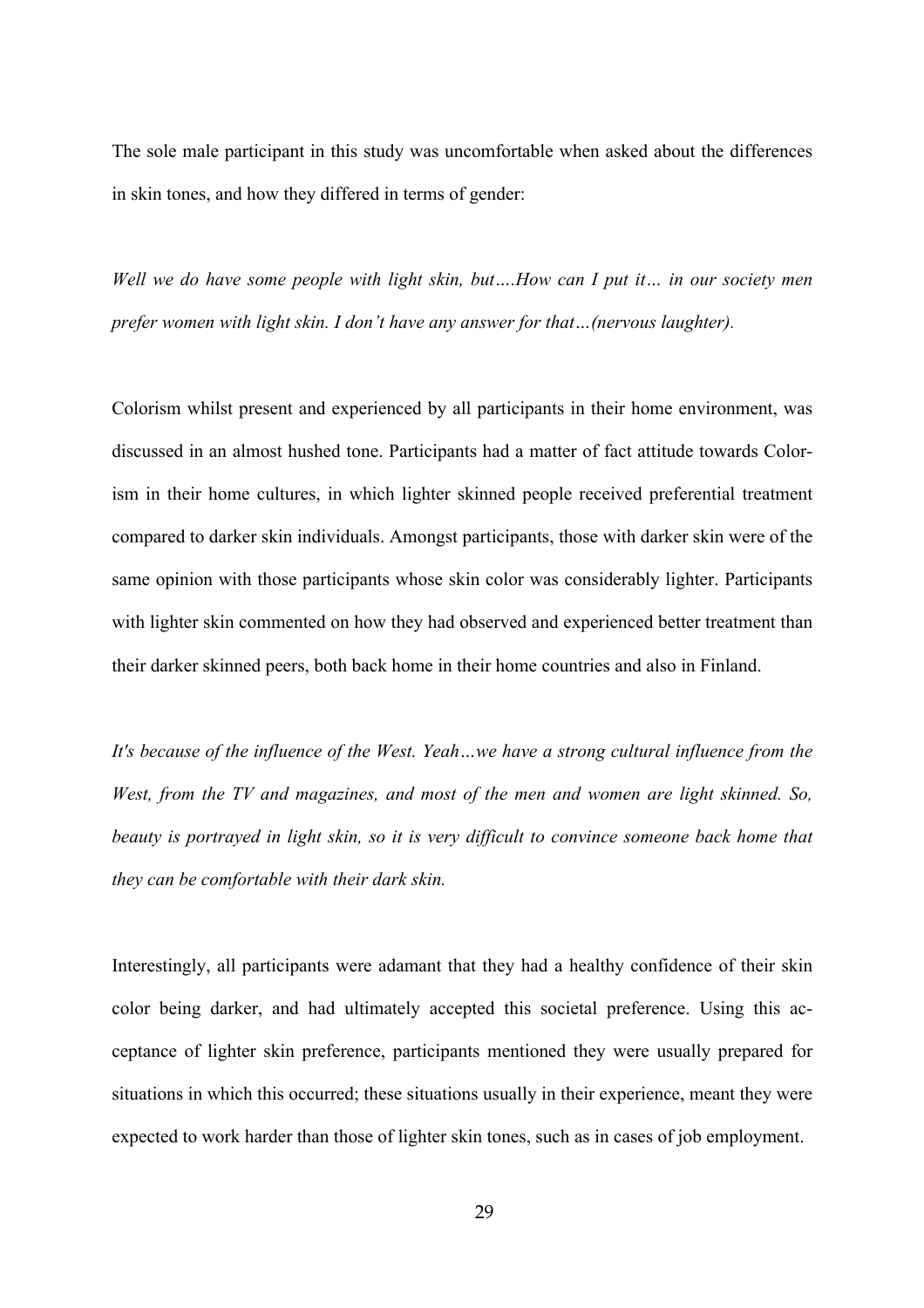#### **3.2 Finland: Normality of racism**

Migration to Finland however saw a shift in participants' subjective ideas of their skin color. Their transition from majority to minority also saw a transition from unseen to seen, 'being different'. Participants were all informed prior to their arrival in Finland about the differences they would face as Blacks in a White Europe, this information was mostly passed on by word-of-mouth, but also through the media in stories of difficulties faced by Blacks in Europe. Regardless of these preconceptions of racial difference and the possible discrimination they would face, they were all excited and optimistic about their future and upcoming new life in Finland. The presence of racism in Europe, and also Finland in particular was preknowledge according to participants'. Ultimately, the reality of experiencing this racism for themselves however, was a shock.

As one participant explained:

*It was still a surprise. I expected it, but it was a surprise. But I still wasn't ready for it. So when it happened, I was like 'wow', so this is how someone feels when this happens.*

How some experienced their black skin amongst the White Finnish majority was mixed:

*To some it's interesting, they wanna touch your skin to see if it's different. Some will compliment it. And there are others who don't really like it. It's just something dark, something bad. It's associated with poverty; 'you guys are poor', you're from a poor place, so something like that.*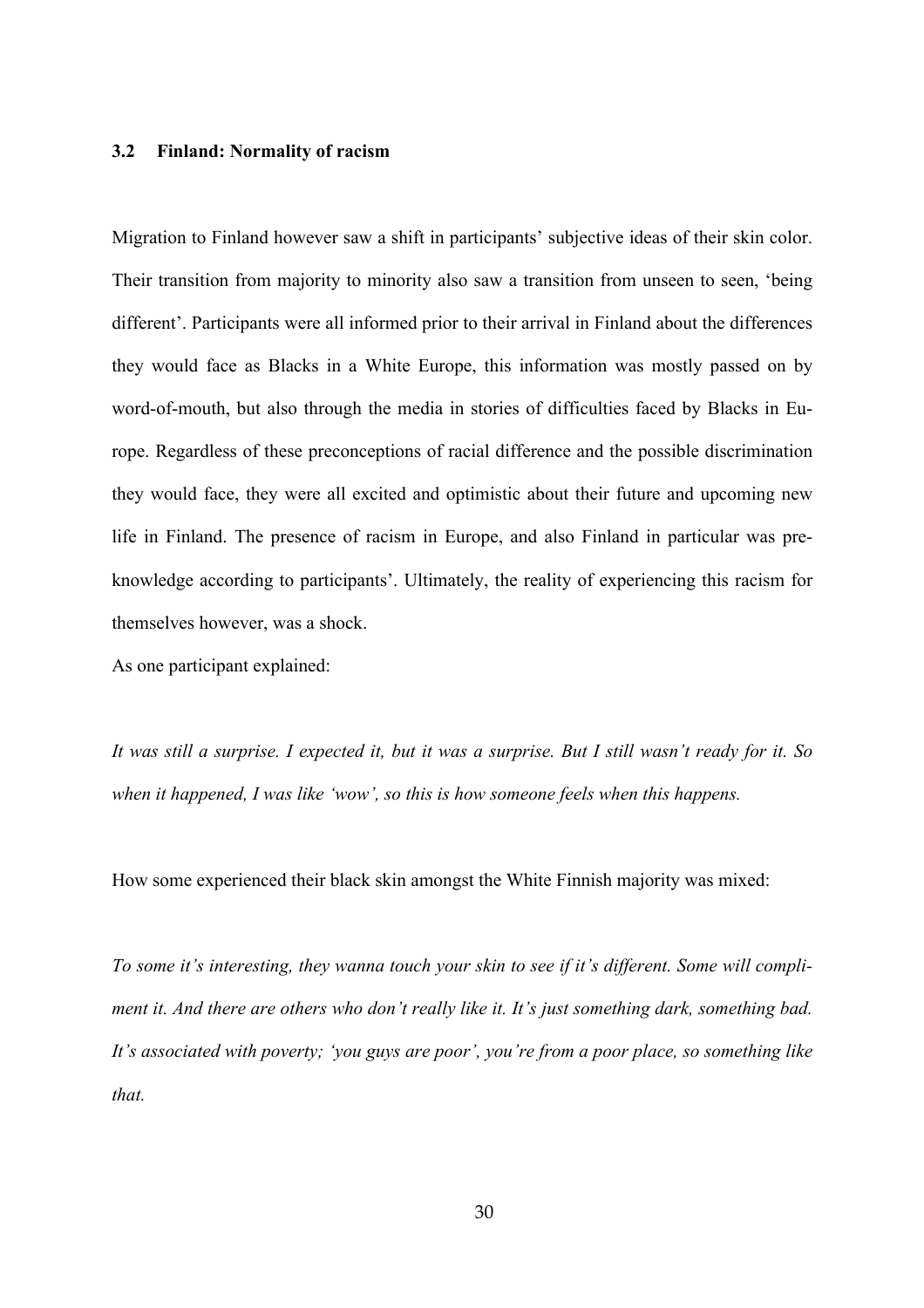Racism; described by all interviewees, has been a normal part of everyday life in Finland as a black minority. Frustration was evident during all interviews, as participants found it sometimes difficult to express how they felt hurt, and how disappointed they were from their experiences of racism in Finland. Participants expressed their frustration of having to learn how to live as 'Blacks' in their new environment. This was very challenging as explained by participants; what black meant to other non-blacks was not congruent with their subjective view of themselves. When asked what being black in Finland meant? One participant explained:

*It means you stand out like an eyesore, but it also means that you work harder than they do. Much, much, harder, it means you don't have room for mistakes, because, if you do, then it's because you're Black. It means you cannot be late for work, even for one minute, then you are labeled. It means you have to work harder than them, just so you're equal to them.*

Another participant, said:

*You need to have thick skin to survive in Finland. Of course, before I came here I only under stood my culture, but oh yeah….here's it's different. People think differently. I've been in Africa all my life but at least I am open to other cultures.*

Being a visibly different from the general all White population became a constant reminder of their 'otherness', not just seeing people's reaction to their visible difference, but also the changes they started to integrate into their day-to-day lives, verbal and nonverbal changes in their interactions with others.

Everyday racism, was explained by one participant: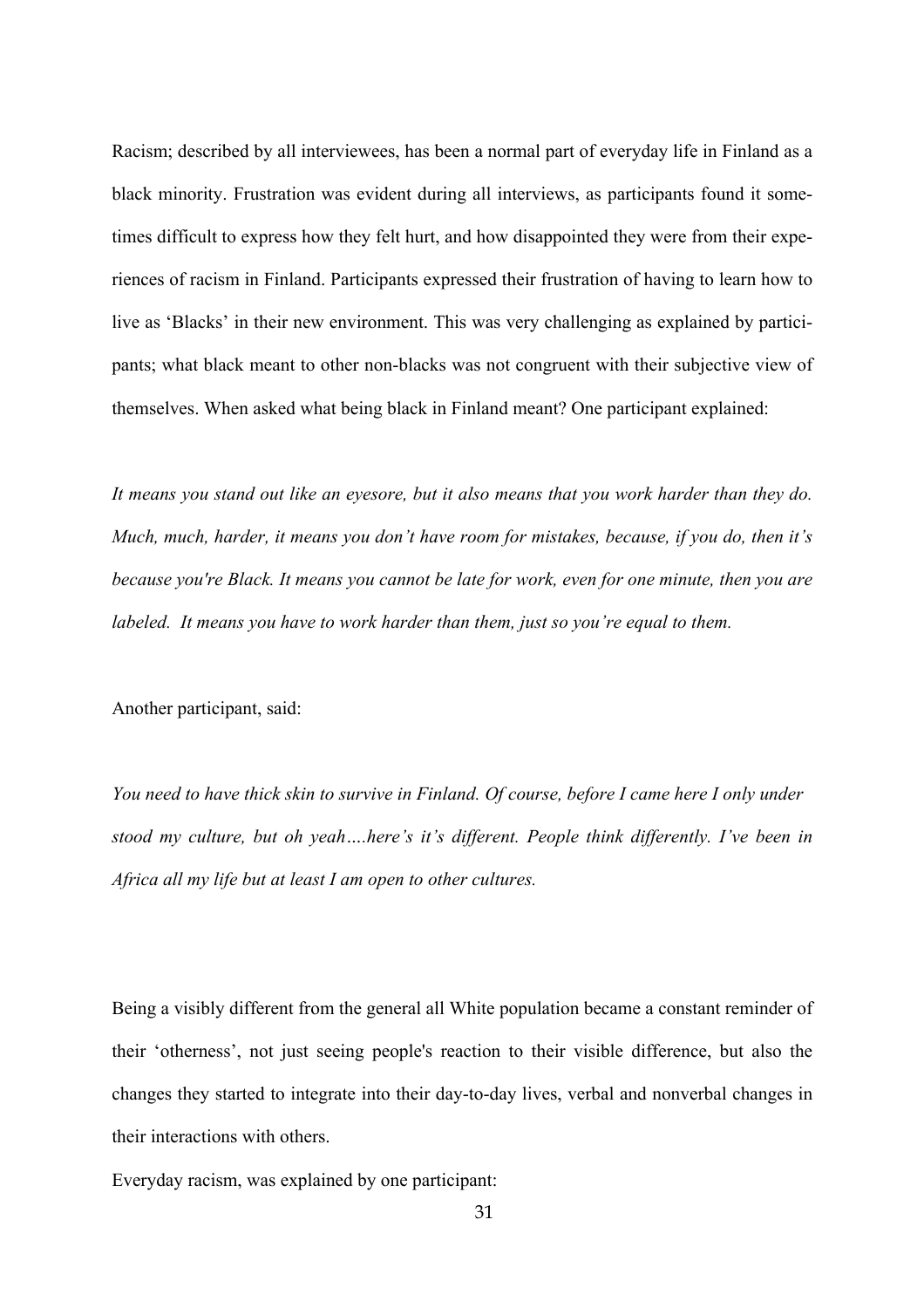*On a bus most people don't want to sit with someone with dark skin. They would rather move their seat. I have had a few cases when they discover that you're dark skinned, they are very careful with their belongings. They are afraid that you will steal something from them. I have noticed this difference.*

Being conscious of the way people viewed them, as 'different', dangerous, something to be feared; participants themselves started to question their own observations of these interactions and experiences. They all at varying stages of their stay in Finland started to downplay/minimize these experiences and sometimes even questioned their own objective interpretations of racist experiences; convincing themselves they were imagining these covert racist interactions.

Participants were honest about their experiences of racism in Finland, they were also very open about the difficulties they faced in recognizing situations where covert racism occurred. They however admitted to sometimes being overly sensitive to certain situations, due to past experiences. When these situations occurred they however consciously made an effort to be aware of their own sensitivities in regards to normal interpersonal conflicts as opposed to racially stimulated conflicts.

*Once, when I was in the supermarket a woman kept looking at her bags next to her, thinking I was going to steal it…..always scared I might take the bag. I don't blame them, because men and women of the Black skin have always been discriminated against in the past, and there is always the negative impression of the Black man. Also in the movies, they portray the black man as a thief.*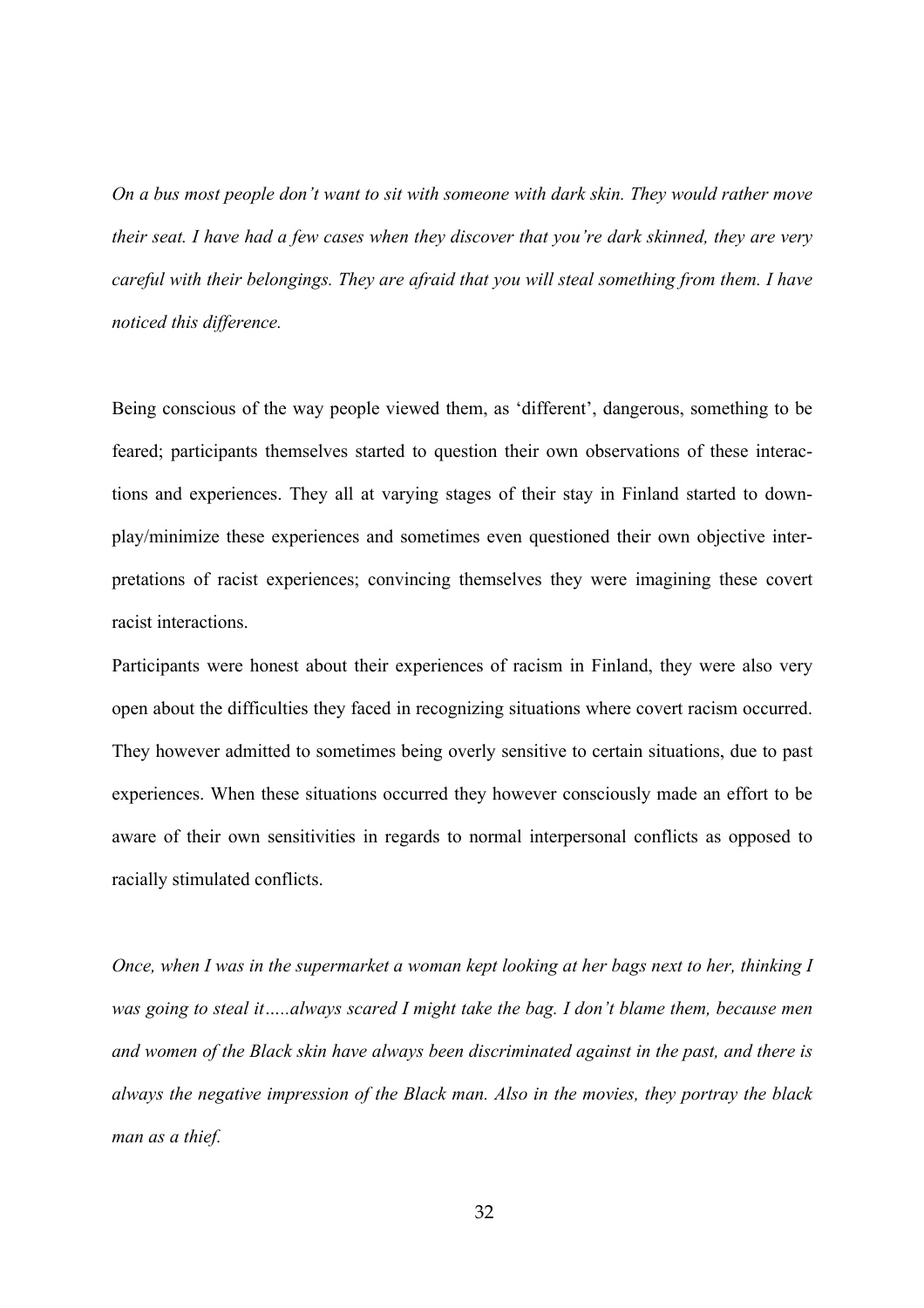As these occurrences of daily racial slights began to accumulate, participants over the years have accepted these experiences as normal, and have come to expect them in all areas of their lives and interactions with Finns in varying degrees. Racism was described as a normal dayto-day occurrence. Racism is inevitable according to participants, based on the historical and social reality of Blacks; not just in Finland, but in all developed countries and the world in general. The meaning and repercussions for having black skin, in participant's experience, could be disastrous to one's ambition and status in society. They all spoke of their acceptance of this fact, and have chosen to find ways to navigate the uncomfortable presence of the known disadvantage, and instead have fully engaged themselves in their goals, regardless of setbacks that they or others could attribute to their race.

*I would say there is lots of silent racism, because they fear the authorities, not because they want to be with you. Because they think if we do this, 'I'll be fined for this'. It's not respect, its just fear. Silent racism is there.*

Another participant also said about the experiences of daily living:

*This is just the reality. This has been a reality since blacks came to Europe I imagine. You were less; and you're still made to feel like you are less. 50 years down the line, 100 years down the line, and it still happens. With the Internet, everything is a Google away, an Instagram away, there's all this information available but it's all the same. The thing is, it also maybe says a lot, that nothing is ever said about it, that I'm made to feel like I'm less. And Finns are very good about not saying anything about making you feel like you're less.*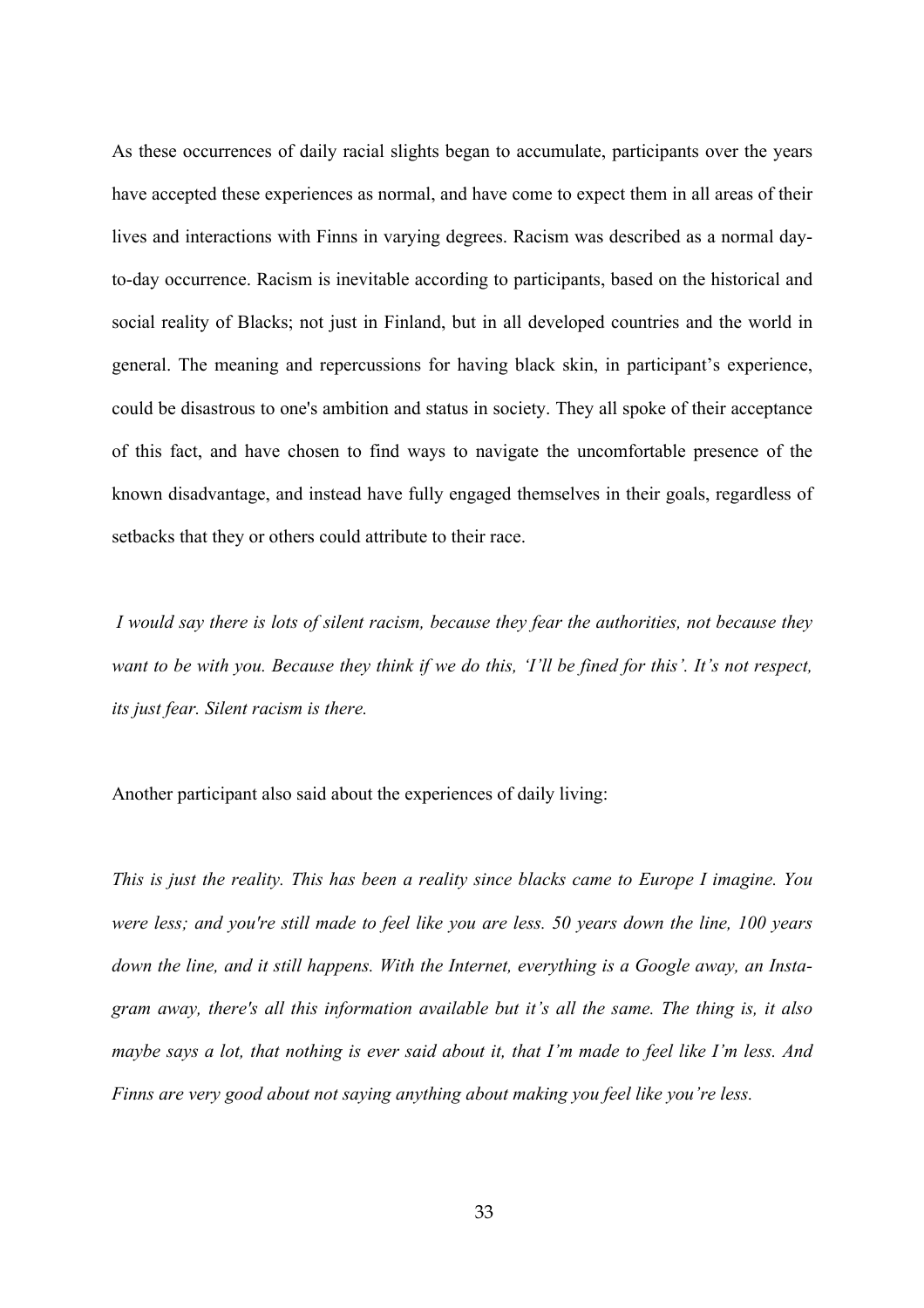Assumptions of sexual promiscuity were mentioned by all participants; including the sole male participant. The idea that Blacks were very sexualized and in the case of women, available for prostitution was a common experience amongst all participants. Experiences of being approached by Finns in a manner that was bluntly put, alluding to prostitution. Black females in Finland are very often labeled as easy, uneducated and unintelligent according to the participants. This sexualized stereotype was particularly damaging to young females, who found it uncomfortable to constantly be approached based on a negative stereotype of women of their skin color.

This stereotype of the sexualized Black was also experienced by Black men according to participants. The sole male participant when asked if this was experienced to his knowledge amongst other Black men, he confirmed this stereotype was indeed experienced amongst the wider male black minority population. He spoke of his disappointment and sadness of not being able to engage in dating relationships with Finnish women, this he attributed to the way in which Finnish women viewed black African men; as a joke, nothing but sexual toys to be played with. This he continued was a huge shift from his experiences of being a man back home, where respect and appreciation for men was embedded in their culture. Men in his experience, in Finland, were not respected. He explained how this was a common experience amongst black men in Finland.

Participants all felt that being with others of the same background was preferable to being with Finns from the majority population. Reasons stated, were differences in culture, mainly Finns being cold, and often taking too long to foster relationships and friendships. Keeping a strong relationship with others of similar cultures or race was a means by which they could better cope with the isolation they felt in their everyday lives:

34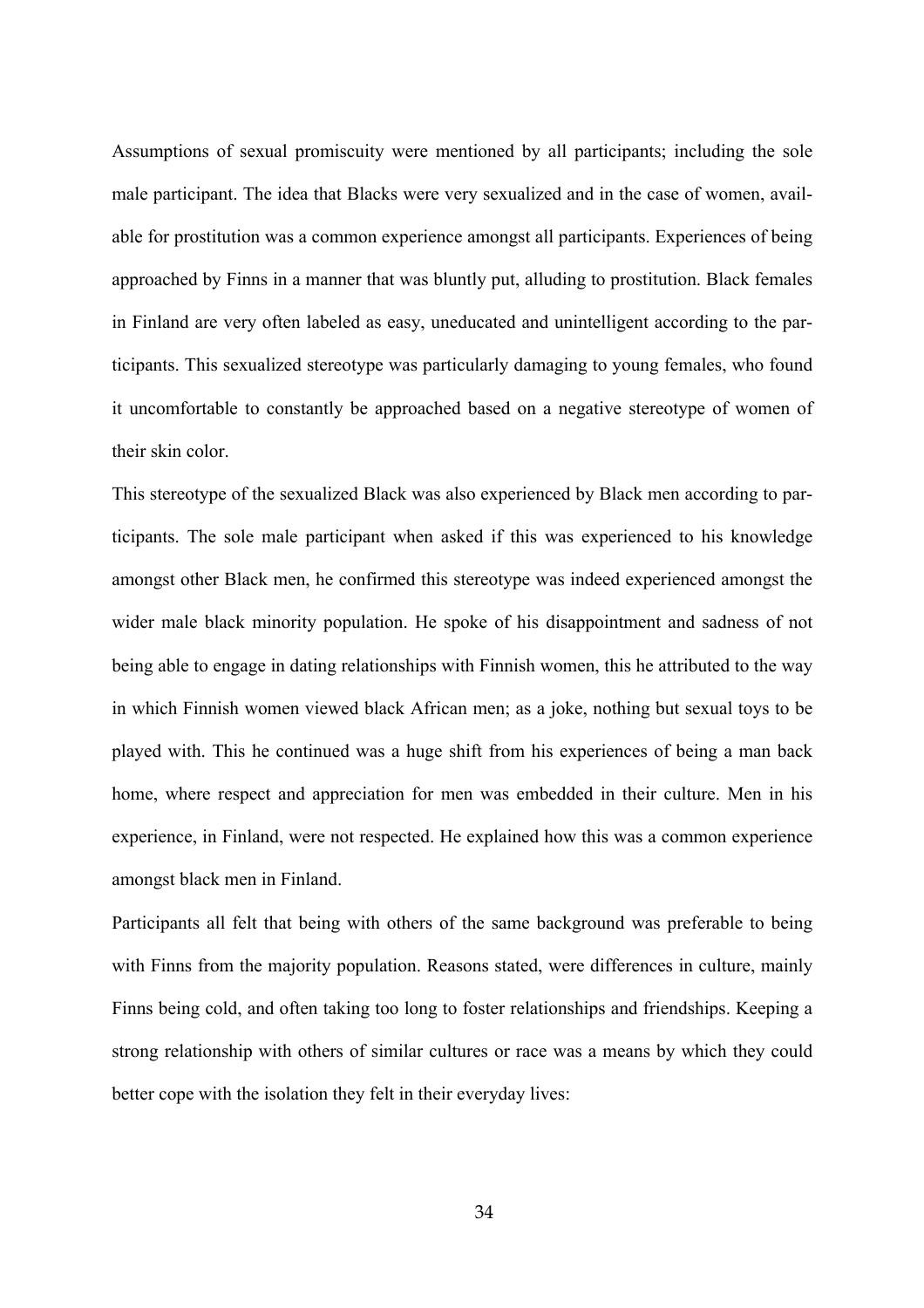*I find myself making friends with a lot of people from Africa, people with the same skin color. I feel more comfortable and relaxed than with making friends with someone with white skin.*

*I have Finnish friends, but I feel more comfortable with Africans. Maybe with time, this will go away.*

#### **3.3 Elusive Equality**

In addition to racism, there was an added aspect, that of the hierarchy of foreigners in Finland. This hierarchy according to participants went in the order of wanted and unwanted foreigners in Finland. Starting with Whites, Asians and with Blacks at the bottom. Race was seen as the divider in these circumstances, as the hierarchy of the races was formed from lighter to darker skin color.

*Skin color….not the country of origin. Because I know what I've observed, the Asians are more accepted here than the Africans.*

Another participant explained:

*And the foreigners, the white foreigners of course they're treated differently but still, they are stepped on. Still stepped on, but not as much as the blacks are. No one can convince me otherwise. If I was still at home and you told me this, I would think, no…that's a lie. I've seen it, I've experienced it and I don't think I will ever see eye to eye about racism with a white person. They only read about it, they only hear about it, they don't live it; they don't have expe-*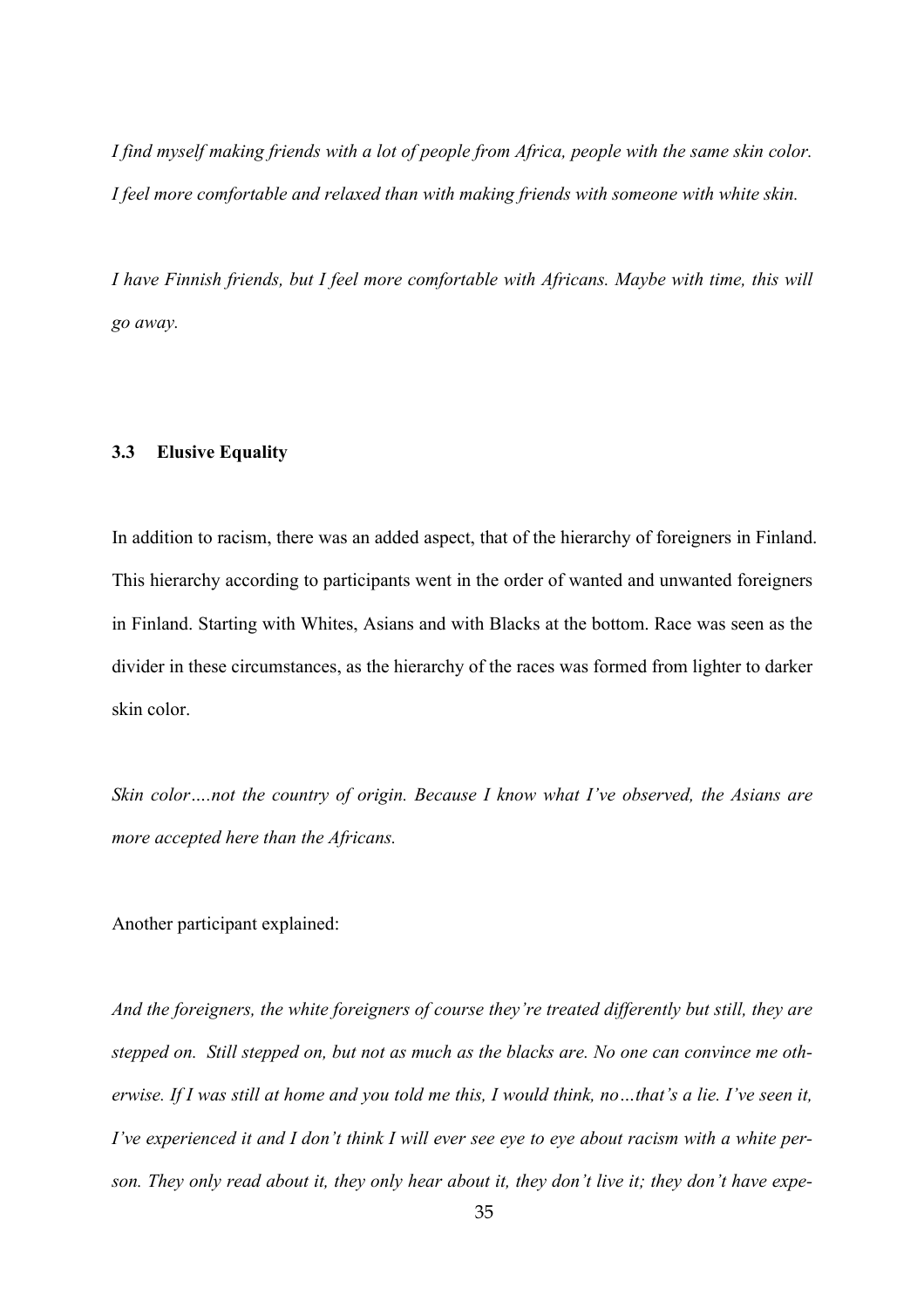*riences. And it's out of fear, they don't accept foreigners, because they don't want to, they do it out of fear; and as much as they try to deny it, they need us. The labor force, if all foreigners decided to up and leave Finland, whoa!….the tax we pay, we bring to this country. Of course they're helping us, it's not that we're the only ones helping them; it's a two-way thing. But still we have to give 180%, that's what hurts. That you give more than the other person, but still the other person sees you as nothing.*

When asked about future plans, and the idea of raising a family in the long-term in Finland, there was a clear divide in future plans amongst participants. Predicted racism, institutional and societal, were the reasons given by participants who were reluctant to have and raise children in Finland. They had grave concerns about their children being accepted and given equal opportunities compared to White majority children.

However, those who already had children, saw the education opportunities in Finland as a good reason to stay. While those without children wanted to leave:

*Yeah, I was seriously thinking of leaving and I had gotten some information about maybe going to English speaking countries, maybe Australia, America; but because I had a child I had to think about all the things that would affect my daughter's life, that was also another thing that would keep me here.*

Participants were also very determined to pass on the realities of race to their children, this was expressed in their intent to empower their children with coping skills to help deal with racism, when it happened. Racism, they noted is a given and expected reality for Blacks living in predominantly white societies, and rather than shying away from this reality; they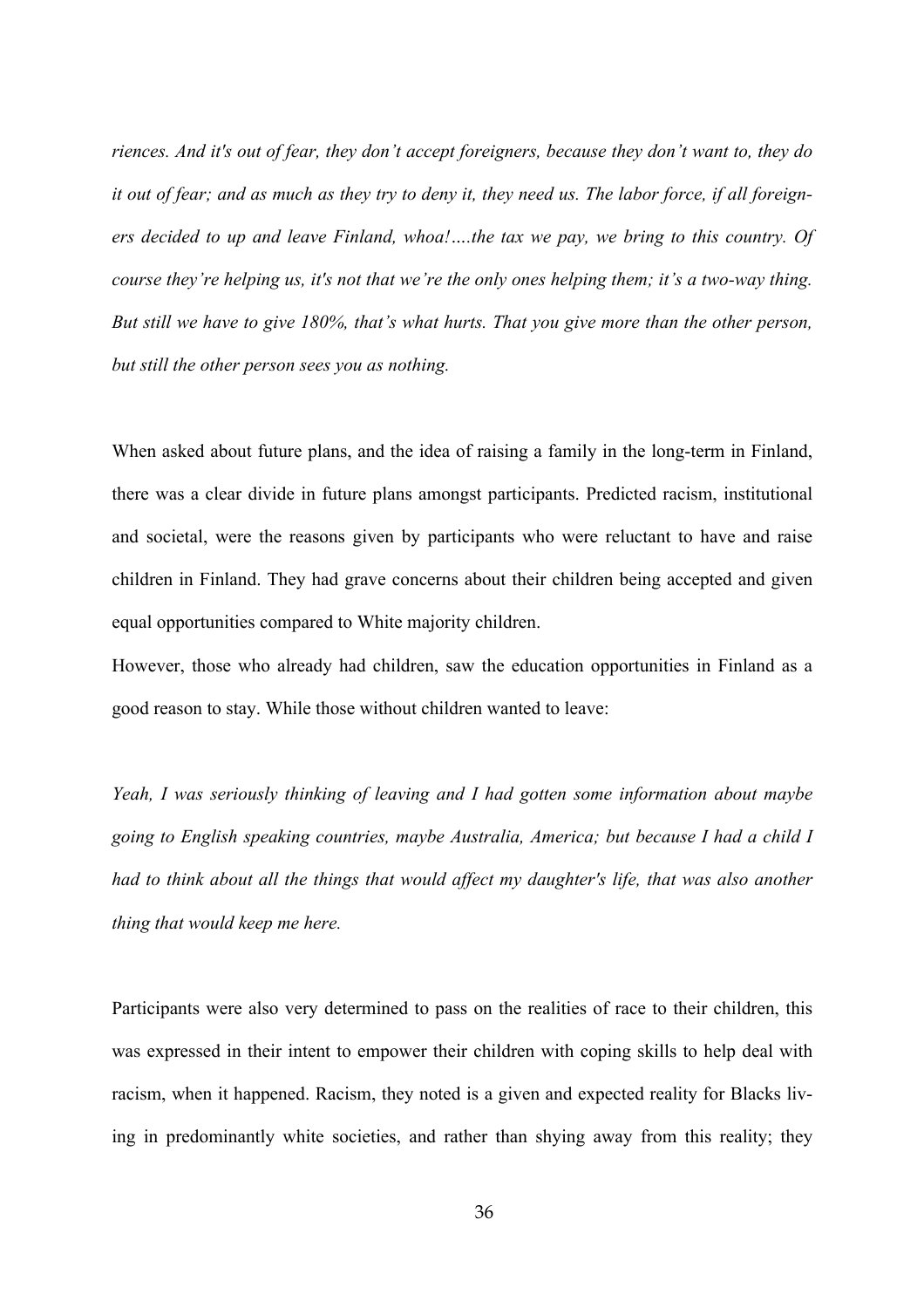would rather confront it and find ways to build self-esteem and coping mechanisms to better navigate this reality.

Concerns were predominantly around Black children not fitting in and being accepted by Finnish society, not being able to make friends and receive equal opportunities in life were mentioned as reasons they would not want to raise children in Finland. When asked about future plans on raising family in Finland:

*I wouldn't want to lie to them, because they are black. I would want to tell them the truth about how the world works, in a way they understand. Teach them not to compare themselves with someone else. Do the best you can and that's all you can ever do.*

The male participant of this study had a strong emotional reaction when asked this question, he answered:

*(Nervous laughter)……That's a difficult question. Hmmm…I think to be honest…no! I would not want to raise children in Finland. Because, I do not believe they would have an equal opportunity like a native Finnish, and I don't want to see my child go through a lot of challenges just because they are black.*

Another participant stated:

*I think, living your whole life feeling inferior; it's the worst thing that can happen. And most kids who are mixed feel inferior. Yeah. It takes a strong kid to survive here.*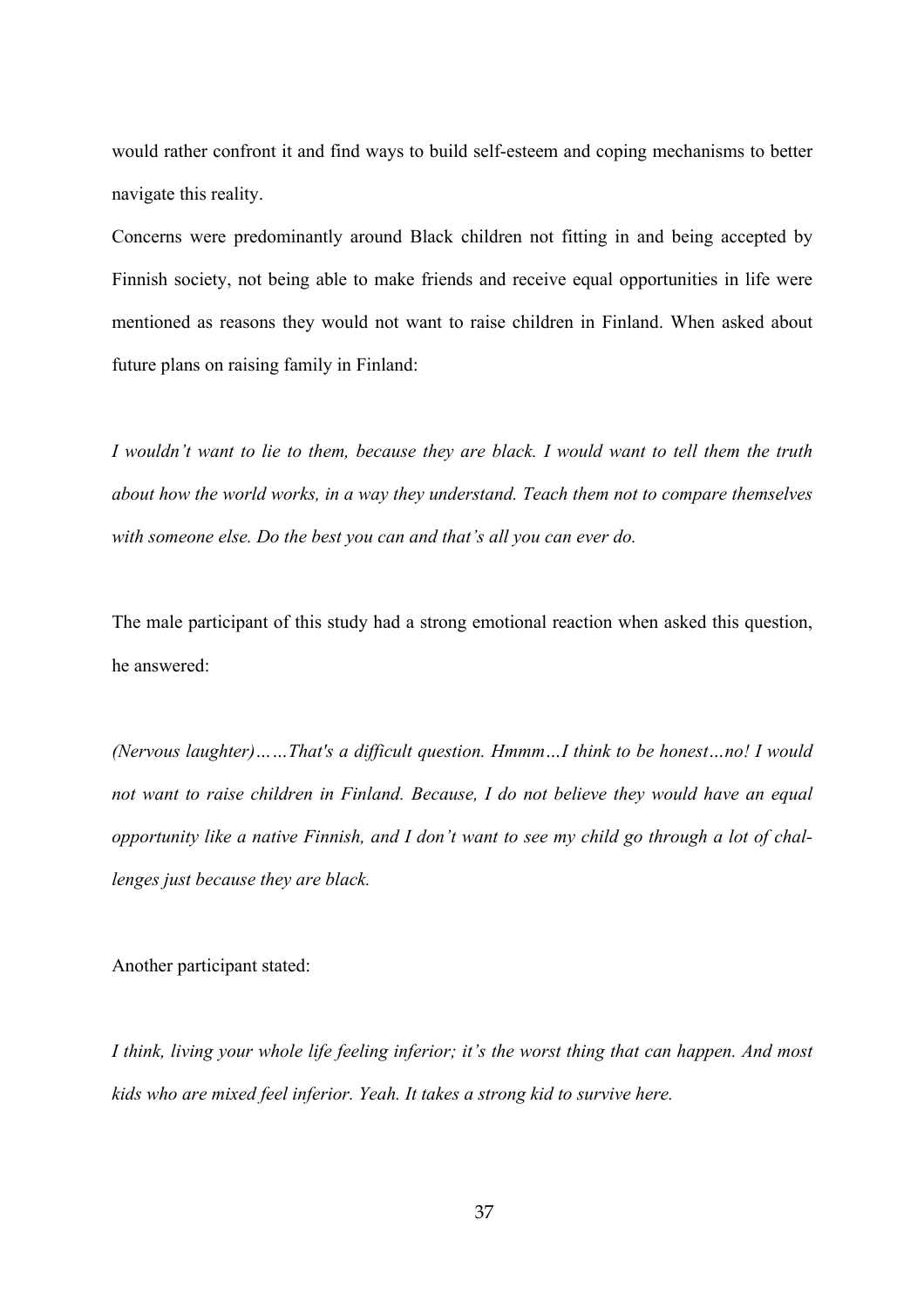Future plans to stay in Finland were quite obviously dependent on the participants' present status, whether childless or not. Those without children wanted to leave Finland, to countries that spoke English as their first language, in hopes that they would be offered a better chance or opportunities for career advancement, alongside improved chances of integration. However, they all remained resigned in their opinion that being Black, whether in Finland, or somewhere else, was still a negative quality.

#### **3.4 Poor opportunities for Blacks**

Overall the dominant reason participants' gave for wanting now, or in the future to leave Finland, was due to limited job opportunities. The differences in whether they chose to stay or go were rooted in the ability to find and sustain a supportive network. These networks were as much rooted in the cultural side as well as their professional and work interactions with the Finnish majority. Those that had positive ongoing experiences in job employment, were more inclined to stay and build a life in Finland. They had both support from their own culture and communities and also positive experiences from Finnish cultural aspects.

Those however with ongoing negative experiences were naturally more inclined to want to move to a more accepting and open society, which in their view would possess a lower level of racism.

*No….this culture doesn't agree with me. We'll see where I'm headed from here. Money in Saudi is good, but they are the worst people when it comes to skin color. It's tough that you have to think about that every time you look for somewhere to go. Where would my skin color be ok?*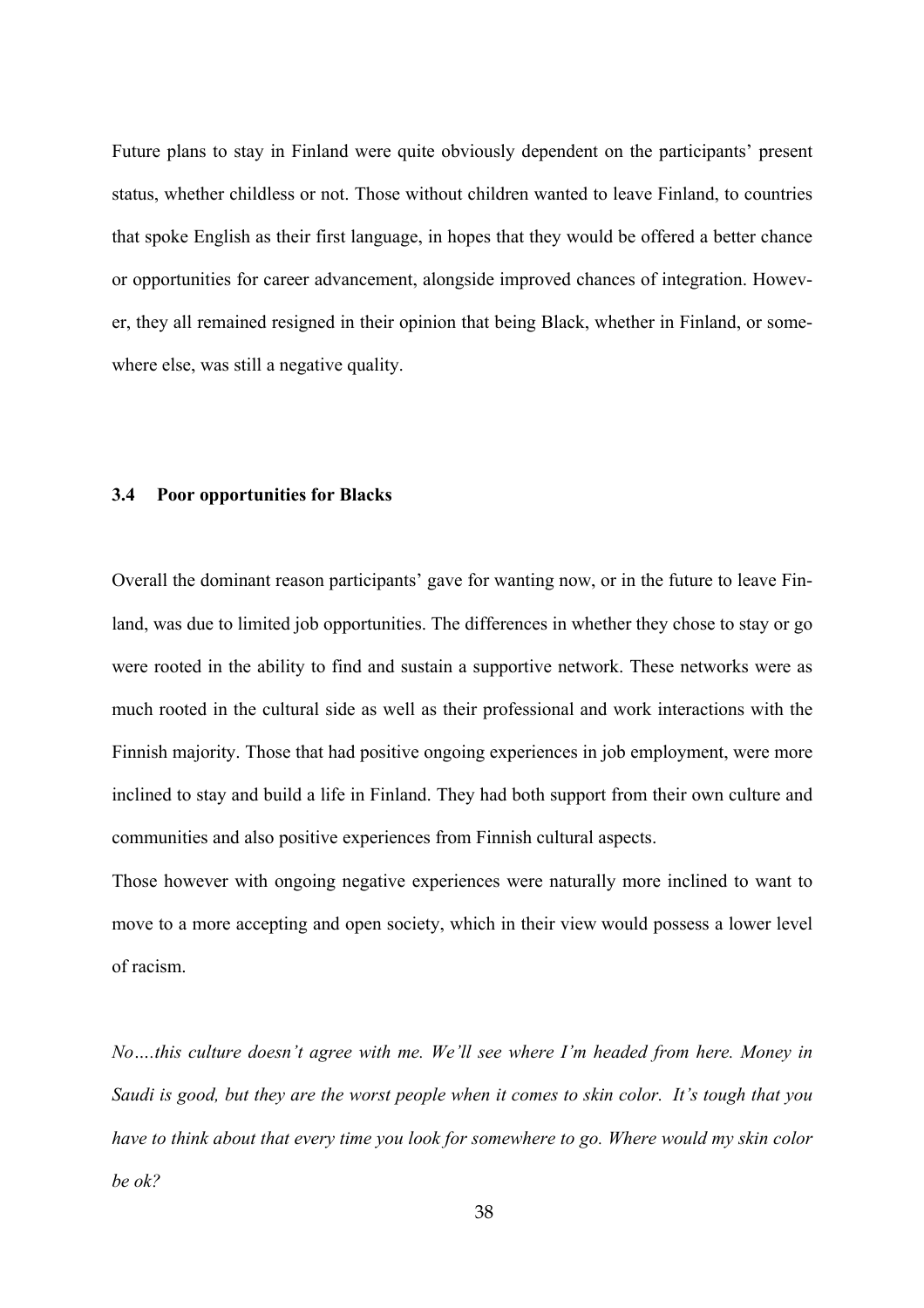Concerning future plans for staying in Finland, most participants were of the same idea that their future prospects or opportunities for career development in Finland were very poor, given their experiences and that of other blacks in Finland.

The male participant in this study noted:

*Because, the Finnish society does not, how can I say….I don't see…..I don't see ahhh….(deep contemplation). Before coming to this country I knew that it is now just opening up to the rest of the world, and still a very homogenous society, and it hasn't created a great capacity to integrate foreigners, especially blacks in their society. Yeah…I think it would be very difficult, there are lots of barriers to overcome as a black man in Finland.*

Even though racism was expected in their experiences as Blacks, and according to all participants, always would be; they however expressed the level of opportunities for Blacks and foreigners as being lower in Finland as compared to other developed countries. Whereas racism was expected in other countries, they however expected a better climate for career advancement and opportunities, in comparison to Finland, where racism was a reality but also had the added burden of absent opportunities for foreigners and in particular, Blacks.

*I will study, work for a few years, and leave to another country. Where I can be more accepted.*

When questioned about their career advance opportunities, all participants were of the opinion they had extremely lower changes of advancement in their chosen career as compared to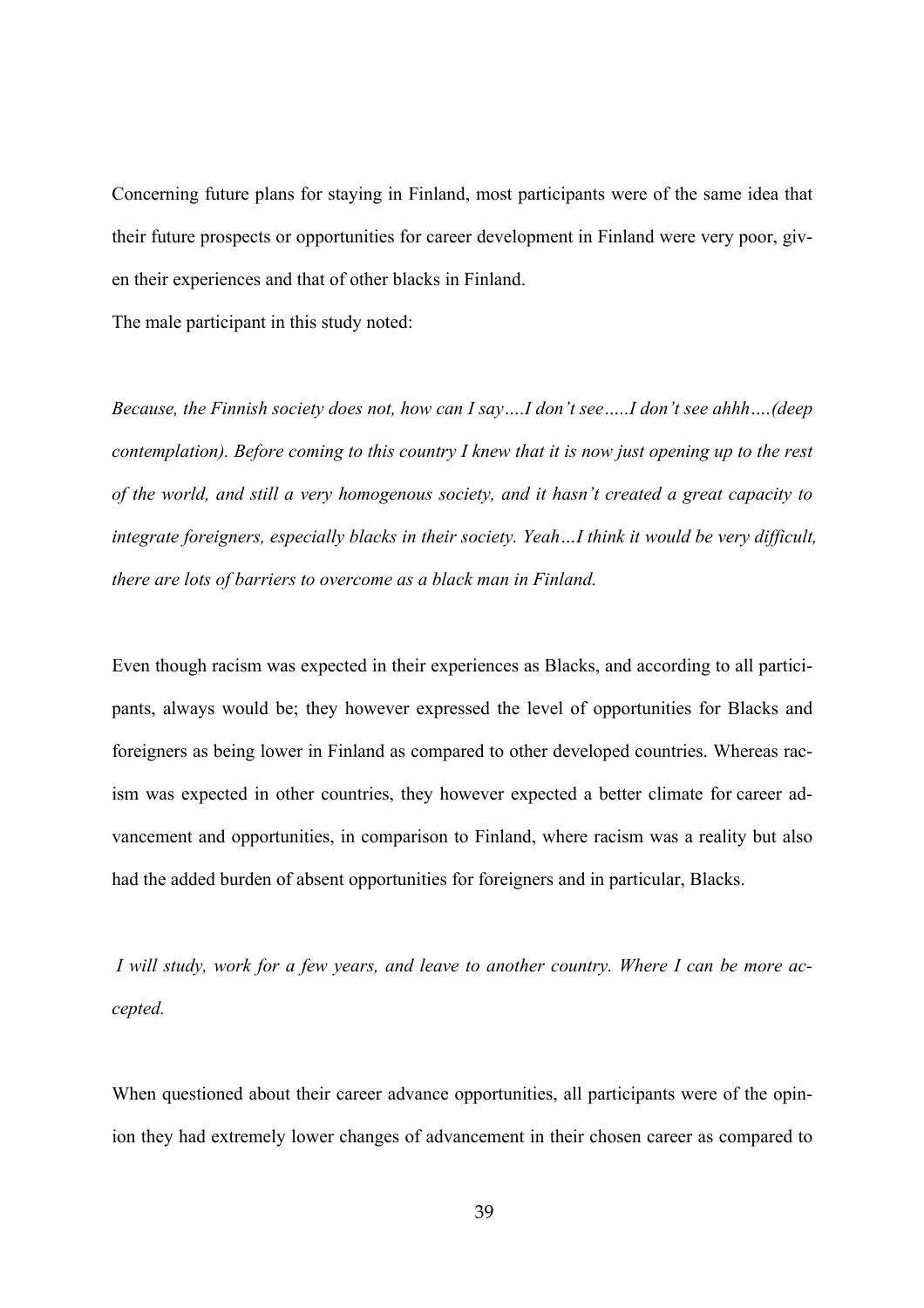their Finnish or other foreign background peers in Finland. When asked to elaborate on this idea, one participant explained:

*Yeah… it is common knowledge….no matter what you do, education and all, you are not going to be accepted. And it will be very difficult for you to make progress in your career here in Finland. Because; I know a lot of people who have a PHD in Finland, and yet they are still cleaning. A lot of Blacks in the country are in that situation. A lot of them get fed-up. They move out of Finland and get better opportunities that fit their qualifications. I know a lot of people who get fed up. What is the point in getting an education, education here is free. What is the essence of getting a good education and not making use of what you've learned. Education goes with opportunity. If you give me an education, you must give me the opportunity to use the education I have.*

Another participant explained her options for the future:

*Canada; its more open and multicultural than Finland. And the UK is another, maybe Australia. There are more ways for me to stretch out.*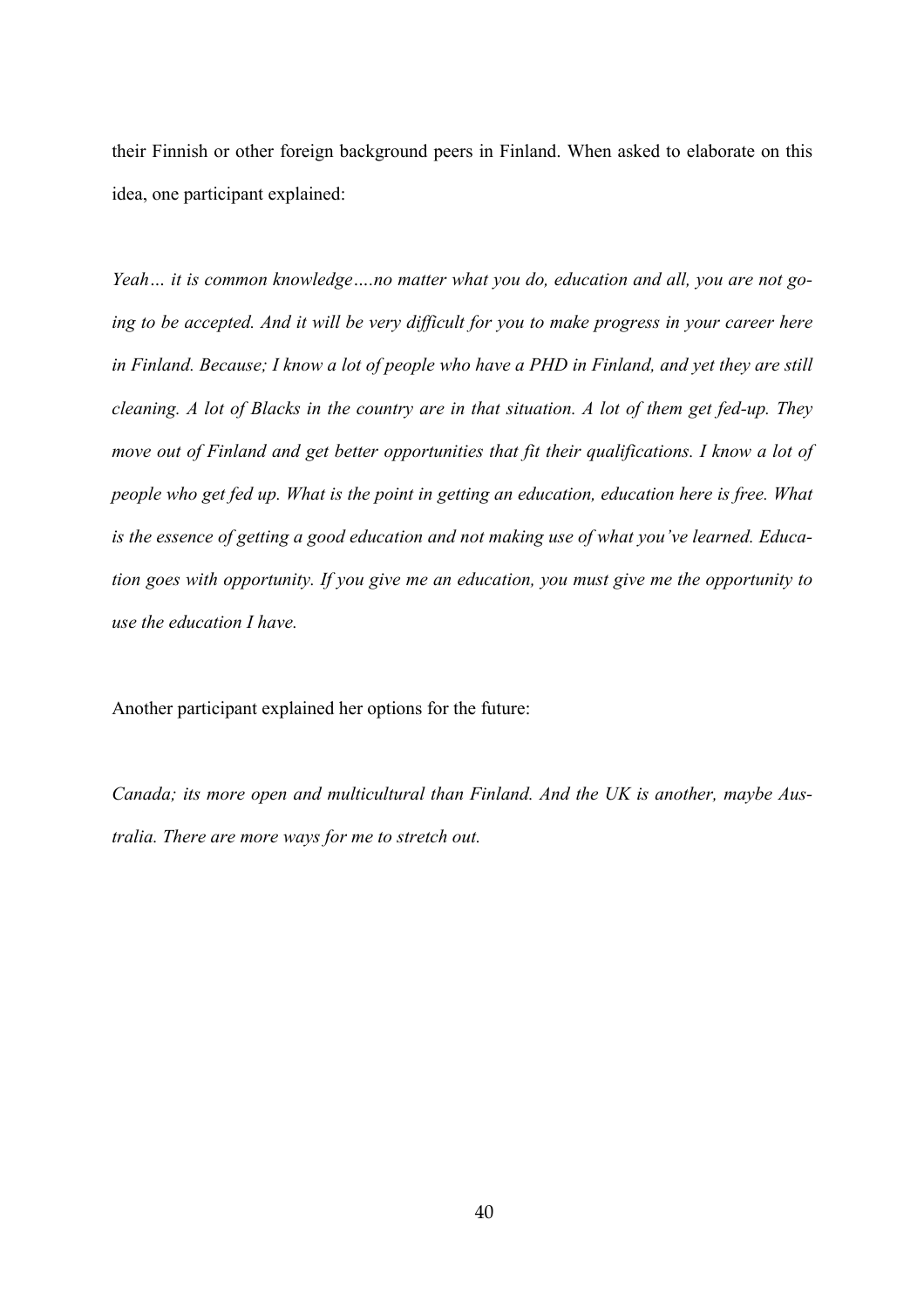## **3.5 Discussion**

Race is indeed a societal construct that has prevalent and persistent elements in everyday live', it is a cultural reality (Bonilla-Silva, 2014; Kivisto & Croll, 2012; Orbe & Allen, 2008; Sussman, 2014; Delgado et al, 2012). The experiences of participants in this study show how race does matter, as argued by Bonilla-Silva (2014) and Orbe et al. (2008). Race in participant' realities transcended its original conceptualization as physical aspects of identity to one asserted in a social and historical construction.

The regular questioning of their belonging felt by participants, in everyday experiences such as racist comments and practices, were as Pellander (2013) stated, a constant reminder of their difference from the regular Finn, and of them being the other. Realities of race were described by participants in terms of their income, education, wellbeing and social mobility, which were consistent with other findings regarding black experiences (Okohiro, 2008; Finmonik, 2020; Rastas, 2012; McEachrane, 2014).

Blackness as experienced by participants through their movement from majority to minority was defined by negative stereotypes. Stereotypes that were connected to negative assumptions about Blacks; and in particular, negative stereotypes about Africa and Africans. The realities and consequences of these stereotypes were evident in participant' poor integration into Finnish society, in terms of poor employment opportunities, discrimination and low interaction with the Finnish majority population. These findings were in alignment with prior research on blacks integration in Finland (Jaakkola, 2009; Pitkanen, 2008; Rastas, 2012; Pellander, 2013).

According to Delgado et al, (2012), racism is ordinary, and is a common everyday experience of most people of color. This finding was constant in the lives of participants, as they reported racism in Finland was a normal, and everyday experience. Research by Essed (1991),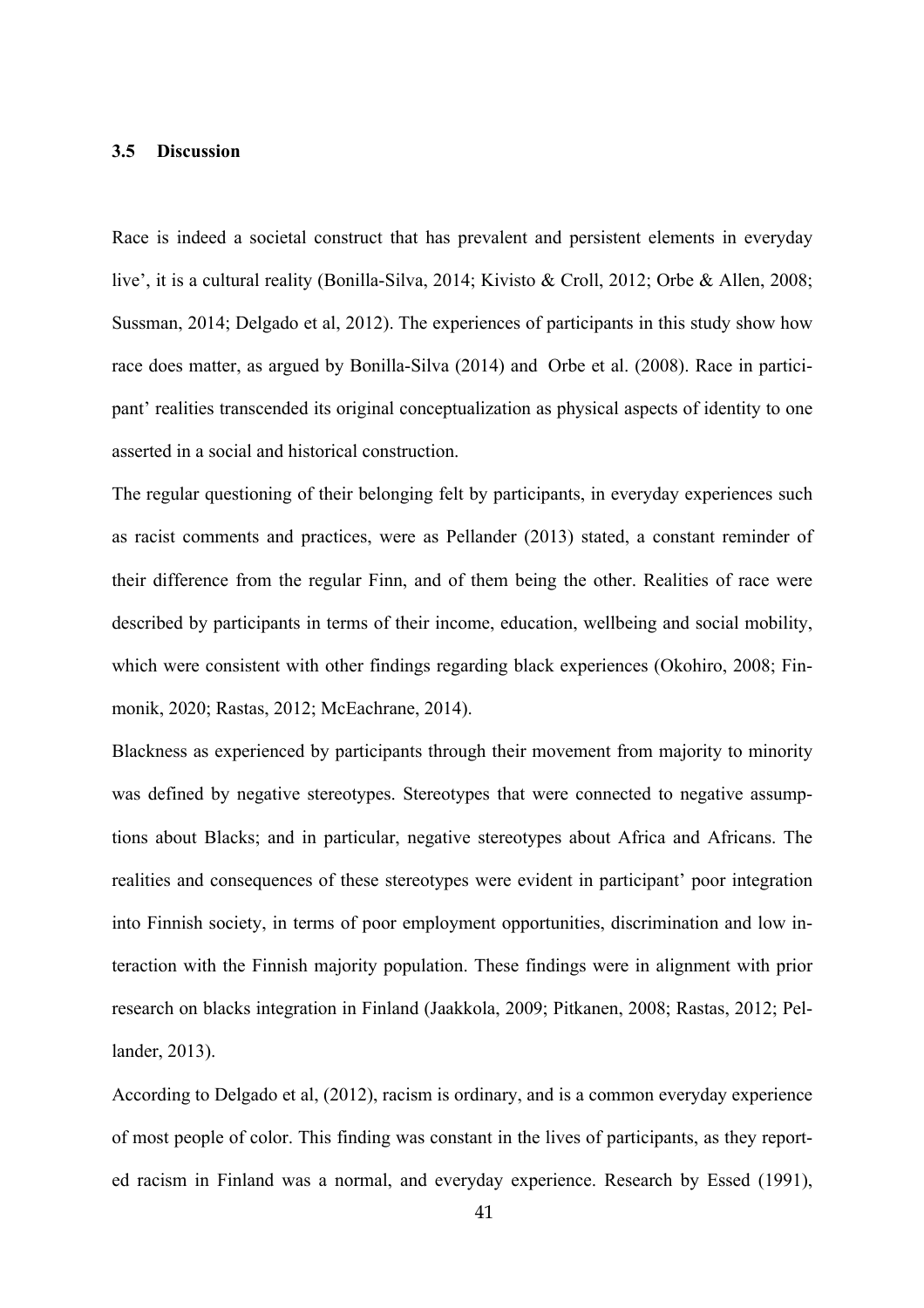elaborates how racism does not just happen through action, but also happens through verbal, nonverbal, and also through inaction, hence passive racism. This was experienced by participants in what they described as the Finns' silence on the realities of racism in Finland towards blacks. The denial by Finns in participant' experiences to admit the presence of racism or racial stereotyping and discrimination when it happened, was deeply wounding and damaging to minorities attempts to integrate into Finnish society. This colorblindness and denial of race; was seen by participants as silent agreement with racist attitudes towards minorities, and in particular Blacks. And colorblindness as stated by Simpson (2008), denies and devalues the lived experience of people of color and provides no space or outlet for other perspectives and experiences, which are important to inform a collective understanding of our social world.

We see in this study the normality of the sexualized image of blacks from participant' experiences. They experienced this stereotype as part of their everyday interactions, and considered this part of the representations and stereotypes of Africans and Africa in Finland. As Rastas (2012) in her research showed, there is the continuation of the colonial discourses and this shows in the encounters between Finns and non-Finns. As Johada (1999) states, there is little awareness of the fact that the origins of ethnocentric images reach far back into Western past, with the civilized descendants of savages, marked out purely by their pigmentation, introduces issues of identity. We see in the experiences of participants the reality of the negative stereotypes of the Black, as being of lower intelligence, lower value than other races or nonwhites. The sexualized stereotype of Blacks is seen to be a remnant of past portrayal of the pigmented savage.

There was the experience by participants as being part of a racial hierarchy. A hierarchy that saw Whites at the top, Asians in the middle, and Blacks at the bottom. This they attributed to their experience of Asians getting preferential treatment in Finland in general, compared to Blacks. They experienced the Finns as being less prejudice towards Asians, as well as Asians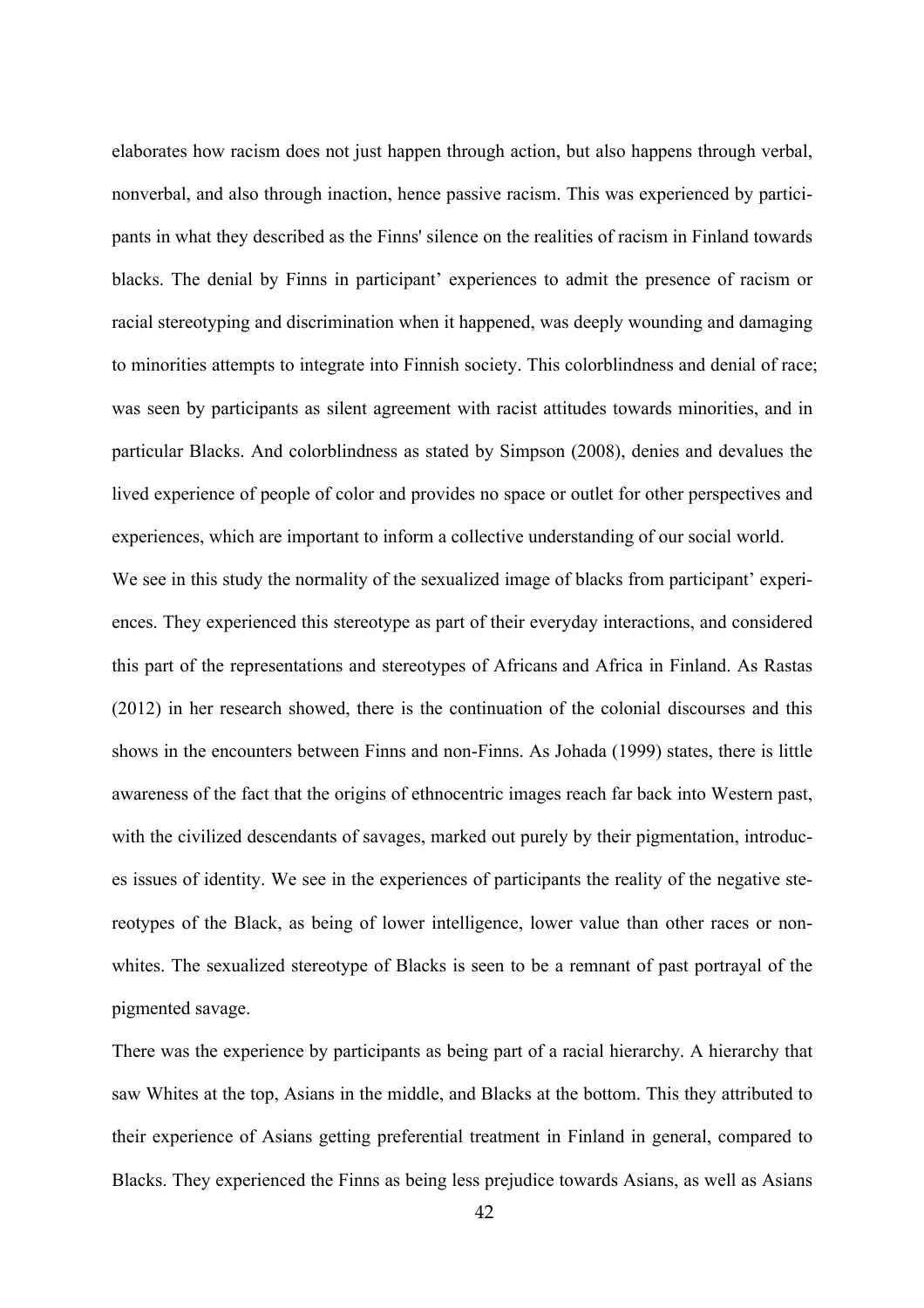having more job opportunities than Blacks. This experience was consistent with findings by Forrest et al. (2015), and consistent with the model minority myth.

The use of colorblindness by Whites in order to prevent the appearance of prejudice and promote positive interracial interaction, most often backfires according to Apfelbaum (2008); and rather leads to negative interpersonal perceptions by Black observers. This was true for participants as they saw the inability for Finns acknowledge race during interracial interaction when it was relevant, often lead to negative outcomes. An alternative approach suggested would be simply talking about race when it is clearly relevant (Apfelbaum, 2008).

## **3.6 Limitations**

An obvious limitation for this study was the relatively small sample size. The results therefore cannot be overly generalized throughout the whole Black African nursing population, but rather through the exploratory perspective that it was conducted in.

Another limitation for this study is the poor representation of male participants. While several Black African male nurses were approached for this study, only one was willing to discuss and answer subsequent questions about racial experiences in Finland. Further studies in the future would benefit greatly from an equal response from both genders.

One limitation of this study, while deliberate , was an exclusion of results in a nursing clinical setting. The issue of race was concentrated for participants during interviews on their general interactions, and not work/clinical settings. Further research could be concentrated on how race manifests in minority nurses everyday interactions in a Finnish nursing environment. Despite the limitations, this study presented the presence of' race and 'otherness' in the everyday lives of Black African nurses.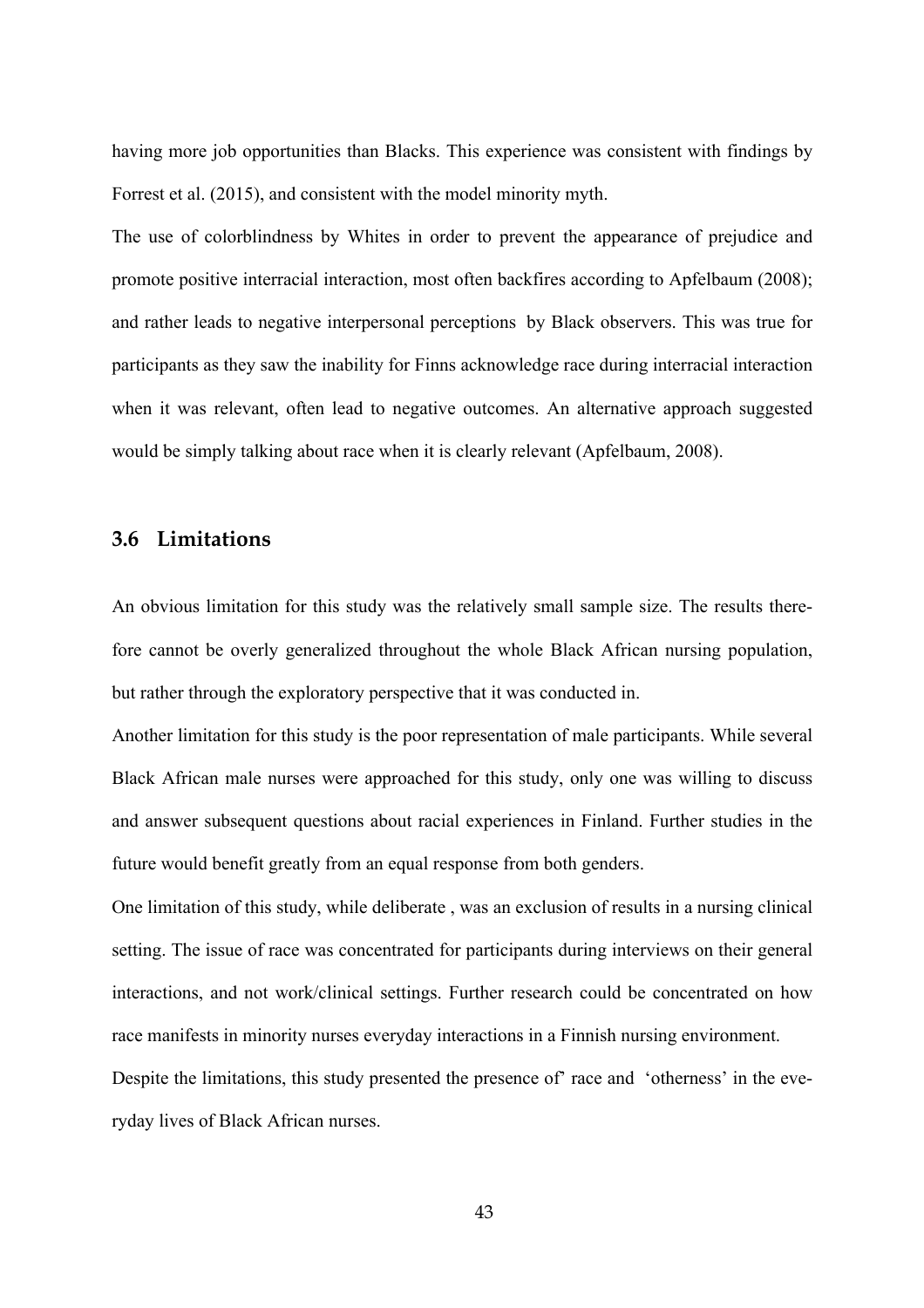#### **4 CONCLUSION**

The aim of this study was to better understand the experiences of Black African nurses in regards to experiences of racial difference in an all white Finnish environment. Understanding what challenges they face will better inform nursing mentors and nursing educators on possible alternative approach in providing successful mentorship and guidance for minority students in the Finnish nursing environment to better achieve a more inclusive multicultural nursing professional community. While this study' participants' were Black African nurses/nursing students, the challenges they faced have commonalities faced by other racial minorities in Finland to various extents.

The reality of migration with all its difficulties, is only complicated when we have an added burden of racial difference. Being Black has real life consequences in an all White society. The feelings of isolation and difference in a new environment have lasting effects on selfesteem, health, income, and safety. Looking at the difficulties faced by Black African nurses, learning a new language, in a new country, a foreign culture, and a new and demanding profession, the added burden of racial discrimination only makes their adjustment seem impossible. Mentoring and integrating such a unique group of nurses/students into the nursing workforce in Finland can understandably be challenging. However, by not taking the issue of racial discrimination of racial minorities in the Finnish nursing environment, we by our actions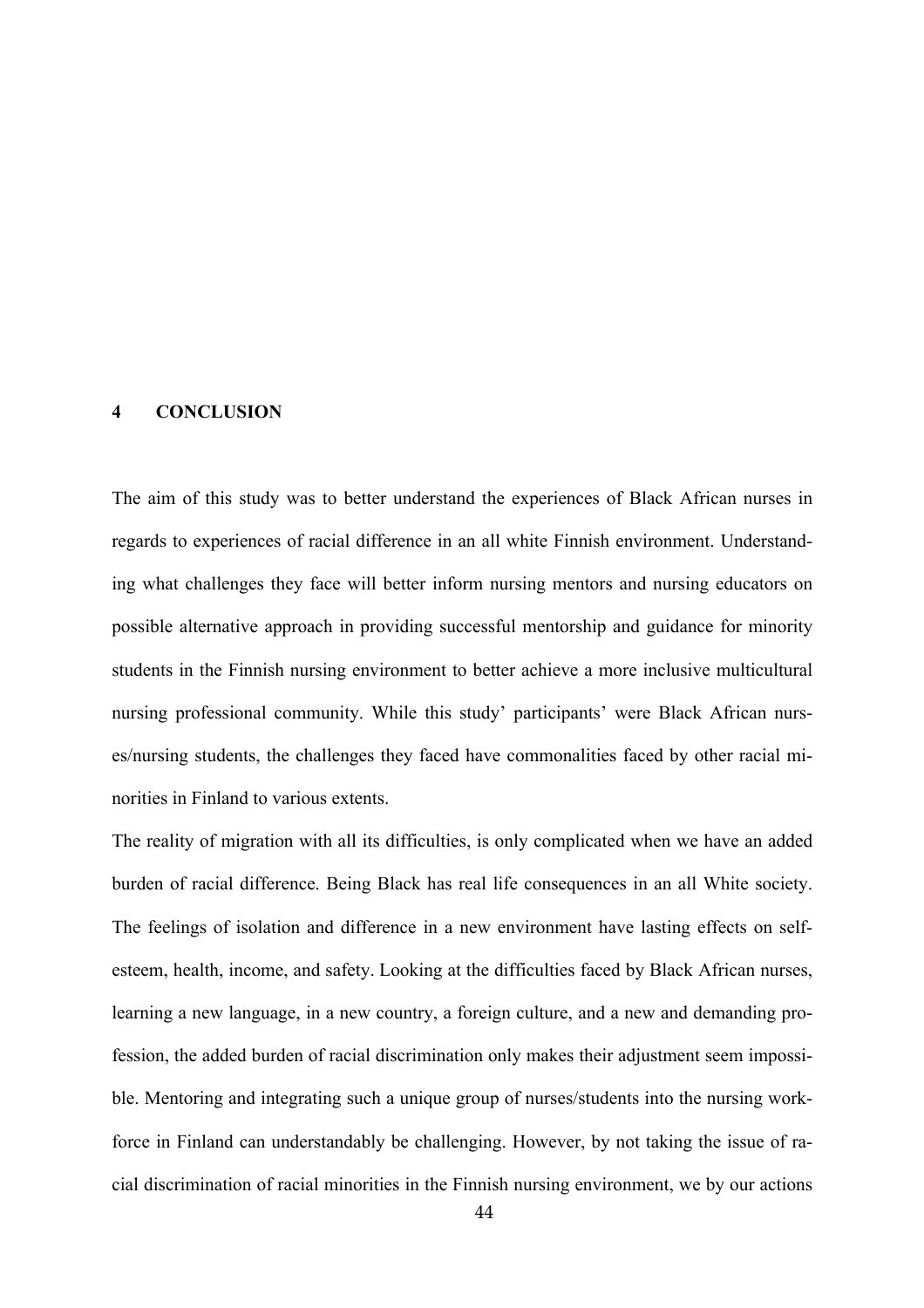approve and continue to support the silence of colorblindness that serves no one, least of all the most disadvantaged in our professional community.

In the Finnish context, statistics show the societal positions of Blacks in terms of employment, health, and education as being in the lowest brackets of all minority groups. Rather than generalize this evidence of poor integration as a matter of cultural difference and language barriers; we should explore the obvious differences based on racial division. The stigma of being black in Finland is a reality, one that should be discussed rather than maintaining a colorblind stance.

Race is integral to the lived experiences of people of color, and as such should be taken into serious account in discourse on minority integration and included in the intercultural communication paradigm in a more substantial way. To speak of race, is ultimately to speak of racism. When we acknowledge race, we acknowledge our histories and societal prejudice, and ultimately identify our individualized prejudice.

Further research could be developed in which an exploration of the concept of colorblindness from a Finnish perspective is taken into account. In looking at race from the Finnish majority perspective, we gain a broader understanding of how racial stereotypes have been created and maintained in the Finnish context. This perspective would be beneficial towards improving interracial communication, which promotes better minority integration in an ever-growing multicultural Finnish society.

45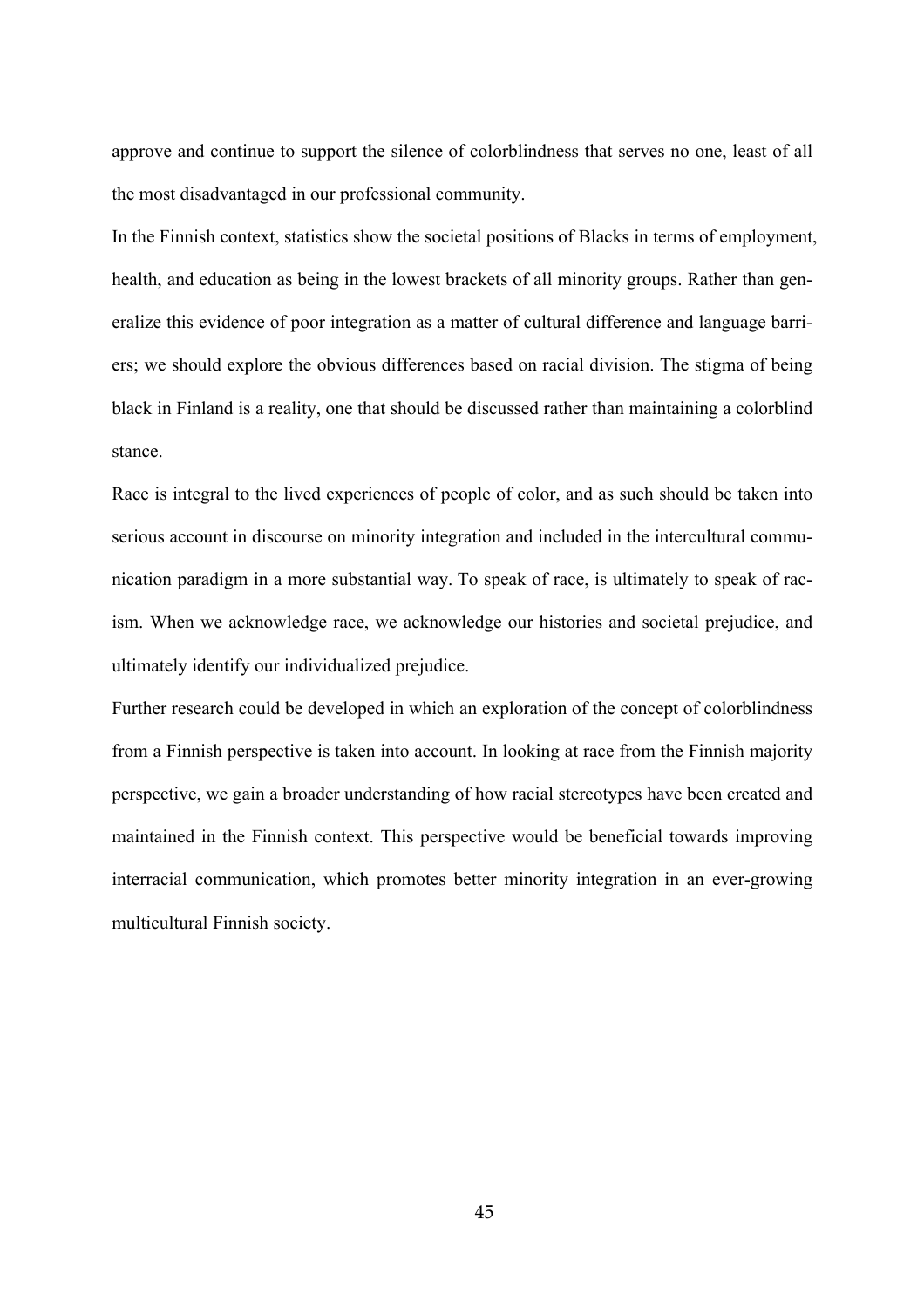## **5 REFERENCES**

Alexis O. (2015). Internationally recruited nurses' experiences in England: a survey approach. Nurs Outlook; 63(3): 238‐ 244. https://doi-

org.ezproxy.jyu.fi/10.1016/j.outlook.2014.10.005

- Andreassen, R. & Ahmed-Andreassen, U. (2014). I can never be normal: a conversation about race, daily life practices and power. European Journal of Women's Studies, 21(1), 25-42.
- Apfelbaum, E. P., Sommers, S. R., & Norton, M. I. (2008). Seeing race and seeming racist? Evaluating strategic colorblindness in social interaction.Journal of Personality and Social Psychology, 95(4), 918-932. PDF.
- Bergsieker, H. B., Shelton, N., & Richeson, J. (2010). To be liked versus respected: Divergent goals in interracial interactions. Journal of Personality and Social Psychology, 99, 248–264.
- Bikmen, N., & Sunar, D. (2013) Difficult dialogs: Majority group members' willingness to talk about inequality with different minority groups. International Journal of Intercultural Relations 37 (2013) 467–476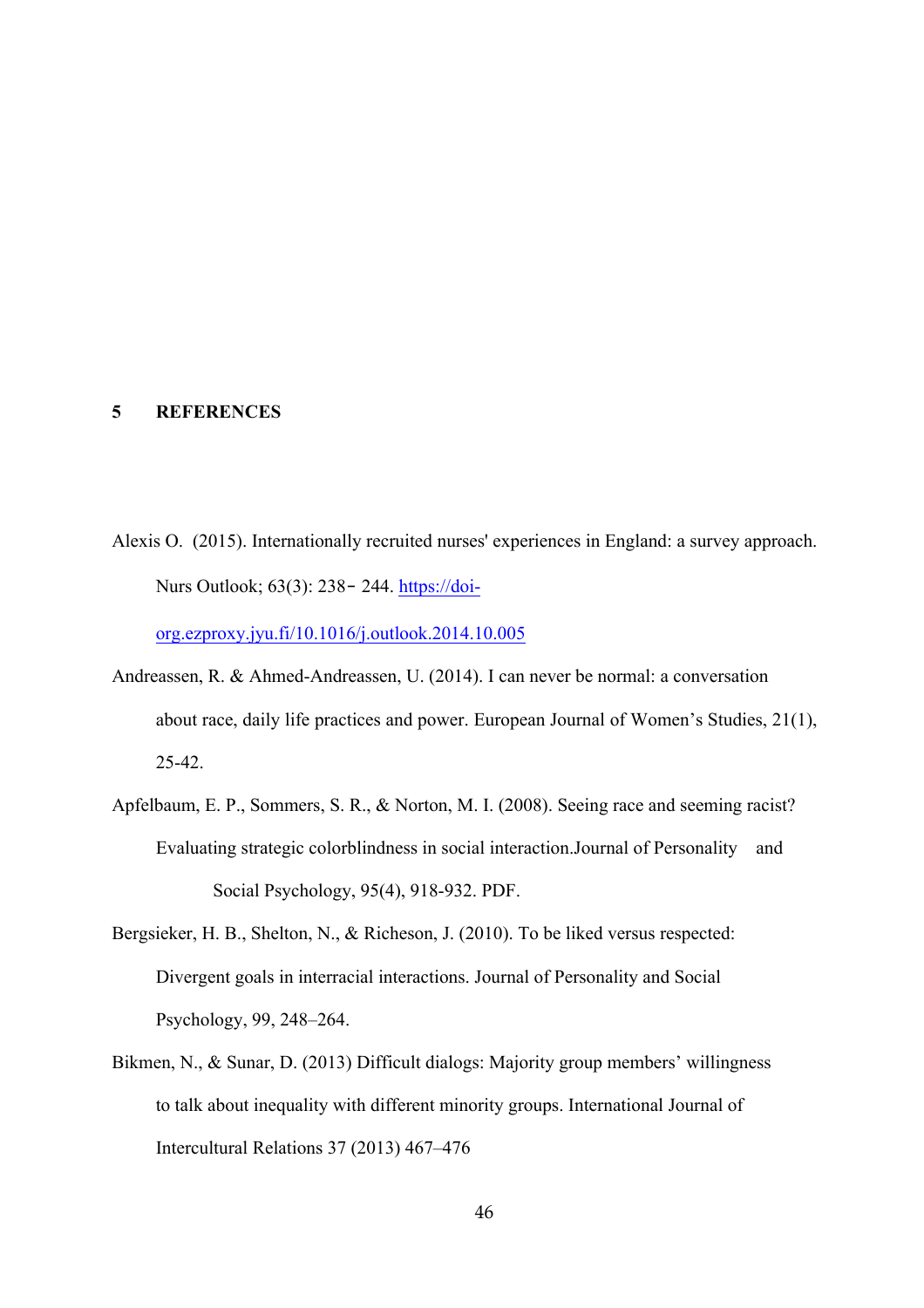- Bonilla-Silva, E. (2014). Racism without racists. Plymouth, England: Rowman & Littlefield Publishers, Inc.
- Bonilla-Silva, E. & Baiocchi, G. (2001). Anything but racism: how sociologists limit the significance of racism. Race and Society, 4, 117-131.
- Bulmer, M. & Solomos. J. (2018). Why do we still talk about race? Ethnic and Racial Studies, 41(6), 997-1013.
- Bulmer, M., & Solomos, J. (2004). Researching Race and Racism. London: Routledge.
- Burrow, A.L. & Ong. A.D. (2010). Racial identity as a moderator of daily exposure and reactivity to racial discrimination. Self and Identity, 9, 383-402.
- Carter, B. (2000). Realism and racism. Concepts of race in sociological research. London, England: Routledge.
- Colosimo, R. & Xu, Y. 2006. Research on Shame: Implications for English as a Second Language Nursing Students. Home Health care Management & Practice. December 2006, Vol.19, No 1, 72-75.
- Crocker, J., & Quinn, D.M. 2000. Social Stigma and the Self: Meanings, Situations and Selfesteem. The Social Psychology of Stigma. Chapter 6, Pgs. 153- 183. The Guilford Press.
- Davis, C.R., & Nichols, B.L. 2002. Foreign-educated nurses and the changing U.S.nursing workforce. Nursing administration quarterly, 26(2), 43-51).
- Delgado, R. & Stefancic, J. (2012). Critical race theory ( $2<sup>nd</sup>$ . ed). New York, NY: New York University Press.
- Essed, P. (1991). Understanding everyday racism. London, England: Sage Publication, Inc.
- ENAR (2015) Shadow Report 2014-2015, Afrophobia in Europe. https://manoteises.lt/wpcontent/uploads/2016/05/Shadowreport\_afrophobia\_2014-2015.pdf. Accessed 24.7.2020.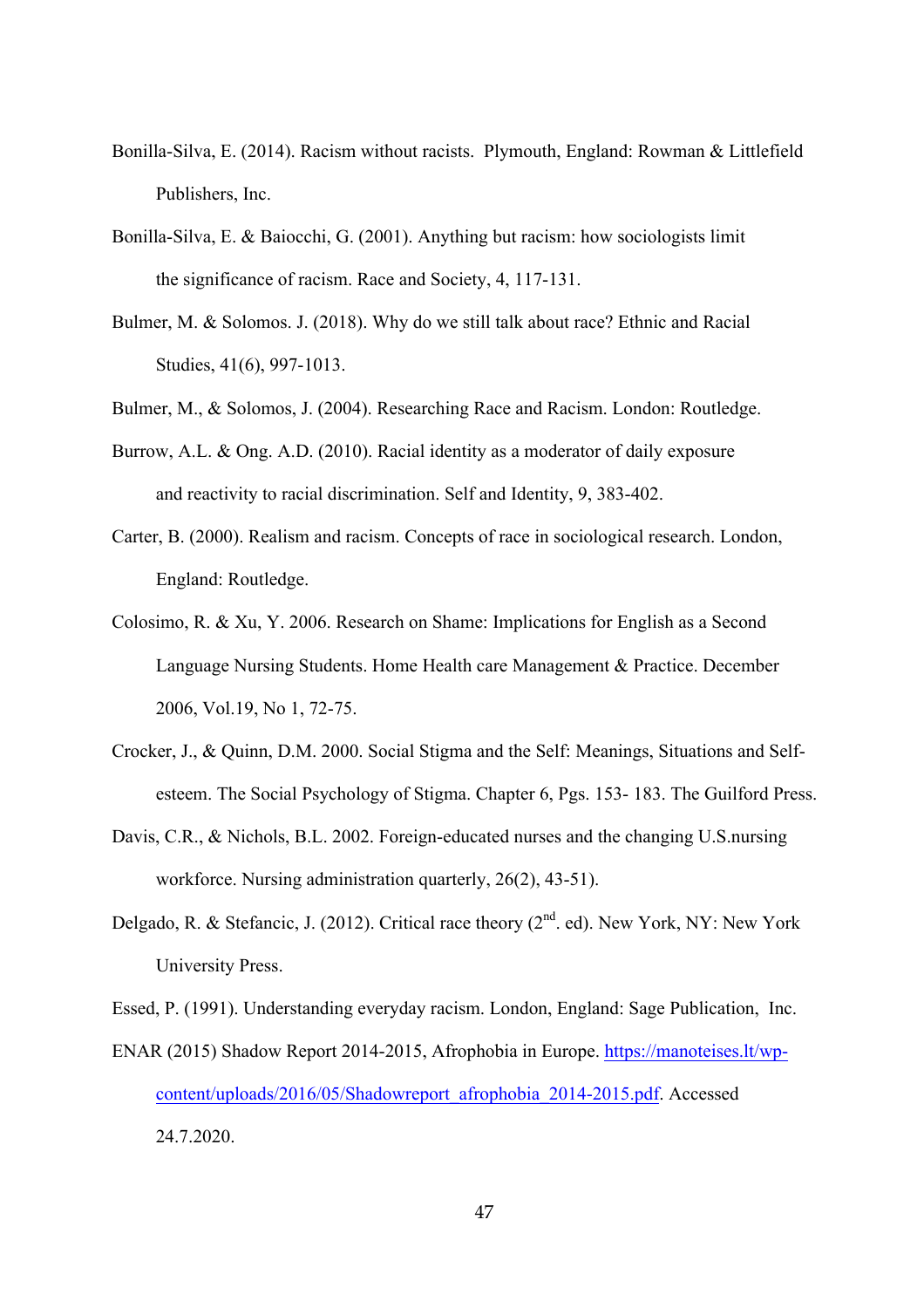- FinMonik (2020). Hannamaria Kuusio, Anna Seppänen, Satu Jokela, Laura Somersalo, Eero Lilja (toim.) Ul- komaalaistaustaisten terveys ja hyvinvointi Suomessa – FinMoniktutkimus 2018–2019. Terveyden ja hyvinvoinnin laitos (THL). Raportti 1/2020, 256 sivua, ISBN 978-952-302-931-6 (painettu); ISBN 978-952-343-034-1 (verkko).
- Forrest-Bank, S., & Jenson, J.M. 2015. Differences in Experiences of Racial and Ethnic Microaggression among Asian, Latino/Hispanic, Black, and White Young Adults. Journal of Sociology & Social Welfare, March 2015, Volume XLII, Number 1. PDF.
- FRA. (2018). Being black in the eu. European Union for Fundamental Rights, Second European Union Minorities and Dicrimation Society.
- https://fra.europa.eu/sites/default/files/fra\_uploads/fra-2018-being-black-in-the-eu\_en.pdf. Accessed 22.10.2019.
- Hall, J.M. & Fields, B. (2015). "It's killing us!" Narratives of black adults about microaggression experiences and related health stress. Global Qualitative Nursing Research, 1-14.
- Hannaford, I. (1996). Race: The history of an idea in the west. London, England: The John Hopkins University Press.
- Harper, S.R. (2012). Race without racism: how higher education researchers minimize racist institutional norms. The Review of Higher Education, 36(1), 9-29.
- Heikkilä, E. (2005), Mobile vulnerabilities: perspectives on the vulnerabilities of immigrants in the Finnish labour market. Popul. Space Place, 11: 485-497. doi:10.1002/psp.396 Henry, L. (2007). Institutionalized disadvantaged: Older Ghanaian nurses' and midwives reflections on career progression and stagnation in the NHS. Journal of Clinical Nursing, 16 (2007), pp. 2196-2203

Hervik, P. (2018). Racialization, racism, and anti-racism in the nordic countries, edited by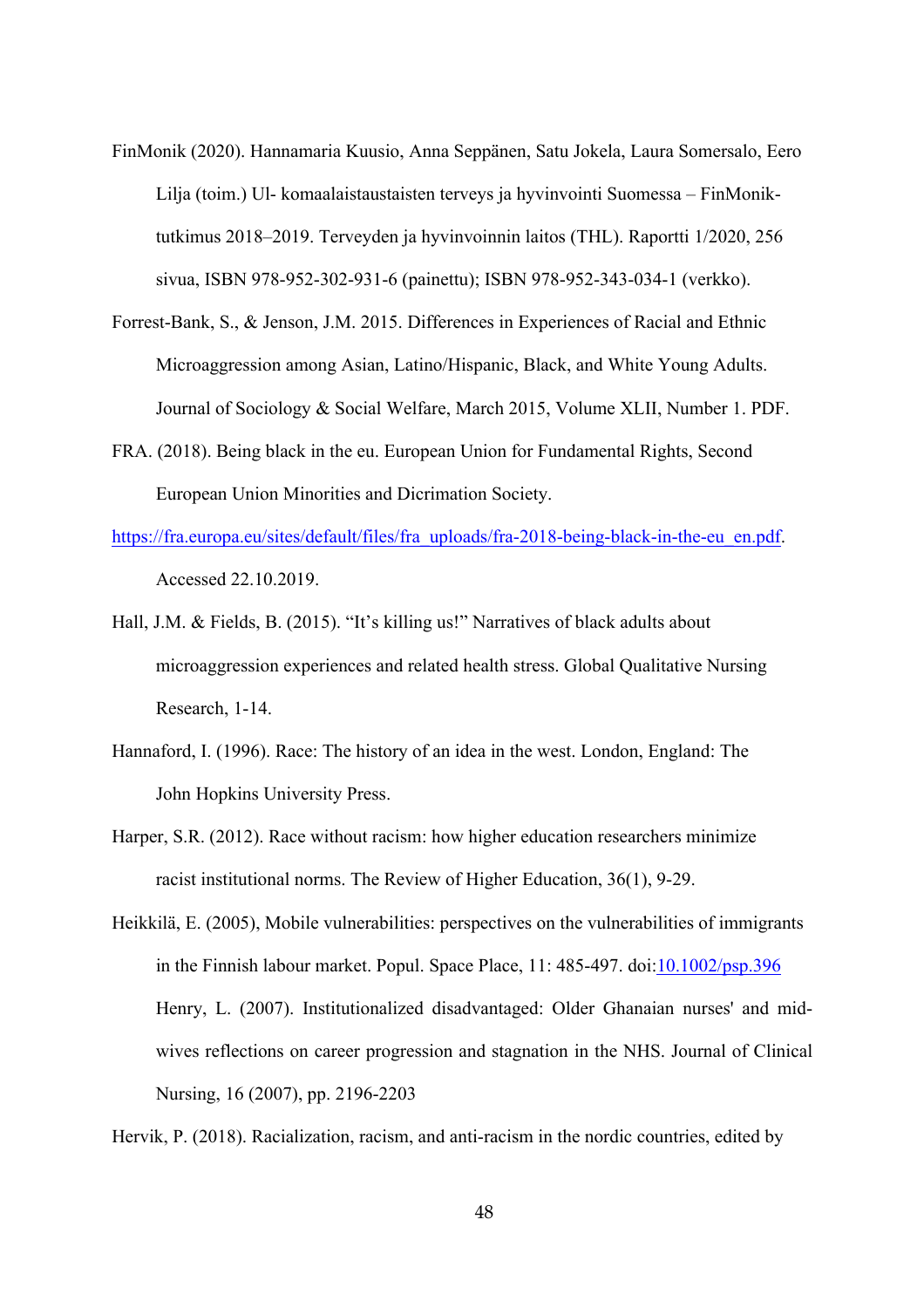Peter Hervik, Palgrave Macmillan US, 2018. ProQuest Ebook Central,

http://ebookcentral.proquest.com/lib/jyvaskyla ebooks/detail.action?docID=5491917.

- Hughes, M.K., Kiecolt, J., Keith, V.M., & Demo, D.H. (2015). Racial identity and well-being among african americans. Social Psychology Quarterly, 78(1), 25-48.
- Iheduru‐Anderson, K. (2020).Barriers to career advancement in the nursing profession: Perceptions of Black nurses in the United States. Nursing Forum; 1– 14. https://doiorg.ezproxy.jyu.fi/10.1111/nuf.12483
- Jablonski, N.G. (2012). Living color. The biological and social meaning of skin color. London, England: University of California Press.
- Johada, G. (1999). Images of savages: ancient roots of modern prejudice in western culture. London, England: Routledge.
- Kamenou, N. & Fearfull, A. (2006). Ethnic minority women: a lost voice in HRM. Human Resource Management Journal, 6(2), 154-172.
- Katrak, K.H. (2008). Literary Matter: Research methods in reading ethnic literatures. In, T.P. Fong, Ethnic studies research, pp. 257-279. Plymouth, England: Altamira Press.
- Keister, L.A. & Southgate. (2012). Inequality: a contemporary approach to race, class, and gender. New York: Cambridge University Press.
- Keskinen, S., Aminkeng Atabong, A., Himanen, M., Kivijärvi, A., Osazee, U., Pöyhölä, N., & Rousku, V. (2018). The Stopped - Ethnic profiling in Finland. (SSKH Notat; No. 1/2018). Helsinki: University of Helsinki, Swedish School of Social Science.
- Keskinen, S. P., & Andreassen, R. (2017). Developing Theoretical Perspectives on Racialisation and Migration. Nordic Journal of Migration Research, 7(2), 64-69. https://doi.org/10.1515/njmr-2017-0018
- Kivisto, P. & Croll, P.R. (2012). Race and ethnicity the basics. New York, NY: Routledge.
- Kramarae, C. (2005). Muted Group Theory and Communication: Asking Dangerous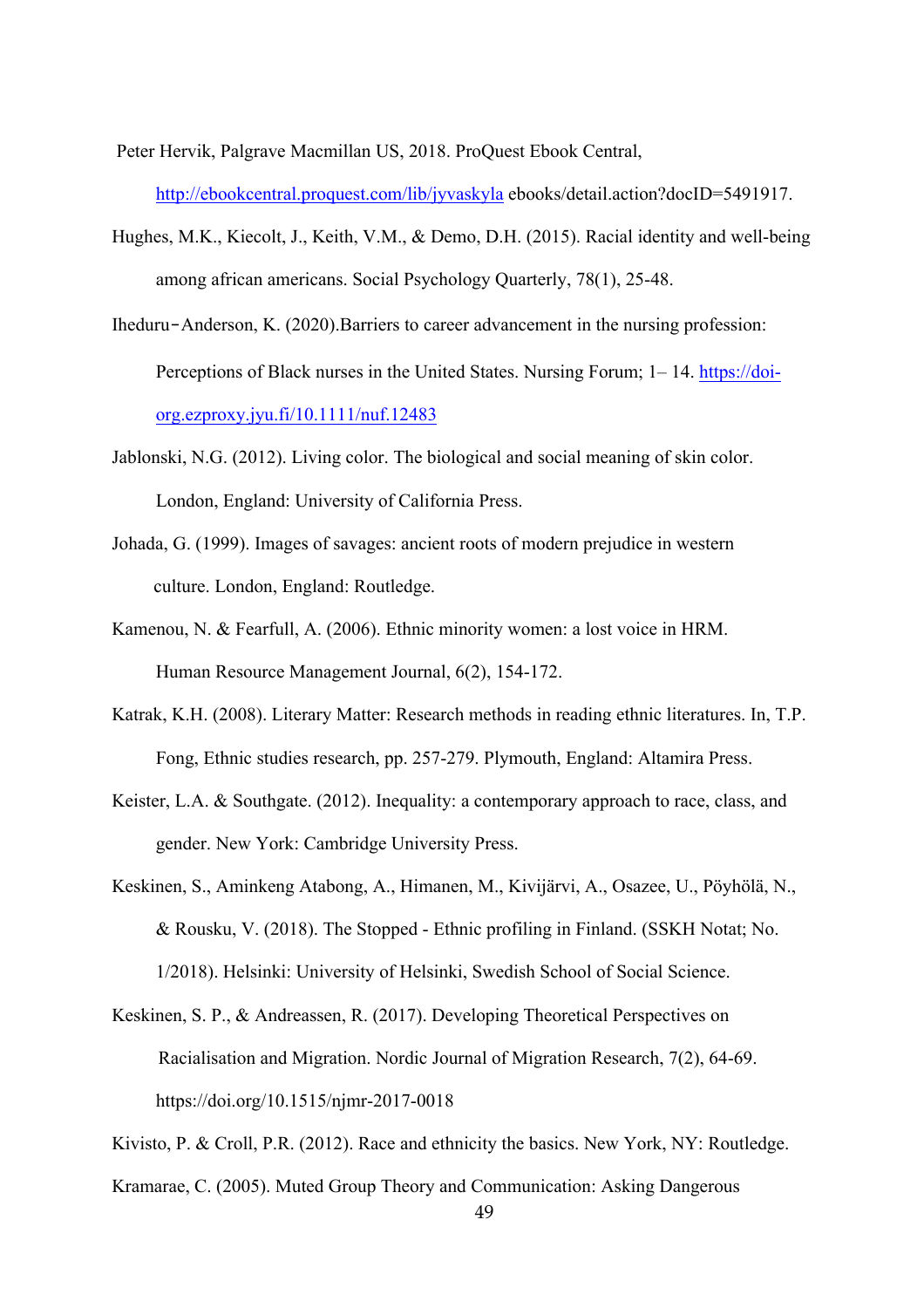Questions. Women & Language, 28(2), 55-61

- Kubota, R. (2012). Critical approaches to intercultural discourse and communication. In C.PB. Paulston, S.F. Kiesling, and E.S. Rangel, The handbook of intercultural discourse and communication, pp. 90-109. West Sussex, England: Wiley Blackwell.
- Kvale, S; & Brinkmann, S. (2009. Interviews. London, England: Sage Publications Inc. Mapedzahama V, Rudge T, West S, Perron A. Black nurse in white space? Rethink ing the in/visibility of race within the Australian nursing workplace. Nurs Inquiry. 2012;19(2):153‐164
- Likupe, G. (2015). Experiences of African nurses and the perception of their managers in the NHS. Journal of Nursing Management 23, 231– 241.
- Martikainen, T., Valtonen, K., & Wahlbeck, Ö. (2012). The Social Integration of Immigrants in Finland. In J. Frideres, & J. Biles (Eds.), International Perspectives: Integration and Inclusion (pp. 127-146). (Queen´s Policy Studies). McGill-Queen's University Press. http://www.jstor.org/stable/j.ctt1bpmbgg
- McEachrane, M. (2014). There's a white elephant in the room: equality and race in (northern) europe. In M.McEachrane, Afro-Nordic Landscapes, pp. 87-119. New York, NY: Routledge.
- Mizock, L; Harkins, D; Ray, S & Morant, R (2011) Researcher Race in Narrative Interviews on Traumatic Racism, Journal of Aggression, Maltreatment & Trauma, 20:1, 40-57, DOI: 10.1080/10926771.2011.537597
- Mouzon, D.M. & McLean, J.S. (2017). Internalized racism and mental health among africanamericans , us-born caribbean blacks and foreign born caribbean blacks. Ethnicity and Health, 22(1), 36-48.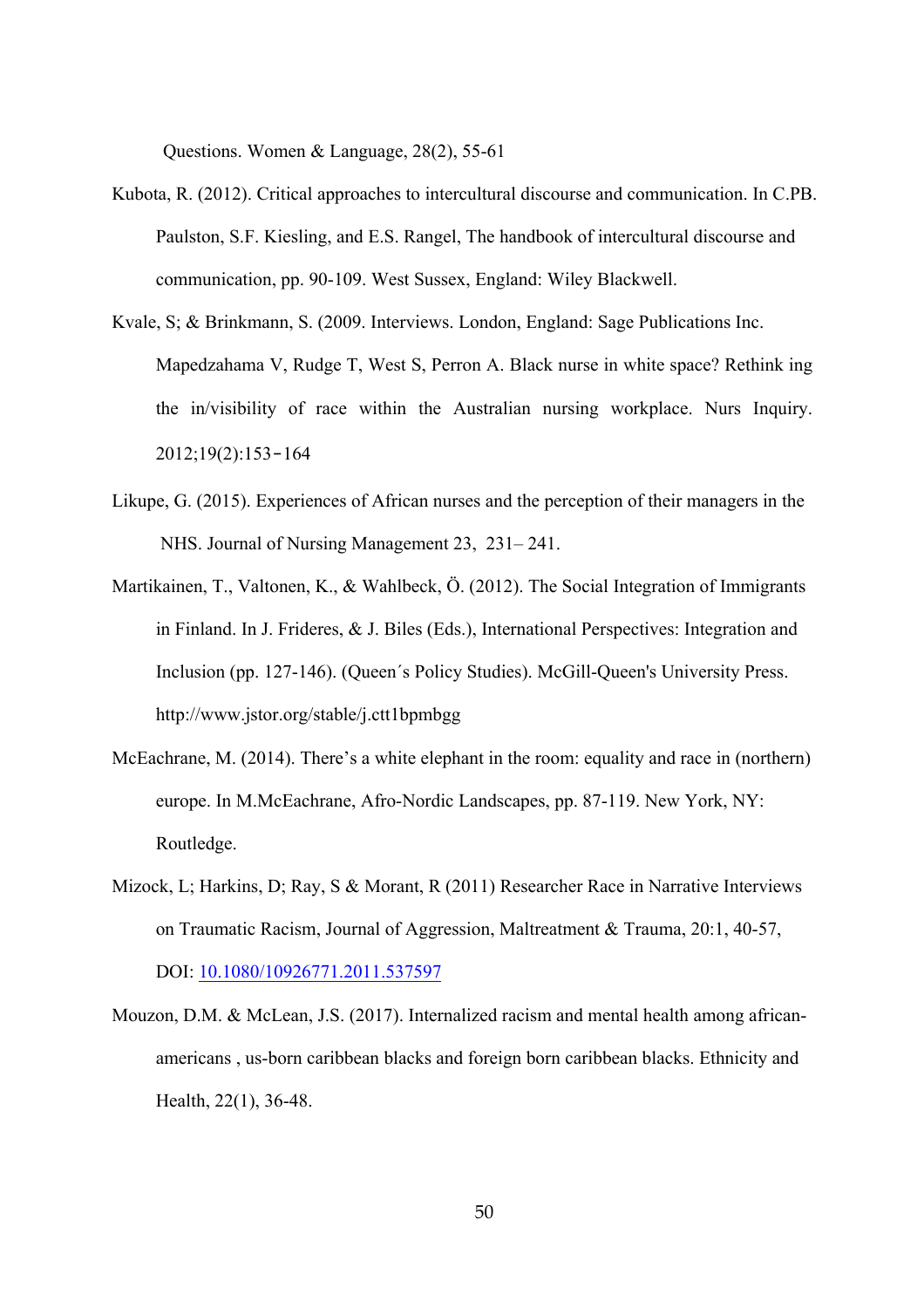- Neel, R., Neufeld, S.L., & Neuberg, S.L. 2013. Would an Obese Person Whistle Vivaldi? Targets of Prejudice Self-Present to Minimize Appearance of Specific Threat. Psychological Science 24(5) 678-687. PDF.
- No, S., Hong, Y., Liao, H., Lee, K., Wood, D., & Chao, M. M. (2008). Lay theory of race affects and moderates asian americans' responses toward american culture.Journal of Personality and Social Psychology, 95(4), 991-1004. Retrieved from http://search.proquest.com/docview/614491124?accountid=11774
- Okihiro, G.Y. (2008). Crafting ethnic studies. In, T.P. Fong, Ethnic studies research, pp. 33- 57. Plymouth, England; Altamira Press.
- Orbe, M. P. (1998), From The Standpoint(s) of Traditionally Muted Groups: Explicating A Co-cuItural Communication Theoretical Model. Communication Theory, 8: 1–26. doi:10.1111/j.1468-2885.1998.tb00209.x
- Perrin, P.B. (2013). Humanistic psychology's social justice philosophy: systemically treating the psychosocial and health effects of racism. Journal of Humanistic Psychology, 53(1), 52-69.
- Phoenix, A. (2005). Remembering racialization: young people and positioning in differential understandings. In K. Murji & J. Solomos, Racialization, studies in theory and practice, pp. 103-122. New York, NY: Oxford University Press.
- Pierre, M. R., & Mahalik, J. R. (2005). Examining African Self-Consciousness and Black Racial Identity as Predictors of Black Men's Psychological Well-Being. Cultural Diversity and Ethnic Minority Psychology, 11(1), 28–40. https://doiorg.ezproxy.jyu.fi/10.1037/1099-9809.11.1.28
- Pitkajärvi, M,. Eriksson, E., & Pitkälä, K. 2012. The Diversity Issue Revisited: International Students in Clinical Environment. ISRN Nursing Volume 2012, Article ID 294138.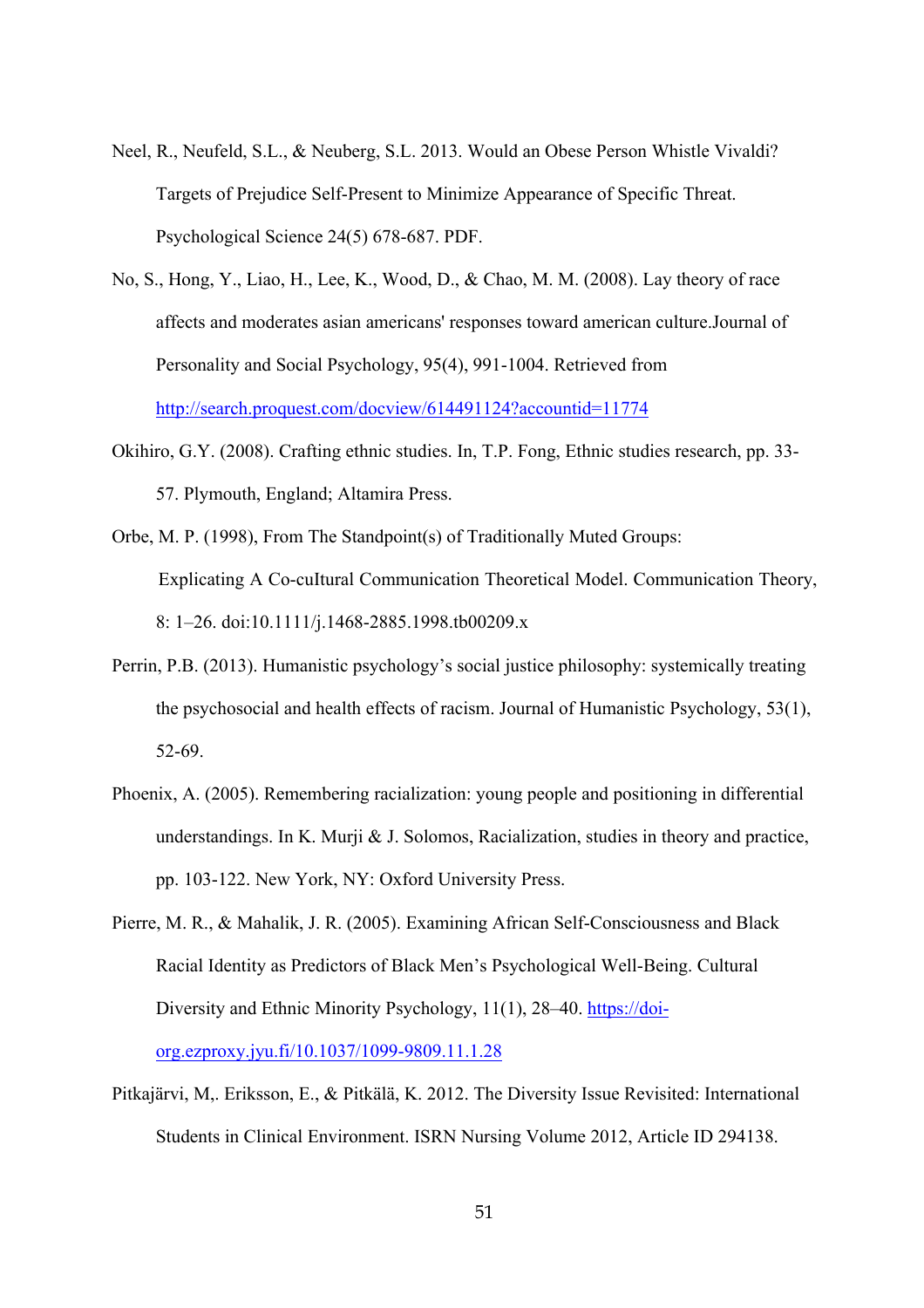Pyke, K.D. (2010). What is internalized racial oppression and why don't we study it? Acknowledging racism's hidden injuries. Sociological Perspectives, 5384), 551-572.

Quaraishi, M. & Philburn, R. (2015). Researching racism. London, England: Sage.

- Rastas, A. (2012). Reading history through Finnish exceptionalism. In K. Loftsdottir & L. Jensen, Whiteness and postcolonialism in the nordic region, pp. 89-103.. Surrey, England. Ashgate Publishing.
- Rastas, A. (2013). "Nimeämisen politiikka ja rasismin rajamat sosiaaliset suhteet" [" e Politics of Naming and Racialized Social Relations"]. In Liikkuva Mailma, ed. Mikko Lehtone, 153–175. Tampere: Vastapaino.
- Rastas, A. (2014). Talking Back: Voices from the African Diaspora in Finland. InAfro-Nordic Landscapes: Equality and Race in Northern Europe, ed. Michael McEachrane, 187–207. New York: Routledge.
- Rastas, Anna. (2019) The emergence of race as a social category in Northern Europe. In Essed, Philomena, Karen Farquharson, Kathryn Pillay and Elisa Joy White (eds) Relating Worlds of Racism: Dehumanization, Belonging and the Normativity of European Whiteness. Palgrave Macmillan, 357–381.
- Roth, W. D. (2016). The multiple dimensions of race. Ethnic and Racial Studies, 39(8), 1310- 1338.
- Roulston, K. (2010). Reflective Interviewing: A Guide to Theory & Practice. Sage Publications.
- Sairaanhoitajat (2020). Tilastotietoa sairaanhoitajista https://sairaanhoitajat.fi/ammatti-ja-osaaminen/tilastoja-sairaanhoitajista-2/ Accessed 30.9.2020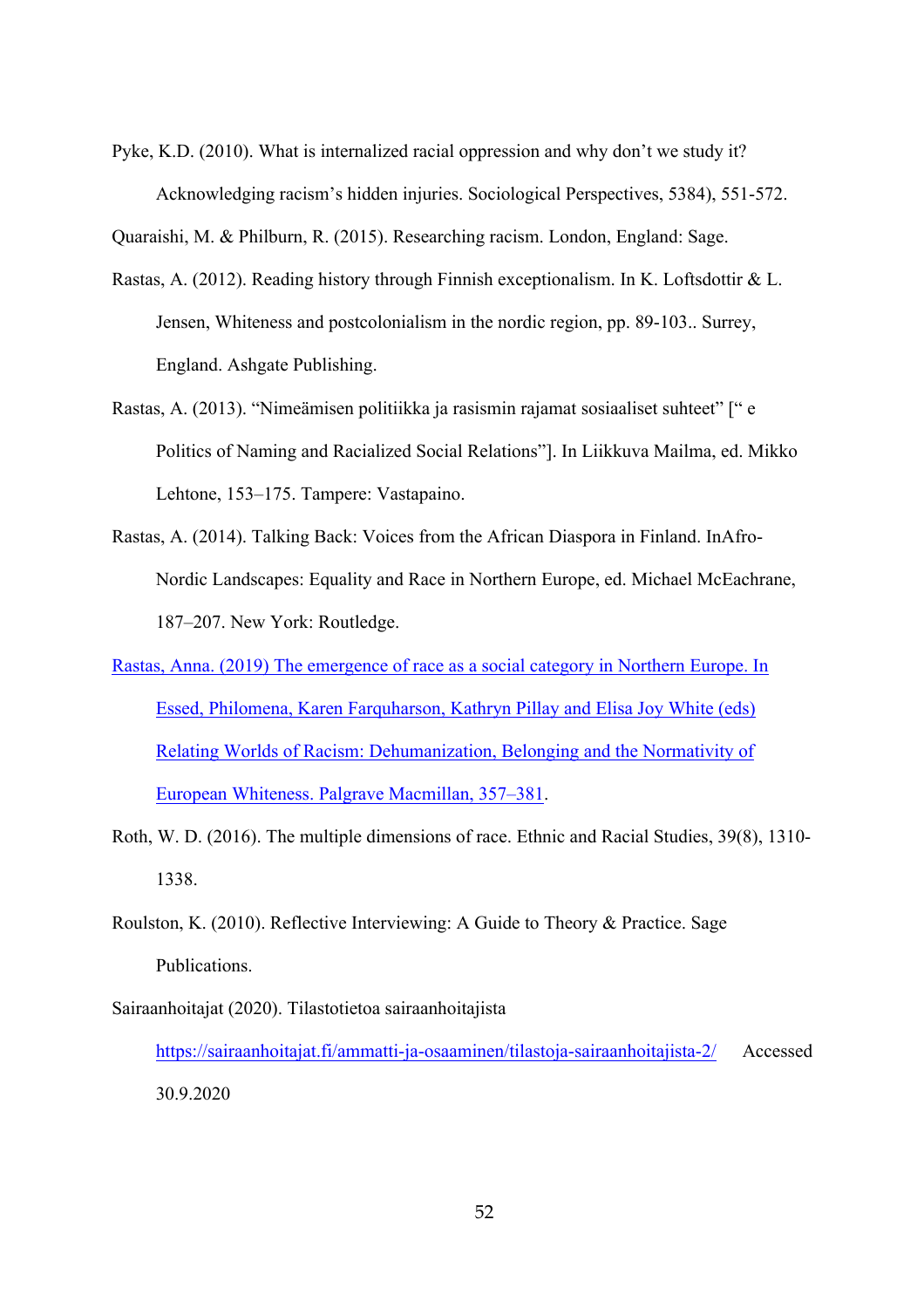- Sanchez, D.T. & Barcia, J.A. (2009). When race matters: racially stigmatized others and perceiving race as a biological construction affect biracial people's daily well-being. Personality and Social Psychology Bulletin, 35(9), 1154-1164.
- Schostak, J. (2006). Interviewing and representation in qualitative research. New York: Open University Press.
- Simpson, JL . 2008. 'The Color-Blind Double Bind: Whiteness and the (Im)Possibility of Dialogue', Communication Theory,18, 1, pp. 139-159. PDF.
- Song, M. (2018). Why we still need to talk about race, Ethnic and Racial Studies, 41:6, 1131- 1145.
- Speight, S.L. (2007). INternalized racism: one more piece of the puzzle. The Counseling Psychologist, 35(1), 126-134.
- Starr, K. 2009. Nursing Education Challenges: Students with English as an Additional Language. Journal of Nursing Education. September 2009, Vol. 48, No.9.
- Stebbins, R. A. (2001). Qualitative Research Methods: Exploratory research in the social sciences. Thousand Oaks, CA: SAGE Publications, Inc. doi: 10.4135/9781412984249

Statistics Finland (2019) Syntyperä ja taustamaa sukupuolen mukaan kunnittain, 1990- 2019"(in Finnish). Statistics Finland. Retrieved 10.9.2020.

- Sue, D.W. 2010. Microaggressions in Everyday Life: Race, Gender, and Sexual Orientation. Wiley.
- Sue, D. W., Capodilupo, C. M., Nadal, K. L., & Torino, G. C. 2008. Racial microaggressions and the power to define reality.American Psychologist, 63(4), 277-279. PDF.
- Sussman, R.W. (2014). The myth of race: the troubling persistence of an unscientific idea. London, England: Harvard University Press.
- Syrjintä.fihttps://www.syrjinta.fi/documents/10181/36404/Selvitys+afrikkalaistaustaisten+he nkilöiden+syrjinnästä/47cdfad4-1fc5-4114-af0d-8a5d5999ffa1. Accessed 9.9.2020.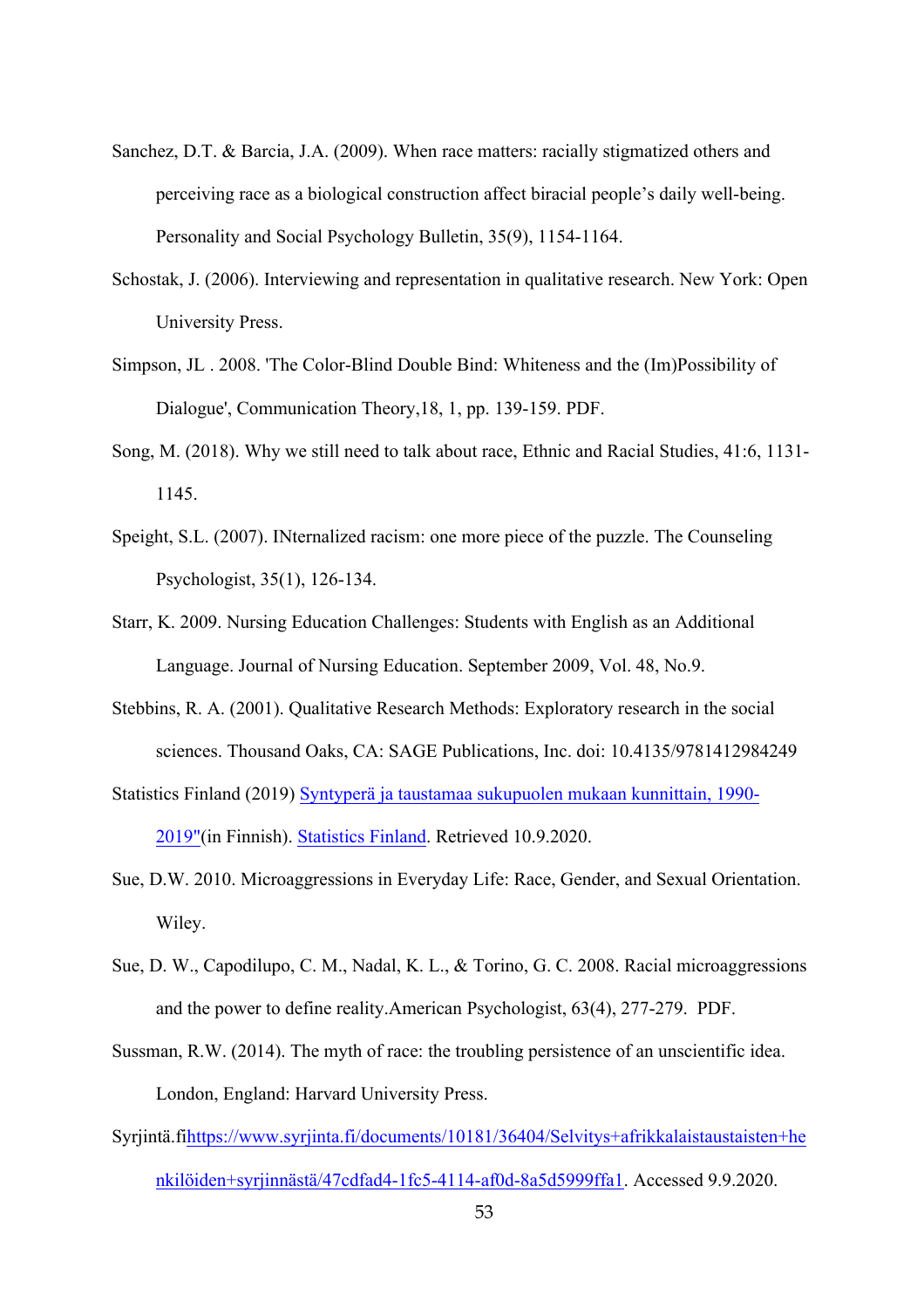- Tawa, J. (2018). Dimensions of racial essentialism and rcaial nominalism: a mixed methods study of bileid about race. Race and Social Problems, 10, 145-157.
- TEHY. 2012. Maahanmuuttajataustainen koulutettu hoitohenkilöstö sosiaali- ja terveydenhuollon työyhteisöissä. https://www.tehy.fi/@Bin/22825151/Maahanmuuttajataustaiset.pdf
- TTL. Työterveyslaitos. 2013. Ulkomaalaistaustaiset lääkärit ja hoitajat suomalaisessa terveydenhuollossa, Haasteet ja mahdollisuudet. http://www.julkari.fi/bitstream/handle/10024/104416/URN\_ISBN\_978-952-245- 857- 5.pdf?sequence=1
- Trueland, J. (2013). Not black and white. Nursing Standard (through 2013), 28(5), 22. doi:http://dx.doi.org.ezproxy.jyu.fi/10.7748/ns2013.10.28.5.22.s27
- Urban, E., & Orbe, M. (2007). "The Syndrome of the Boiled Frog:" Exploring International Students on U.S. Campuses as Co-Cultural Group Members. Conference Papers -- National Communication Association, 1.
- Verkuyten, M. (2005). Immigration discourses and their impact on multiculturalism: a discursive and experimental study. British Journal of Social Psychology, 44, 223-240.
- Verkuyten, M. & Martinovic, B. (2012). Social identity and complexity and immigrant' attitude toward host nation: the intersection of ethnic and religious group identification. Personality and Social Psychology Bulletin, 38(9), 1165-1177.
- Wood, J. T. (2005). Feminist Standpoint Theory and Muted Group Theory: Commonalities and Divergences. Women & Language, 28(2), 61-64
- Young, R.J.C. (1995). Colonial Desire. Hybridity in theory, culture and race. London, UK: Routledge.